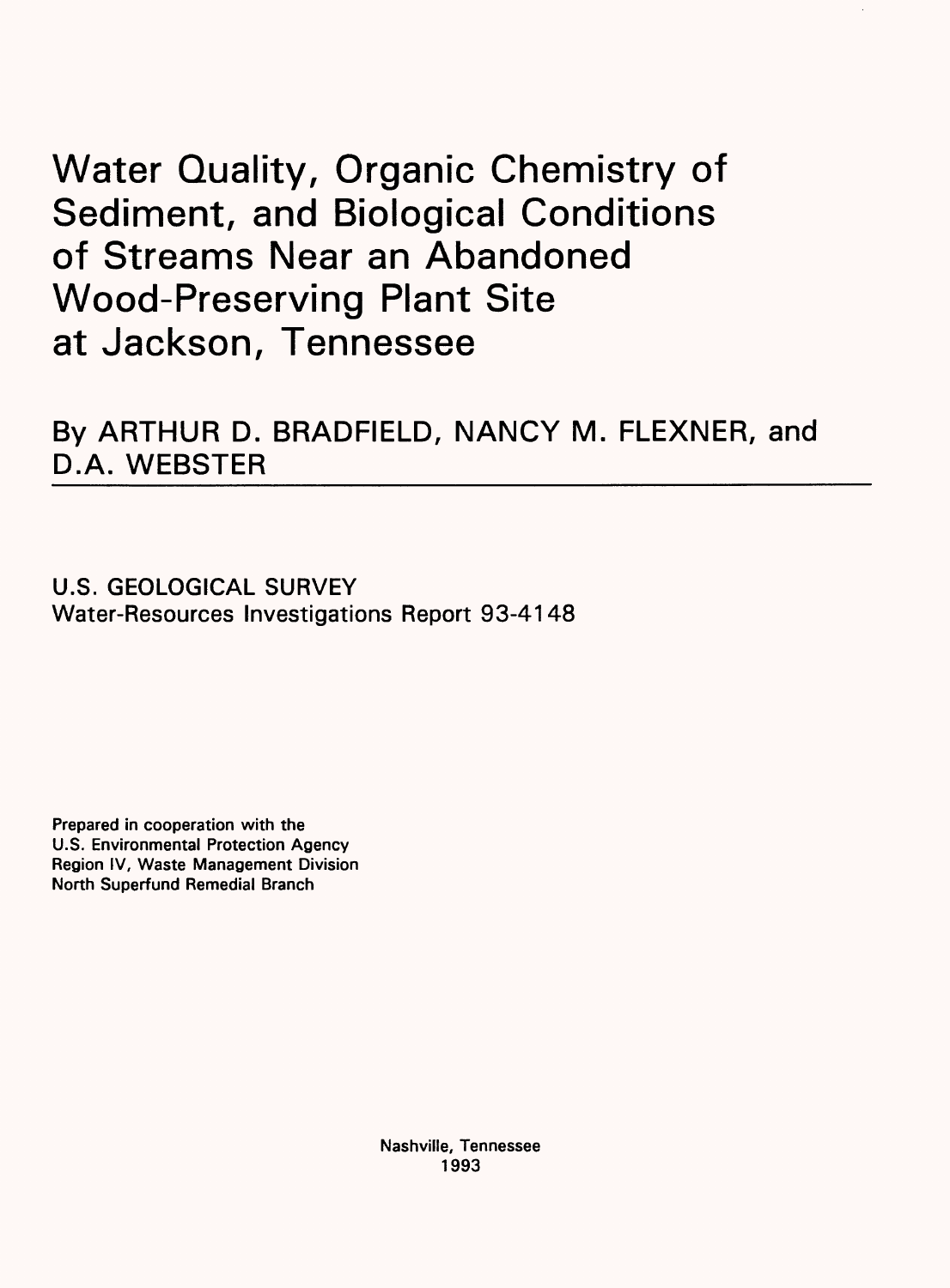## U.S. DEPARTMENT OF THE INTERIOR BRUCE BABBITT, Secretary



### U.S. GEOLOGICAL SURVEY ROBERT M. HIRSCH, Acting Director

Any use of trade, product, or firm name in this report is for identification purposes only and does not constitute endorsement by the U.S. Geological Survey.

For additional information write to:

District Chief U.S. Geological Survey 810 Broadway, Suite 500 Nashville, Tennessee 37203 Copies of this report may be purchased from:

U.S. Geological Survey Earth Science Information Center Open-File Reports Section Box25286, MS 517 Denver Federal Center Denver, Colorado 80225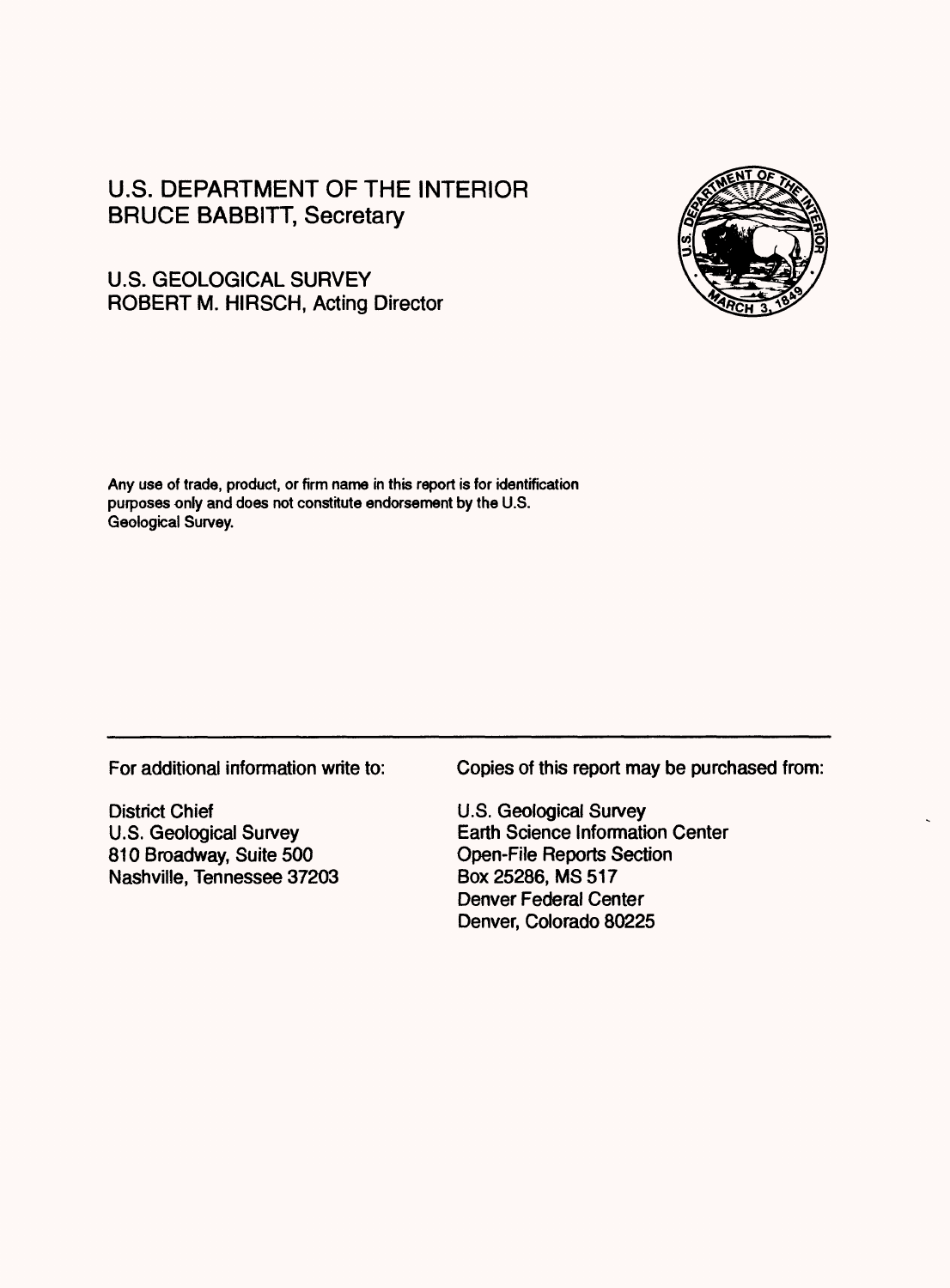# **CONTENTS**

|                                                      | Page |
|------------------------------------------------------|------|
|                                                      |      |
|                                                      |      |
|                                                      |      |
|                                                      |      |
|                                                      |      |
|                                                      |      |
|                                                      |      |
|                                                      |      |
|                                                      | 9    |
|                                                      | 12   |
|                                                      | 12   |
|                                                      | 15   |
|                                                      | 20   |
|                                                      | 20   |
|                                                      | 24   |
|                                                      | 25   |
|                                                      | 28   |
|                                                      | 29   |
| Appendix 1--Periphyton analyses of sampling stations |      |
|                                                      | 33   |
| Appendix 2--Benthos and fish inventory for sampling  |      |
|                                                      | 43   |

### FIGURES

| 1. Map showing location of wood-preserving plant site and sampling stations |  |
|-----------------------------------------------------------------------------|--|
|                                                                             |  |
| 2. Graphs showing selected properties of and constituents in water samples  |  |
| from streams near the abandoned wood-preserving plant site at Jackson,      |  |
|                                                                             |  |
|                                                                             |  |

# **\*** TABLES

| 1. Description of sampling stations near the abandoned wood-preserving          |                 |
|---------------------------------------------------------------------------------|-----------------|
|                                                                                 | 5               |
| 2. Particle size and organic content of stream-bed sediment collected from      |                 |
|                                                                                 | -6              |
|                                                                                 | 8               |
| 4. Organic compounds for which surface-water samples were analyzed              |                 |
|                                                                                 | $\overline{10}$ |
| 5. Volatile organic compounds detected in surface water near Jackson, Tennessee | $-11$           |
| 6. Acid and base neutral extractable organic compounds detected in surface      |                 |
|                                                                                 | 12              |
| 7. Methylene-chloride extractable compounds for which sediment samples were     |                 |
|                                                                                 |                 |
| 8. Concentrations of methylene-chloride extractable compounds in bottom         |                 |
|                                                                                 |                 |
|                                                                                 |                 |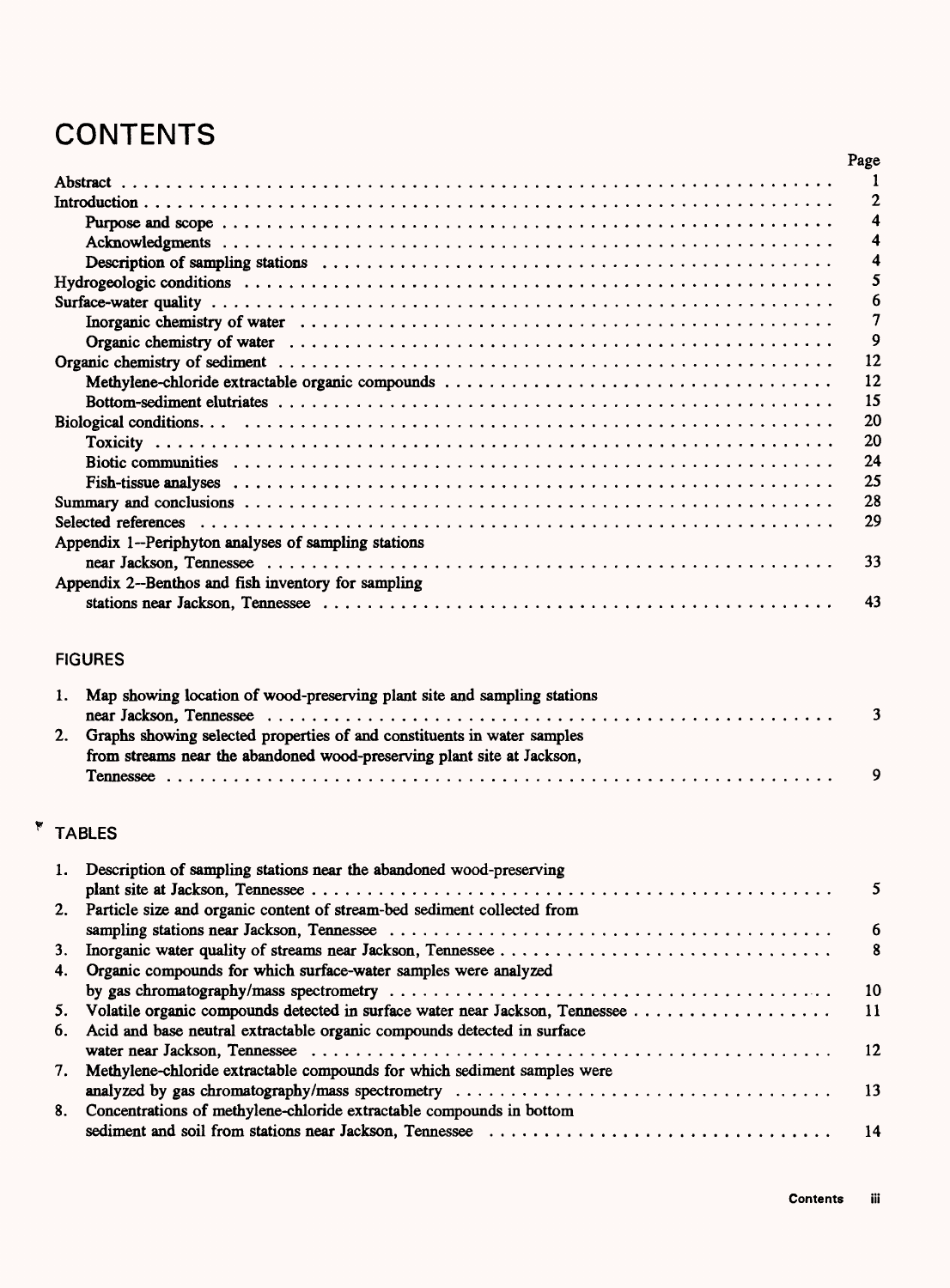| 9.  | Volatile and semi-volatile water-extractable organic compounds for       | <b>16</b> |
|-----|--------------------------------------------------------------------------|-----------|
|     |                                                                          |           |
| 10. | Concentrations of volatile organic compounds detected in U.S. Geological |           |
|     | Survey whole water samples and U.S. Environmental Protection Agency      |           |
|     | elutriates of sediment samples from streams near Jackson, Tennessee      | 17        |
| 11. | Concentrations of semi-volatile extractable organic compounds from       |           |
|     | U.S. Geological Survey sediment samples and U.S. Environmental           |           |
|     | Protection Agency elutriates of sediment samples from streams near       |           |
|     |                                                                          | 18        |
| 12. | Miscellaneous extractable organic compounds detected in elutriates       |           |
|     |                                                                          | 19        |
| 13. | Toxicity of water and of sediment samples from streams near Jackson,     |           |
|     |                                                                          | 21        |
| 14. | Relative abundance of periphyton species identified at surface-water     |           |
|     |                                                                          | 25        |
| 15. | Diversity of fish and benthic species identified at surface-water        |           |
|     |                                                                          | 26        |
| 16. |                                                                          | 26        |
| 17. | Organic compounds detected in tissue of fish near Jackson, Tennessee     | 27        |
|     |                                                                          |           |

Page

### CONVERSION FACTORS, VERTICAL DATUM, AND ABBREVIATED WATER-QUALITY UNITS

| Multiply                 | By     | To obtain        |  |
|--------------------------|--------|------------------|--|
| foot $(ft)$              | 0.3048 | meter            |  |
| foot per second $(ft/s)$ | 0.3048 | meter per second |  |
| mile (mi)                | 1.609  | kilometer        |  |
| square mile $(mi^2)$     | 2.590  | square kilometer |  |
| асте                     | 0.4047 | hectare          |  |
| inch $(in.)$             | 25.4   | millimeter       |  |
| micron $(\mu)$           | 0.001  | millimeter       |  |

**Sea level:** In this report "sea level" refers to the National Geodetic Vertical Datum of 1929-a geodetic datum derived from a general adjustment of the first-order level nets of the United States and Canada, formerly called Sea Level Datum of 1929.

#### **Water-quality units:**

| mg/L       | milligrams per liter                              |
|------------|---------------------------------------------------|
| $\mu$ g/L  | micrograms per liter                              |
| $\mu$ g/kg | micrograms per kilogram                           |
| $\mu$ S/cm | microsiemens per centimeter at 25 degrees Celsius |
| ntu        | nephelometric turbidity units                     |

**iv Water Quality, Organic Chemistry of Sediment, and Biological Conditions of Streams Near an Abandoned Wood-Preserving Plant Site at Jackson, Tennessee**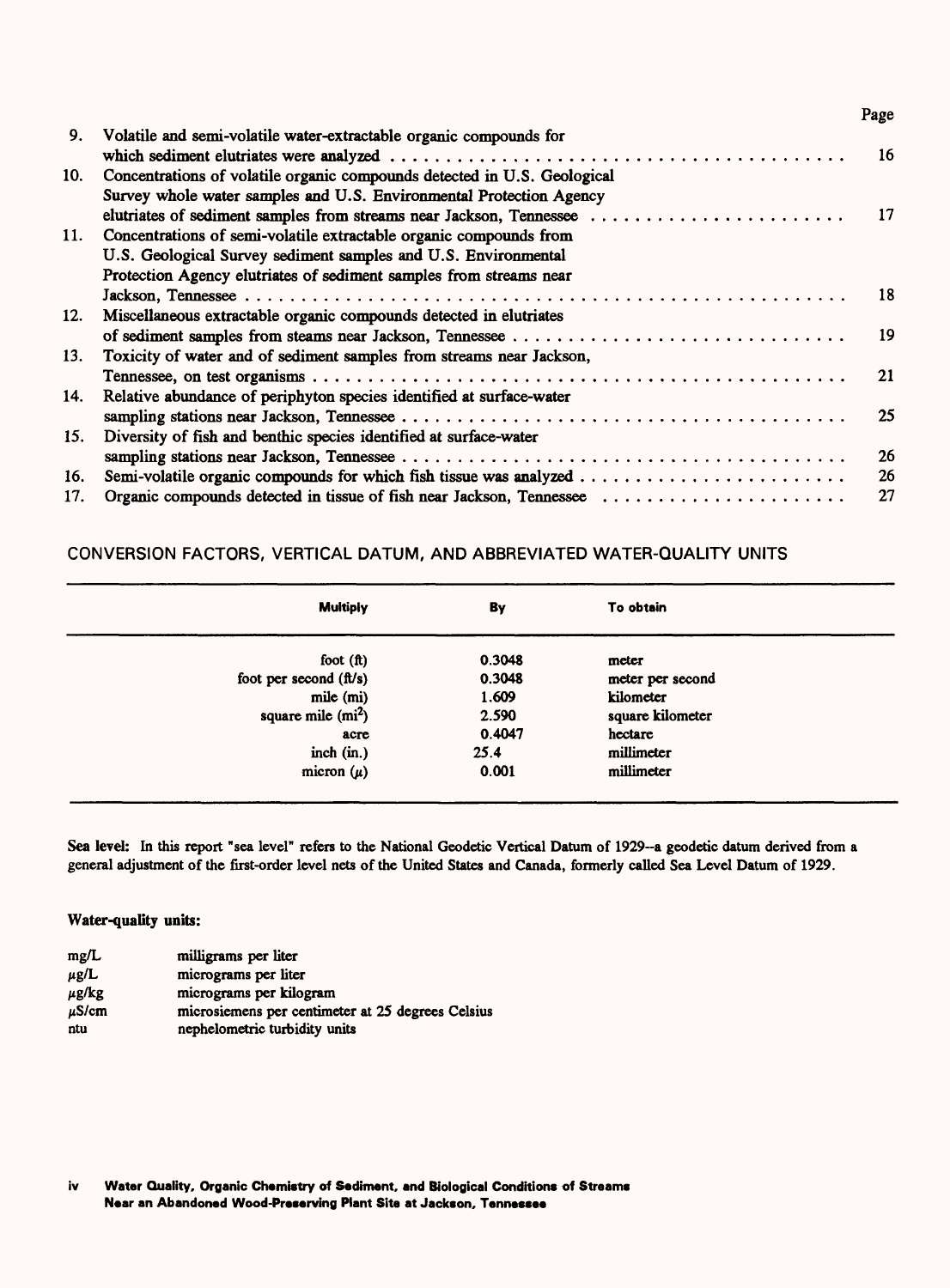# Water Quality, Organic Chemistry of Sediment, and Biological Conditions of Streams Near an Abandoned Wood-Preserving Plant Site at Jackson, Tennessee

By Arthur D. Bradfield, Nancy M. Flexner, and D.A. Webster

### **Abstract**

An investigation of the water quality, organic chemistry of sediment, and biological conditions of streams near an abandoned woodpreserving plant site at Jackson, Tennessee, was conducted by the U.S. Geological Survey during December 1990. The objectives of the study were to assess the extent of possible contamination of water and adverse affects on biota in the streams resulting from creosoterelated discharge originating at this Superfund site.

Central Creek, which forms the northern and western boundaries of the plant site, had the most pronounced degradation of water quality and biological conditions. The water sample from the most downstream station on Central Creek, CC-06, contained pentachlorophenol, a wood preservative, in a concentration of 30  $\mu$ g/L (micrograms per liter), which exceeds the criterion maximum concentration of 9  $\mu$ g/L for fish and aquatic life. The sample also contained 16  $\mu$ g/L naphthalene, the most abundunt single constituent of coal tar used in creosote.

Bottom-sediment samples from stations on Central Creek contained 18 methylene-chloride extractable organic compounds. Concentrations of acenaphthene, naphthalene, and phenanthrene--creosote-related compounds--were higher at station CC-06 than at the other three

upstream stations on Central Creek. Concentrations of these compounds ranged from 1,400 to  $2,500 \mu$ g/kg (micrograms per kilogram), whereas concentrations in samples from background streams ranged from below detection limit to 80  $\mu$ g/kg. The concentration of naphthalene in the water-extractable bottomsediment elutriate sample from station CC-06 was 330  $\mu$ g/L, higher than at any other station.

Bottom-sediment samples from station FD-08 on the South Fork Forked Deer River, just downstream from its confluence with Central Creek, contained the highest concentrations of methylene-chloride extractable organic compounds of all stations sampled. Acenaphthene, anthracene, chrysene, fluoranthene, fluorene, pyrene, and phenanthrene were identified in concentrations ranging from 2,800 to  $69,000 \mu g/kg$ . Nine water-extractable organic compounds were detected in sedimentelutriate samples; concentrations ranged from an estimated 43 to 420  $\mu$ g/L. A possible reason for the high concentrations is that organic matter at station FD-08 comprised 11 percent of the bottom sediments, the largest percentage of all stations, providing greater potential capacity for the adsorption of organic compounds.

Exposure of test organisms to creosoterelated contaminants in the laboratory resulted in varying degrees of toxicity. Sedimentelutriate samples from station CC-06 caused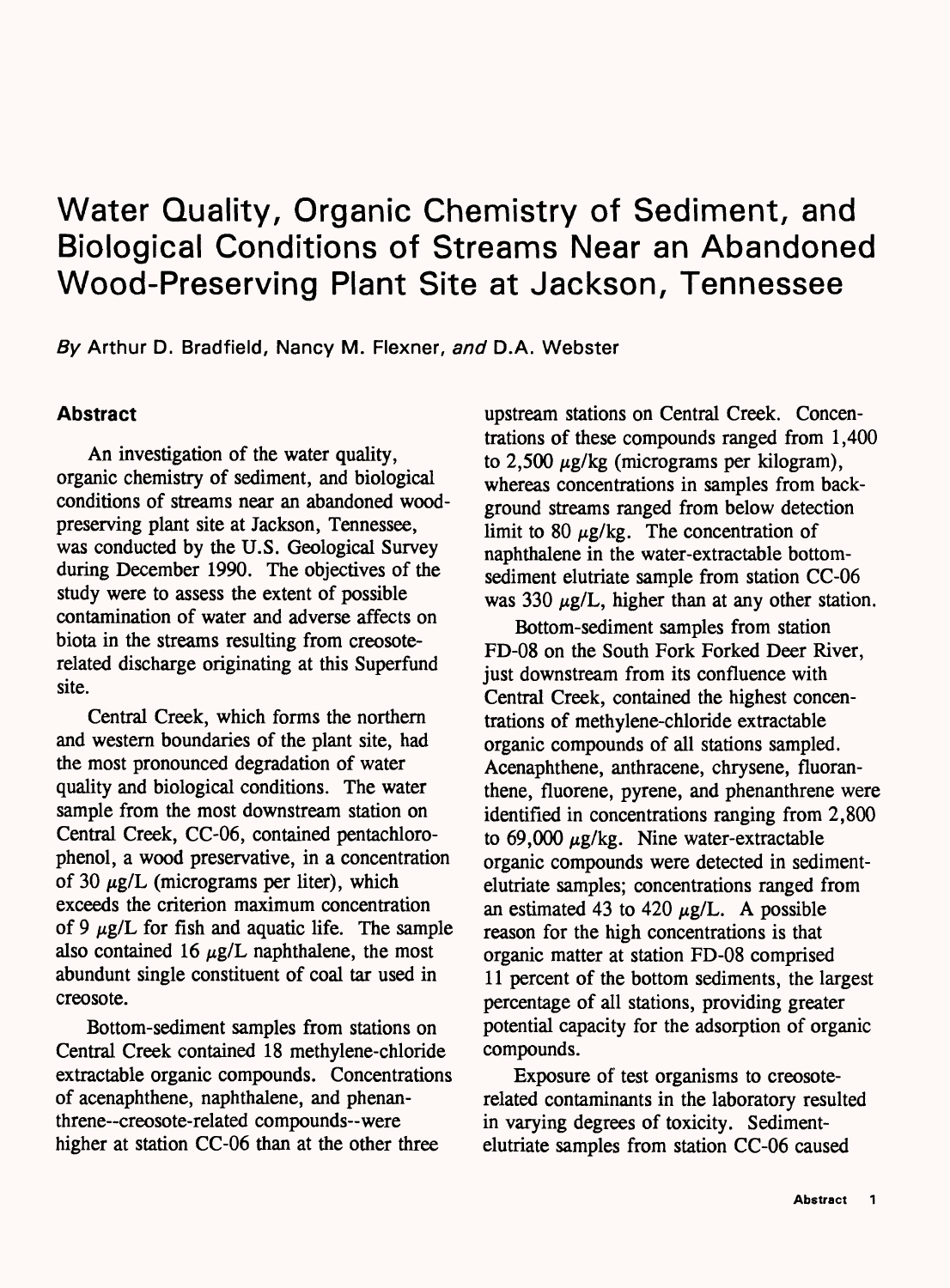slightly to highly toxic effects on *Ceriodaphnia dubia* (daphnia), *Pimephalas promelas* (fathead minnow), and *Photobacterium phosphoreum*  (bacterium). Sediment-elutriate samples from station FD-08 were acutely toxic to *C. dubia*  and P. *promelas,* and significantly toxic to P. *phosphoreum* and *Selenastrum capricorutum*  (green algae).

Fish-tissue samples from station CC-06 contained concentrations of naphthalene, dibenzofuran, fluorene, and phenanthrene ranging from 1.5 to 3.9  $\mu$ g/kg. These compounds were not detected in fish-tissue samples from other stations.

Species composition and diversity of periphyton, benthos, and fish at stations on Central Creek indicated degraded environmental conditions. Blue-green algae at station CC-06 represented about 79 percent of the periphyton counted, whereas diatoms accounted for only 11 percent. Benthic invertebrate and fish samples from Central Creek had low diversity and population density. Most organisms identified are considered to be pollution tolerant.

Some of the adverse effects of creosoterelated contaminants on aquatic biota of the South Fork Forked Deer River might be mitigated by the large discharge and suspendedsediment loads of this stream. The presence of large concentrations of organic contaminants in the bottom sediment, however, still poses a substantial threat to the stream biota.

### **INTRODUCTION**

American Creosote Works, Inc. (ACW) operated a facility for impregnating wood with preservatives near Jackson, Tennessee (fig. 1), from the early 1930's until December 1981. Most of the plant was dismantled and removed after the facility closed. The soils, ground water, and surface water near the site were heavily contaminated with woodpreserving chemicals, including creosote. In 1984,

the abandoned plant site was designated a U.S. Environmental Protection Agency (USEPA) National Priorities List Superfund Site.

The 60-acre site is bounded by the South Fork Forked Deer River on the southwest and by Central Creek on the west and north. The Seaboard Railroad tracks are to the south and industrial property is to the east. Central Creek discharges to the South Fork Forked Deer near the southwestern corner of the site.

Until 1973, untreated process water and stormwater runoff from the facility were discharged directly into Central Creek. A levee was constructed in mid-1973 to retain surface-water runoff and to reduce the potential for flooding of the plant site area by the South Fork Forked Deer River. The soil borrow pits used to supply material for the levee construction were later used for sludge storage lagoons during site remediation.

A wastewater-treatment system was constructed during 1973-74 and operated until the facility closed in 1981. The treatment system consisted of oil/water separators, six sand filters, and a recirculation pond. The recirculation pond was reported to have overflowed on several occasions (Soil and Material Engineers, Inc., 1988). A detailed description of the site location, history, and extent of contamination is included in the remedial investigation report by Soil and Material Engineers, Inc. (1988).

Most of the contaminants associated with creosote in the wood-preserving process are organic compounds, including volatile organic compounds (VOC's), polynuclear aromatic hydrocarbons (PAH's), and phenols. Creosote is a complex mixture of PAH's and other aliphatic compounds obtained from petroleum-based oils. These aliphatic compounds are used to dilute creosote in the wood-preserving process. Many of these compounds are known or suspected carcinogens that can result in acute or chronic toxicity to organisms (Weiss, 1986).

Previous investigations were designed to define the extent of on-site contamination. Although a Remedial Investigation/Feasibility Study (RI/FS) was conducted for the USEPA, the investigation was limited to the wood-preserving plant site (Soil and Material Engineers, Inc., 1988).

 $\overline{\mathbf{2}}$ Water Quality, Organic Chemistry of Sediment, and Biological Conditions of Streams **Near an Abandoned Wood-Preserving Plant Site at Jackson, Tennessee**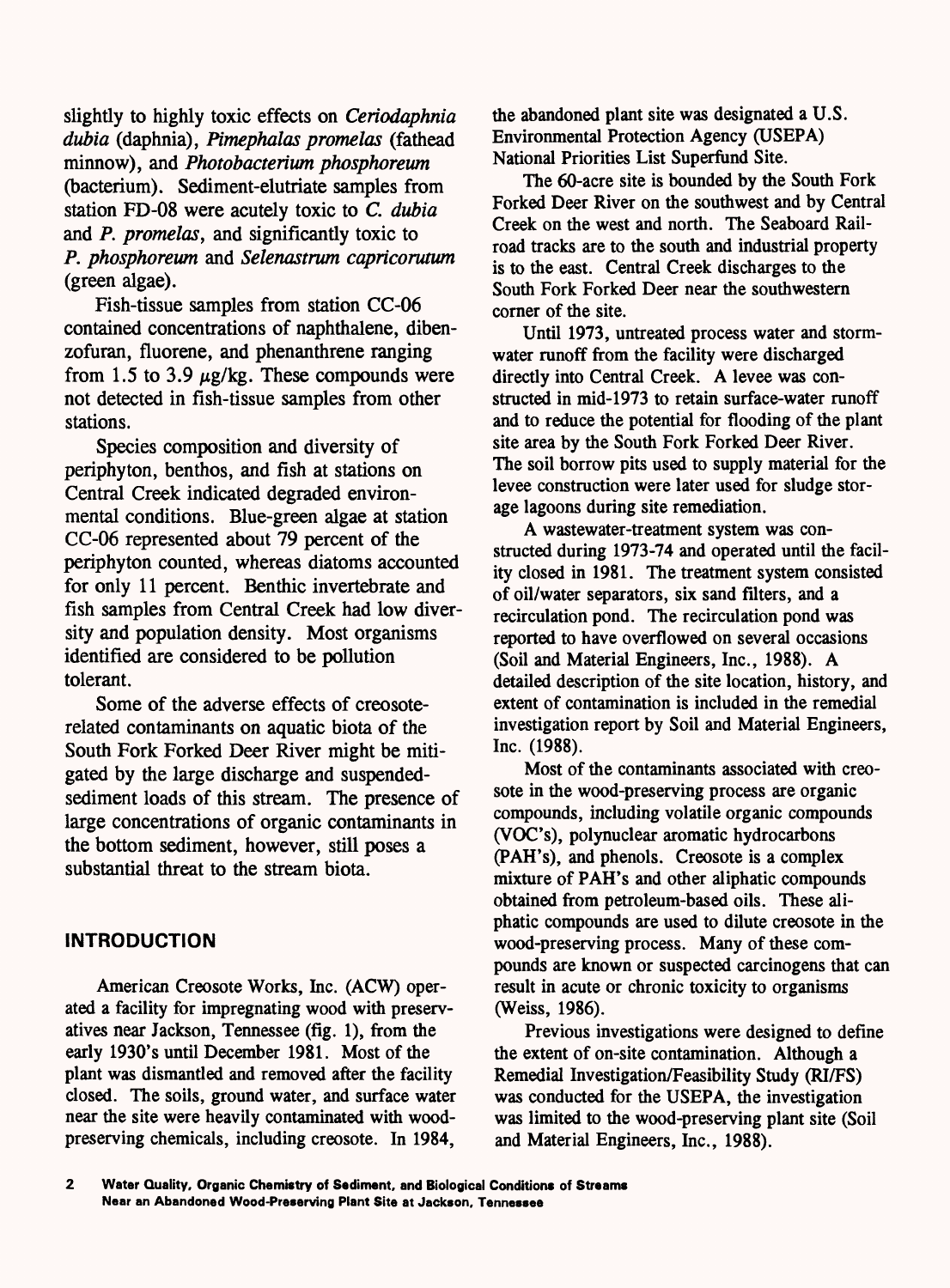

**Figure 1** . Location of wood-preserving plant site and sampling stations near Jackson, Tennessee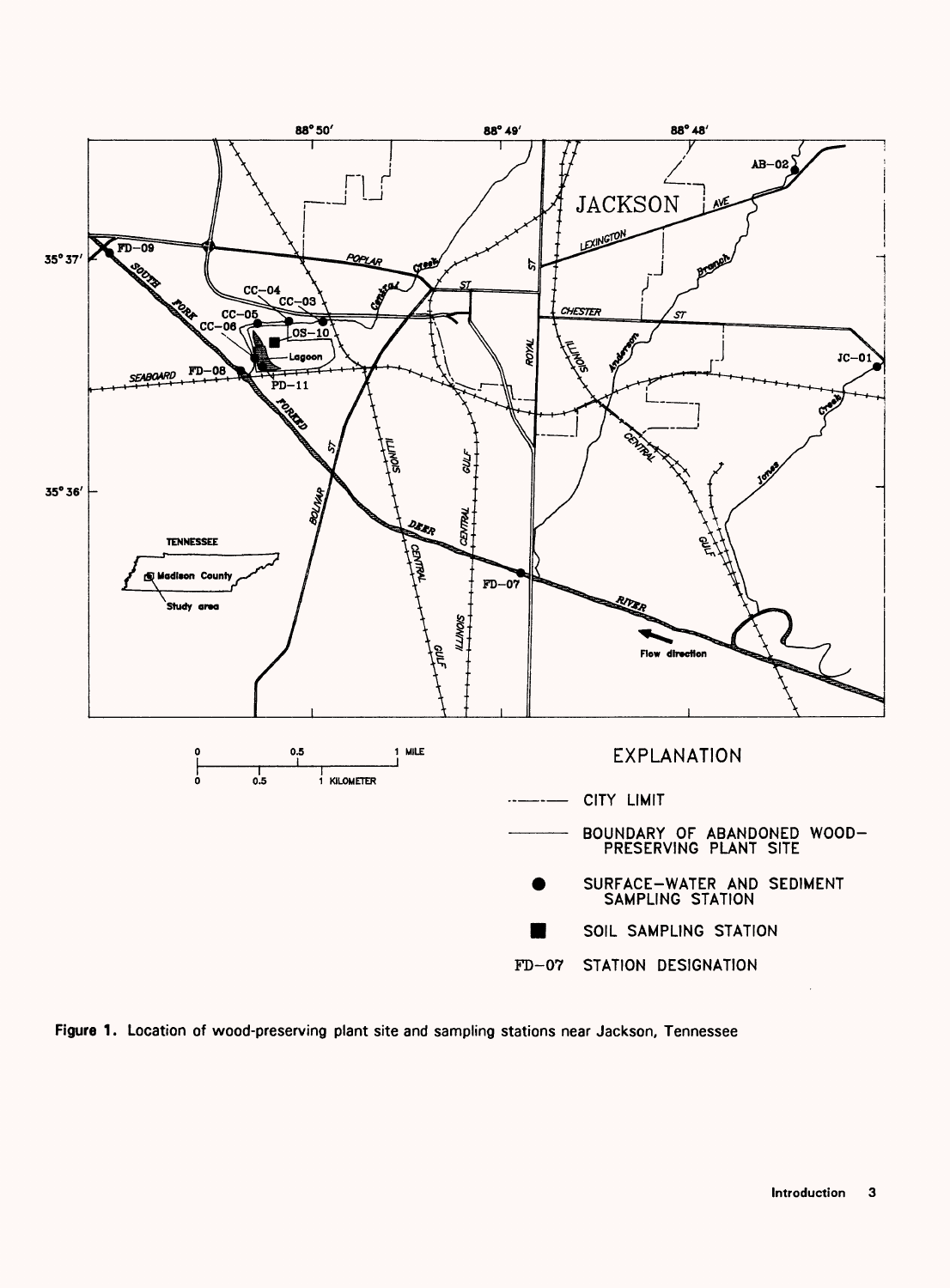Previous studies did not include an assessment of the extent to which nearby surface water, sediment, and biota are affected by contaminant migration. In 1990, the U.S. Geological Survey (USGS), in cooperation with the North Superfund Remedial Branch, Waste Management Division of the USEPA, Region IV, began a comprehensive investigation to determine the extent of off-site contamination and the toxicity of water and sediments from nearby surface waters.

### **Purpose and Scope**

The objective of this report is to describe the water quality, organic chemistry of bottom sediment, and biological conditions of streams near the ACW plant site at Jackson, Tennessee. Towards this goal, the report summarizes the results of the investigation conducted by the USGS during December 1990. The study included collection of samples of water, sediment, and aquatic organisms from nearby streams that were potentially contaminated with creosote wastes. For comparison purposes, background samples were collected at stations on streams unaffected by creosote from the facility. The sampling included:

- 1. Water and bottom-sediment samples from nine stream stations.
- 2. Fish, benthic invertebrate, and algal samples at each stream station.
- 3. An on-site soil sample, and water and bottomsediment samples from a ditch draining a lagoon within the plant area.

Water and sediment samples were collected by USEPA and USGS staff. The samples were split on-site for delivery to the Environmental Services Division of the USEPA at Athens, Georgia, and the National Water Quality Laboratory of the USGS at Arvada, Colorado. Fish and benthic macroinvertebrate samples were collected and identified by James Gore, Center for Field Biology, Austin Peay State University, Clarksville, Tennessee. Analyses of fish tissue were conducted by ENSECO, Inc., Garden Grove, California, under contract with the USGS. Algal samples were collected by USGS staff and identified by Chadwick and Associates, Inc., Littleton, Colorado.

### **Acknowledgments**

The authors gratefully acknowledge the assistance of Alan G. Auwarter and Phyllis Meyer, U.S. Environmental Protection Agency, Region IV, Athens, Georgia, and Todd Harris, James Maudsley, and Jay Glover of ManTech Environmental Technology, Inc., who provided water-quality and toxicity test data, shared in the preparation of many tables, and assisted in various other aspects of this study.

### **Description of Sampling Stations**

The stations sampled for the investigation are near and within the abandoned wood-preserving plant site, in the general area of the plant site, and in areas near Jackson, Tennessee, that are believed to be unaffected by plant discharges (fig. 1 and table 1). The stations included:

- Two stations for background data, Jones Creek (JC-01) and Anderson Branch (AB-02). Both Jones Creek and Anderson Branch drain residential and mixed hardwood areas.
- Four stations on Central Creek that are on the north and west sides of the wood-preserving plant site. The stations are CC-03, upstream of the plant site; CC-04 and CC-05, adjacent to the plant site on the north; and CC-06, adjacent to the plant site on the west and near the confluence of the creek with the South Fork Forked Deer River. Central Creek drains residential and industrial areas with little agricultural or forested land.
- Three stations on the South Fork Forked Deer River: station FD-07, located about 1 3/4 miles upstream of the plant site; station FD-08, near the plant site and about 200 feet downstream of the confluence with Central Creek; and station FD-09, located about 1 mile downstream of the plant site (fig. 1). The South Fork Forked Deer River near the study area has a relatively large drainage area of approximately 500 square miles that consists primarily of agricultural land.

In addition to the surface-water stations, two sampling stations were established within the plant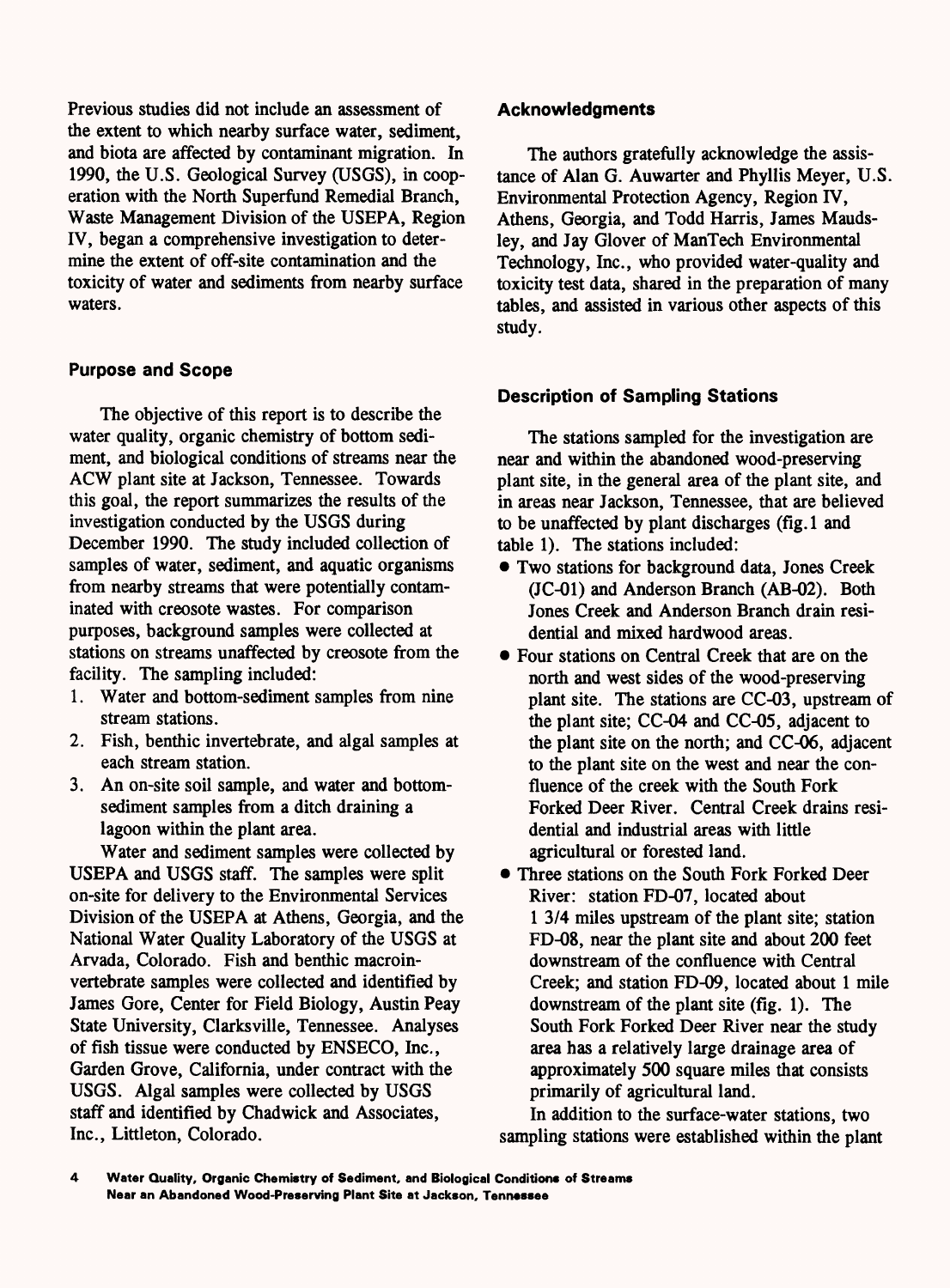**Table 1** . Description of sampling stations near the abandoned wood-preserving plant site at Jackson, Tennessee

 $[ >,$  greater than;  $-$ , not measured]

| <b>Station</b><br>name           | <b>Station</b><br>number<br>(see figure 1) | Width.<br>in feet | Average<br>depth,<br>in feet | Average<br>velocity.<br>in feet<br>per second | Comments                                                                                 |
|----------------------------------|--------------------------------------------|-------------------|------------------------------|-----------------------------------------------|------------------------------------------------------------------------------------------|
| <b>Jones Creek</b>               | $JC-01$                                    | $8 - 10$          | 0.8                          | 0.7                                           | <b>Background station</b>                                                                |
| Anderson Branch                  | AB-02                                      | 15                | .6                           | 1.4                                           | Background station                                                                       |
| Central Creek                    | $CC-03$                                    | 4                 | $\cdot$ 3                    | $\cdot$                                       | Upstream of wood-preserving plant site                                                   |
| Central Creek                    | $CC-04$                                    | 4                 | .5                           | .6                                            | Adjacent to wood-preserving plant site on<br>the north.                                  |
| Central Creek                    | $CC-05$                                    | 4                 | $\cdot$                      | $\cdot$                                       | Adjacent to wood-preserving plant site on<br>the north.                                  |
| Central Creek                    | CC-06                                      | 10                | $\mathbf{.4}$                | .5                                            | Adjacent to wood-preserving plant site on<br>the west.                                   |
| South Fork Forked<br>Deer River. | FD-07                                      | 100               | >1                           | $\cdot$                                       | Upstream of confluence of Central Creek<br>with South Fork Forked Deer River.            |
| South Fork Forked<br>Deer River. | <b>FD-08</b>                               | 100               | >1                           | .6                                            | Downstream but near confluence of Central<br>Creek with South Fork Forked Deer<br>River. |
| South Fork Forked<br>Deer River. | <b>FD-09</b>                               | 100               | >1                           | .8                                            | Downstream of wood-preserving plant site                                                 |
| On-site                          | $OS-10$                                    |                   |                              |                                               | Soil sample, near buildings on-site                                                      |
| Lagoon discharge<br>station.     | <b>PD-11</b>                               |                   |                              |                                               | On-site discharge point                                                                  |

area. Station OS-10 is near the location of the main processing area when the plant was in operation. Soil samples were collected at OS-10 to determine the types of organic compounds present. A drainage ditch (PD-11) from holding lagoons near the western boundary of the site also was sampled for water and bottom-sediment chemistry.

### **HYDROGEOLOGIC CONDITIONS**

The study area is located in the East Gulf Coastal Plain section of the Coastal Plain physiographic province (Fenneman, 1938, p. 81-83). Hydrogeologic units underlying the site are alluvium of Quaternary age and the Fort Pillow Sand of Tertiary age (Parks and Carmichael, 1989). These units are primarily sand with silty and clayey layers at various depths and comprise the alluvial

and Fort Pillow aquifers in other areas of western Tennessee.

Ground-water flow at the wood-preserving plant site is primarily toward the South Fork Forked Deer River and the area near its confluence with Central Creek (Soil and Material Engineers, Inc., 1988). A slight upward potentiometric gradient exists within the aquifer underlying the former facility. Wells completed in the deeper sands have slightly higher water-level elevations than the shallower wells (Soil and Material Engineers, Inc., 1988). The upward gradient indicates that the plant-site area might be a discharge zone for the local and, possibly, the regional flow system. No water-level data from off-site areas north and west of Central Creek and south of the South Fork Forked Deer River are available to determine if additional ground water is discharging to the streams from these areas.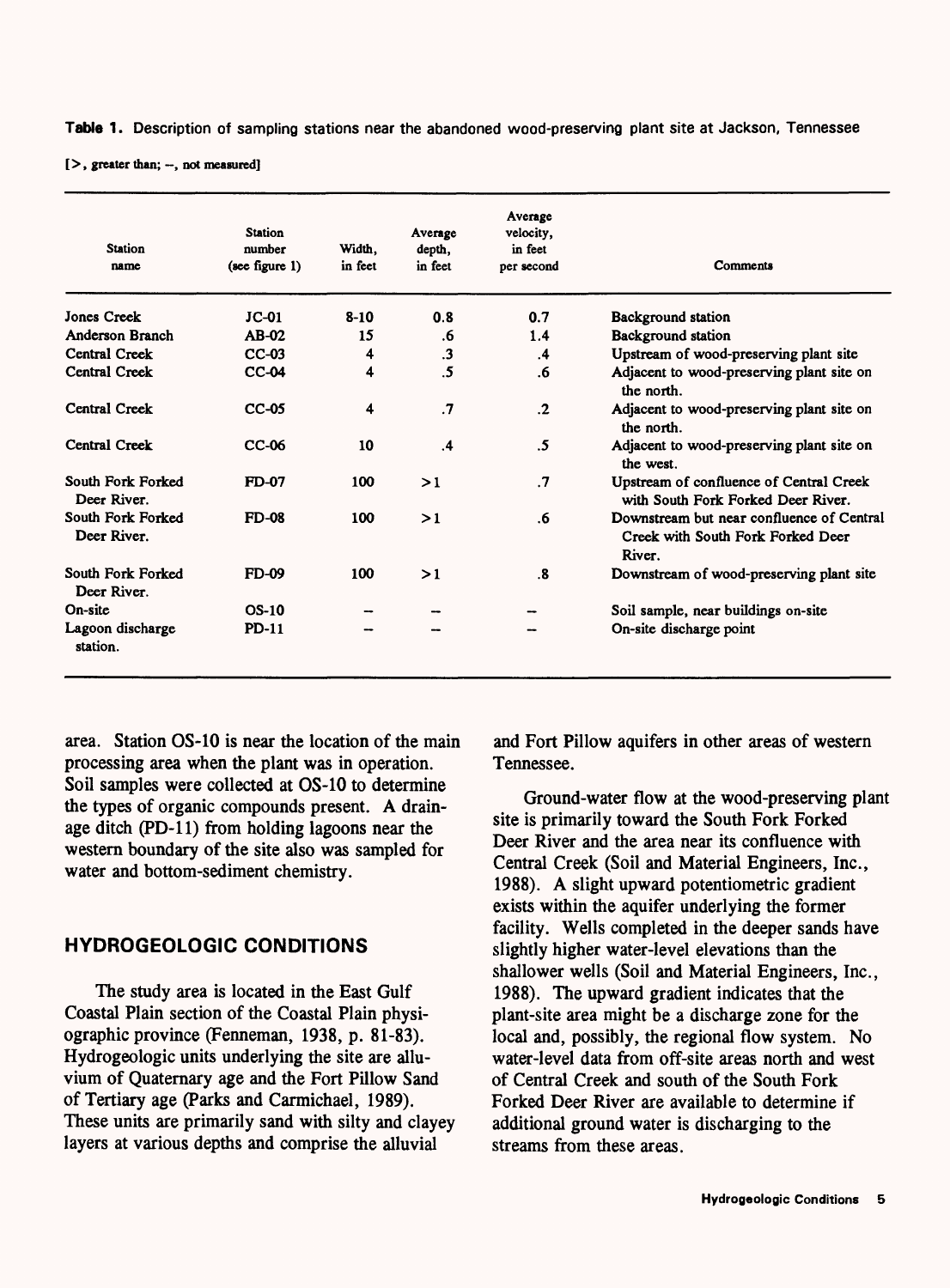The streams in the study area have low gradients, and the streambed substrate is primarily sand and silt with little gravel or clay (table 2). The particle-size distribution of bottom material from Central Creek ranged from primarily coarse- and medium-grained sand at the upstream station (CC-03) to primarily medium-grained sand and silt at the most downstream station (CC-06). The bottom material of the South Fork Forked Deer River downstream of the confluence with Central Creek (station FD-08) was composed largely of silt with a smaller amount of sand. Organic material in stream substrate samples amounted to about 3 percent or less of the total mass except for station FD-08, where organic material was about 11 percent of the sample (table 2).

Potential pathways for contaminants to be transported from the site to the surface-water system are in overland flow, through an on-site drainage ditch, and in ground water. Contaminated sediment in on-site holding ponds and contaminated soil particles may be carried as suspended sediment

in surface flow. Contaminants in ground water discharged through stream beds to the streams could be sorbed by bottom sediment, particularly where the sediment contains a substantial amount of silt, clay, or organic material.

#### **SURFACE-WATER QUALITY**

The surface-water quality at the woodpreserving plant site and in unaffected areas was evaluated from samples collected from stations on Jones Creek, Anderson Branch, Central Creek, South Fork Forked Deer River, and the on-site lagoon drainage ditch. Samples were collected from December 10 to 12, 1990, when discharge in the streams represented base flow. The samples were analyzed by methods described by Skougstad and others (1979) for inorganic constituents and trace metals, and by methods described by Wershaw and others (1987) for volatile organic compounds and acid and base neutral extractable

**Table 2.** Particle size and organic content of stream-bed sediment collected from sampling stations near Jackson, Tennessee

[All units are percentage of total mass of sample; mm, millimeter;  $\mu$ , micron]

|                                            |                                       |                               |                                     | Particle size                     |                                |                   |                   |                              |
|--------------------------------------------|---------------------------------------|-------------------------------|-------------------------------------|-----------------------------------|--------------------------------|-------------------|-------------------|------------------------------|
| <b>Station</b><br>number<br>(see figure 1) | Medium gravel<br>(8 mm and<br>larger) | Fine<br>gravel<br>$(2-8)$ mm) | Coarse<br>sand<br>$(500-2,000 \mu)$ | Medium<br>sand<br>$(125-500 \mu)$ | Fine<br>sand<br>$(63-125 \mu)$ | Silt <sup>1</sup> | Clay <sup>1</sup> | Total<br>organic<br>material |
| $JC-01$                                    | ŋ,                                    | 0.3                           | 26.5                                | 55.7                              | 1.2                            | 14.2              | 0.7               | 1.4                          |
| AB-02                                      | $\mathbf 0$                           | 2.6                           | 16.8                                | 29.4                              | 1.3                            | 41.4              | 6.3               | 2.2                          |
| $CC-03$                                    | 8.7                                   | 7.7                           | 24.2                                | 52.8                              | .5                             | 3.4               | $\cdot$           | 2.6                          |
| $CC-04$                                    | 3.7                                   | 7.1                           | 7.9                                 | 15.6                              | 3.8                            | 51.8              | 6.9               | 3.2                          |
| $CC-05$                                    | 12.1                                  | 12.4                          | 14.3                                | 14.9                              | 2.8                            | 34.4              | 6.5               | 2.5                          |
| CC-06                                      | 3.6                                   | 3.8                           | 6.7                                 | 45.5                              | 2.4                            | 33.9              | 1.5               | 2.7                          |
| <b>FD-07</b>                               | $\mathbf 0$                           | $\cdot$ 3                     | 15.9                                | 79.7                              | 1.9                            | 1.8               | $\bf{0}$          | .5                           |
| <b>FD-08</b>                               | $\cdot$ 3                             | 0                             | $\cdot$ 3                           | 12.7                              | 4.7                            | 66.1              | 4.7               | 11.2                         |
| <b>FD-09</b>                               | 0                                     | $\cdot$                       | 45.9                                | 52.7                              | $\cdot$                        | $\cdot$ 3         | $\cdot$ 3         | $\cdot$                      |
| <b>OS-10</b>                               | 0                                     | 1.6                           | 1.7                                 | 16.8                              | 1.9                            | 64.6              | 7.7               | 5.7                          |
| $PD-11$                                    | 0                                     | .6                            | 1.9                                 | 9.8                               | 2.9                            | 76.4              | 4.5               | 4                            |

**'Particles less than 63 microns in diameter were centrifuged. The bottom fraction was classified as silt; the top fraction, as clay.**

<sup>6</sup> **Water Quality, Organic Chemistry of Sediment, and Biological Conditions of Streams Near an Abandoned Wood-Preserving Plant Site at Jackson, Tennessee**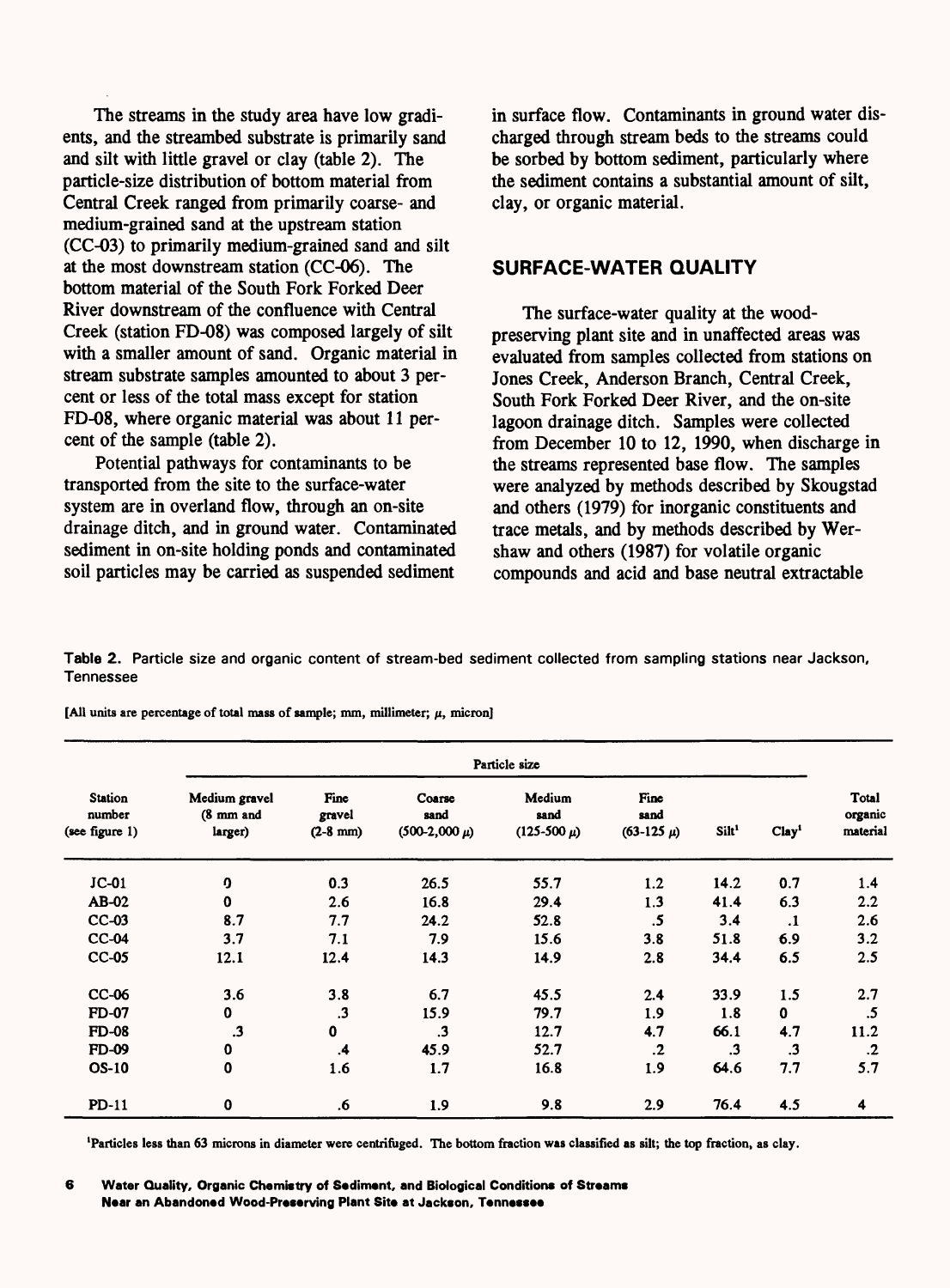organic compounds. Field determinations were made of specific conductance, pH, temperature, and alkalinity.

Reporting levels are given in the tabular data for most of the organic compounds identified in samples submitted to the USGS laboratory. A reporting level is the lowest measured concentration of a constituent that may be reliably reported using a given analytical method. Due to unpredictable matrix effects on detection limits, the reporting level is set somewhat higher than the detection limit.

### **Inorganic Chemistry of Water**

The inorganic chemistry of the streams sampled was similar to that of other streams in the western Tennessee part of the Coastal Plain province. Concentrations of major ions and trace elements in the surface-water samples reflect the geology of the study area, land use, and the effects of the abandoned wood-preserving plant site. Typically, streams in the area have low concentrations of dissolved solids, major anions and major cations; low alkalinity; and neutral to slightly basic pH.

The water sample from Jones Creek had a low specific-conductance (57  $\mu$ S/cm), neutral pH (7.0), and low concentrations of dissolved chloride (4.9 mg/L), sulfate (2.2 mg/L), other major constituents, and trace elements (table 3). Although the sample from Anderson Branch had a higher specific conductance (115  $\mu$ S/cm) and pH (7.7), concentrations of dissolved chloride (5.4 mg/L), sulfate (3.1 mg/L), and trace elements were low (table 3) and were similar to those determined for Jones Creek.

Inorganic chemical characteristics of water samples from the South Fork Forked Deer River were similar to samples from Jones Creek and Anderson Branch. Samples from the South Fork Forked Deer had low specific conductance (53-60  $\mu$ S/cm), and low concentrations of dissolved chloride  $(3.3-3.9 \text{ mg/L})$  and sulfate  $(4.8-5.3 \text{ mg/L})$ . Concentrations of other inorganic constituents were

similar to those in samples from Jones Creek and Anderson Branch (table 3).

Water samples from Central Creek had higher specific-conductance values and concentrations of most inorganic constituents than samples from these other streams (table 3 and fig. 2). Specificconductance values ranged from 348 to 465  $\mu$ S/cm, about three to nine times the values measured in samples from other streams of the area. Concentrations of dissolved calcium (44-55 mg/L), chloride (13-41 mg/L), sulfate (35-40 mg/L), barium (79-110  $\mu$ g/L), strontium (180-210  $\mu$ g/L), and other inorganic constituents also were higher in samples from Central Creek than in samples from the other streams (table 3).

In addition, values for several properties and many constituents increased downstream along Central Creek. This increase over a short reach of stream indicates that contaminated ground water discharges from the wood-preserving plant site to the stream. Specific-conductance values increased from 348 to 465  $\mu$ S/cm, and dissolved solids increased from 204 to 262 mg/L. The dissolvedchloride concentration increased to 41 mg/L at CC-06, more than three times the concentration (13 mg/L) at station CC-03 upstream. Following a similar trend, concentrations of dissolved calcium increased from 44 to 55 mg/L; magnesium, from 5.8 to 7.7 mg/L; sodium, from 15 to 27 mg/L; barium, from 79 to 110  $\mu$ g/L; iron, from 46 to 4,200  $\mu$ g/L; manganese, from 280 to 1,400  $\mu$ g/L; and strontium, from 180 to 210  $\mu$ g/L (table 3).

Although the water sample collected from the lagoon discharge ditch (PD-11) had a higher dissolved-sulfate concentration (57 mg/L) than the water sample from station CC-06 (35 mg/L) nearby, concentrations of most other constituents were lower. Concentrations of chloride (7.8 mg/L), iron (220  $\mu$ g/L), manganese (220  $\mu$ g/L), and sodium (3.2 mg/L) were relatively low in the discharge from the lagoon compared to samples from Central Creek. Water chemistry of the lagoon appears to be dominated by rainfall and runoff, whereas water chemistry of Central Creek is more affected by ground-water discharge.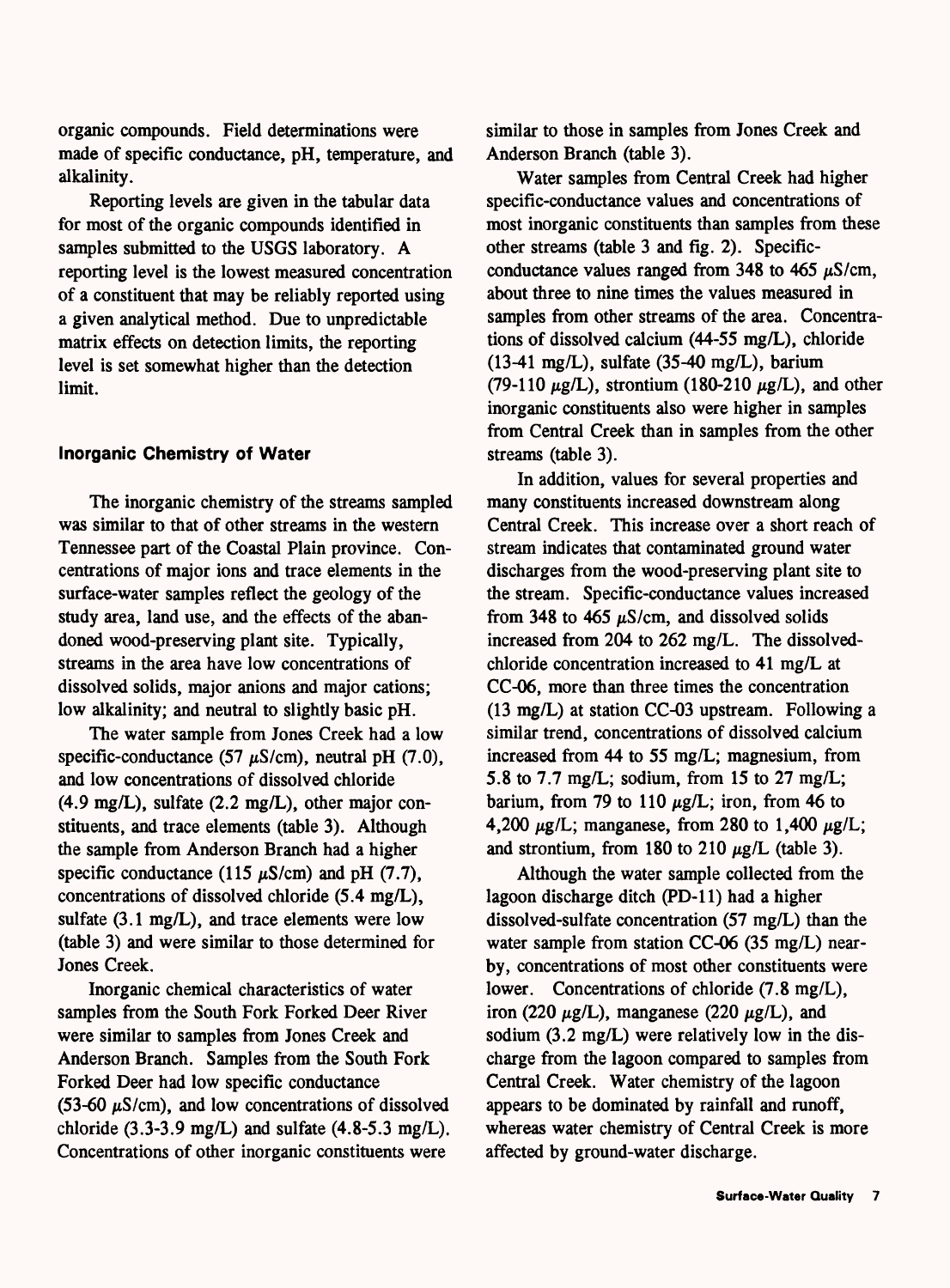|                                              | ົ<br>i<br>I<br>P<br>י<br>.<br>.<br>$\Delta$<br>without some final<br>:<br>$\frac{1}{2}$ |
|----------------------------------------------|-----------------------------------------------------------------------------------------|
| i<br>quality of streams near Jackson. I<br>ĺ | in the same form form form<br>ĺ<br>The month of Lorman<br>ļ                             |
| م<br>و<br>i                                  | ۔<br>د                                                                                  |

| Station number (see figure 1)<br>Date of sampling                                                                                                                            | $JC-01$<br>$2-12-90$                                                                                                                                                                                                                                                                                                | AB-02<br>12-10-90                            | CC-03<br>12-10-90                | CC-04<br>12-11-90                                                                                                                                                                                                                                                                   | CC-05<br>12-11-90                                                                                                                                                                                                                                                                                                                                                                                                        | CC-06<br>12-11-90                                                                                                                                                                                | FD-07<br>12-12-90                                                                                                                                                                                                                                                                                          | FD-08<br>12-11-90                                                  | FD-09<br>12-11-90                                   | PD-11<br>12-11-90               |
|------------------------------------------------------------------------------------------------------------------------------------------------------------------------------|---------------------------------------------------------------------------------------------------------------------------------------------------------------------------------------------------------------------------------------------------------------------------------------------------------------------|----------------------------------------------|----------------------------------|-------------------------------------------------------------------------------------------------------------------------------------------------------------------------------------------------------------------------------------------------------------------------------------|--------------------------------------------------------------------------------------------------------------------------------------------------------------------------------------------------------------------------------------------------------------------------------------------------------------------------------------------------------------------------------------------------------------------------|--------------------------------------------------------------------------------------------------------------------------------------------------------------------------------------------------|------------------------------------------------------------------------------------------------------------------------------------------------------------------------------------------------------------------------------------------------------------------------------------------------------------|--------------------------------------------------------------------|-----------------------------------------------------|---------------------------------|
| Specific conductance $(\mu S/cm)$<br>Alkalinity (mg/L as CaC03)<br>pH, lab (standard units)<br>Physical properties<br>Turbidity (ntu)                                        | $57.04$<br>$7.04$<br>$7.04$                                                                                                                                                                                                                                                                                         | $\frac{115}{7.7}$<br>$\frac{1.8}{1.8}$<br>43 | $348$<br>$7.7$<br>$127$<br>$204$ |                                                                                                                                                                                                                                                                                     |                                                                                                                                                                                                                                                                                                                                                                                                                          |                                                                                                                                                                                                  |                                                                                                                                                                                                                                                                                                            | $87.1$<br>$91.1$<br>$9$                                            | $x_{1}^{2}$ $\vec{r}$ $\vec{r}$ $\vec{r}$ $\vec{r}$ | $23 - 32$<br>$7 - 32$<br>$41$   |
| Solids, residue at 180 deg. C,<br>dissolved (mg/L)                                                                                                                           |                                                                                                                                                                                                                                                                                                                     |                                              |                                  |                                                                                                                                                                                                                                                                                     |                                                                                                                                                                                                                                                                                                                                                                                                                          |                                                                                                                                                                                                  |                                                                                                                                                                                                                                                                                                            |                                                                    |                                                     |                                 |
| Magnesium, dissolved (mg/L as Mg)<br>Calcium, dissolved (mg/L as Ca)<br>Major ions                                                                                           |                                                                                                                                                                                                                                                                                                                     |                                              |                                  |                                                                                                                                                                                                                                                                                     |                                                                                                                                                                                                                                                                                                                                                                                                                          |                                                                                                                                                                                                  |                                                                                                                                                                                                                                                                                                            |                                                                    |                                                     |                                 |
| Chloride, dissolved (mg/L as Cl)<br>Potassium, disolved (mg/L as K)<br>Sodium, dissolved (mg/L as Na)<br>Sulfate, dissolved (mg/L as S04)<br>Fluoride, dissolved (mg/L as F) | $\frac{1}{2}$ $\frac{1}{4}$ $\frac{1}{3}$ $\frac{1}{4}$ $\frac{1}{3}$ $\frac{1}{4}$ $\frac{1}{5}$ $\frac{1}{2}$ $\frac{1}{2}$ $\frac{1}{2}$ $\frac{1}{2}$ $\frac{1}{2}$ $\frac{1}{2}$ $\frac{1}{2}$ $\frac{1}{2}$ $\frac{1}{2}$ $\frac{1}{2}$ $\frac{1}{2}$ $\frac{1}{2}$ $\frac{1}{2}$ $\frac{1}{2}$ $\frac{1}{2}$ |                                              |                                  | $\ddot{z}$<br>$\ddot{z}$ $\ddot{z}$ $\ddot{z}$ $\ddot{z}$ $\ddot{z}$ $\ddot{z}$ $\ddot{z}$ $\ddot{z}$ $\ddot{z}$ $\ddot{z}$ $\ddot{z}$ $\ddot{z}$ $\ddot{z}$ $\ddot{z}$ $\ddot{z}$ $\ddot{z}$ $\ddot{z}$ $\ddot{z}$ $\ddot{z}$ $\ddot{z}$ $\ddot{z}$ $\ddot{z}$ $\ddot{z}$ $\ddot{$ | $\overset{\text{12.5}}{\text{13.5}} \overset{\text{23.5}}{\text{13.5}} \overset{\text{24.5}}{\text{13.5}} \overset{\text{25.5}}{\text{13.5}} \overset{\text{26.5}}{\text{13.5}} \overset{\text{27.5}}{\text{13.5}} \overset{\text{28.5}}{\text{13.5}} \overset{\text{27.5}}{\text{13.5}} \overset{\text{28.5}}{\text{13.5}} \overset{\text{27.5}}{\text{13.5}} \overset{\text{28.5}}{\text{13.5}} \overset{\text{27.5}}$ | $\mathfrak{F}_{\mathcal{L}} \approx \mathbb{E} \quad \text{for} \quad \mathcal{L} \text{ is a linearly independent of } \mathcal{L} \text{ and } \mathcal{L} \text{ is a linearly independent.}$ | $8\frac{1}{6}$ $8\frac{1}{6}$ $8\frac{1}{10}$ $8\frac{1}{10}$ $8\frac{1}{10}$ $8\frac{1}{10}$ $8\frac{1}{10}$ $8\frac{1}{10}$ $8\frac{1}{10}$ $8\frac{1}{10}$ $8\frac{1}{10}$ $8\frac{1}{10}$ $8\frac{1}{10}$ $8\frac{1}{10}$ $8\frac{1}{10}$ $8\frac{1}{10}$ $8\frac{1}{10}$ $8\frac{1}{10}$ $8\frac{1}{$ | $3.787999.17$ $8^{\circ}$ $9.90.200$ $3.200.5$ $2.90.20$ $2.90.20$ | $5.949997$<br>$-7.94997$                            | 899999777                       |
| Silica, dissolved (mg/L as Si0 <sub>2</sub> )                                                                                                                                |                                                                                                                                                                                                                                                                                                                     |                                              |                                  |                                                                                                                                                                                                                                                                                     |                                                                                                                                                                                                                                                                                                                                                                                                                          |                                                                                                                                                                                                  |                                                                                                                                                                                                                                                                                                            |                                                                    |                                                     |                                 |
| Aluminum, dissolved (µg/L as Al)<br>Trace elements                                                                                                                           |                                                                                                                                                                                                                                                                                                                     |                                              |                                  |                                                                                                                                                                                                                                                                                     |                                                                                                                                                                                                                                                                                                                                                                                                                          |                                                                                                                                                                                                  |                                                                                                                                                                                                                                                                                                            |                                                                    |                                                     |                                 |
| Arsenic, dissolved (µg/L as As)                                                                                                                                              |                                                                                                                                                                                                                                                                                                                     |                                              |                                  |                                                                                                                                                                                                                                                                                     |                                                                                                                                                                                                                                                                                                                                                                                                                          |                                                                                                                                                                                                  |                                                                                                                                                                                                                                                                                                            |                                                                    | 2282.2824828248228282                               | <b>ឨ</b> ៴៷៴៓៱៱៝៰៸៵៓៓៓៹៵៹៹៹៹៹៹៹ |
| Beryllium, dissolved (µg/L as Be)<br>Barium, dissolved (µg/L as Ba)                                                                                                          |                                                                                                                                                                                                                                                                                                                     |                                              |                                  |                                                                                                                                                                                                                                                                                     |                                                                                                                                                                                                                                                                                                                                                                                                                          |                                                                                                                                                                                                  |                                                                                                                                                                                                                                                                                                            |                                                                    |                                                     |                                 |
| Chromium, dissolved (µg/L as Cr)<br>Cadmium, dissolved (µg/L as Cd)                                                                                                          |                                                                                                                                                                                                                                                                                                                     |                                              |                                  |                                                                                                                                                                                                                                                                                     |                                                                                                                                                                                                                                                                                                                                                                                                                          |                                                                                                                                                                                                  |                                                                                                                                                                                                                                                                                                            |                                                                    |                                                     |                                 |
| Cobalt, dissolved (µg/L as Co)                                                                                                                                               |                                                                                                                                                                                                                                                                                                                     |                                              |                                  |                                                                                                                                                                                                                                                                                     |                                                                                                                                                                                                                                                                                                                                                                                                                          |                                                                                                                                                                                                  |                                                                                                                                                                                                                                                                                                            |                                                                    |                                                     |                                 |
| Copper, dissolved (µg/L as Cu)                                                                                                                                               |                                                                                                                                                                                                                                                                                                                     |                                              |                                  |                                                                                                                                                                                                                                                                                     |                                                                                                                                                                                                                                                                                                                                                                                                                          |                                                                                                                                                                                                  |                                                                                                                                                                                                                                                                                                            |                                                                    |                                                     |                                 |
| Lead, dissolved (ug/L as Pb)<br>Iron, dissolved (µg/L as Fe)                                                                                                                 |                                                                                                                                                                                                                                                                                                                     |                                              |                                  |                                                                                                                                                                                                                                                                                     |                                                                                                                                                                                                                                                                                                                                                                                                                          |                                                                                                                                                                                                  |                                                                                                                                                                                                                                                                                                            |                                                                    |                                                     |                                 |
| Lithium, dissolved (µg/L as Li)                                                                                                                                              |                                                                                                                                                                                                                                                                                                                     |                                              |                                  |                                                                                                                                                                                                                                                                                     |                                                                                                                                                                                                                                                                                                                                                                                                                          |                                                                                                                                                                                                  |                                                                                                                                                                                                                                                                                                            |                                                                    |                                                     |                                 |
| Manganese, dissolved (µg/L as Mn)<br>Mercury, dissolved (µg/L as Hg)                                                                                                         |                                                                                                                                                                                                                                                                                                                     |                                              |                                  |                                                                                                                                                                                                                                                                                     |                                                                                                                                                                                                                                                                                                                                                                                                                          |                                                                                                                                                                                                  |                                                                                                                                                                                                                                                                                                            |                                                                    |                                                     |                                 |
| Molybdenum, dissolved (µg/L as Mo)                                                                                                                                           |                                                                                                                                                                                                                                                                                                                     |                                              |                                  |                                                                                                                                                                                                                                                                                     |                                                                                                                                                                                                                                                                                                                                                                                                                          |                                                                                                                                                                                                  |                                                                                                                                                                                                                                                                                                            |                                                                    |                                                     |                                 |
| Nickel, dissolved (µg/L as Ni)                                                                                                                                               |                                                                                                                                                                                                                                                                                                                     |                                              |                                  |                                                                                                                                                                                                                                                                                     |                                                                                                                                                                                                                                                                                                                                                                                                                          |                                                                                                                                                                                                  |                                                                                                                                                                                                                                                                                                            |                                                                    |                                                     |                                 |
| Selenium, dissolved (µg/L as Se)                                                                                                                                             |                                                                                                                                                                                                                                                                                                                     |                                              |                                  |                                                                                                                                                                                                                                                                                     |                                                                                                                                                                                                                                                                                                                                                                                                                          |                                                                                                                                                                                                  |                                                                                                                                                                                                                                                                                                            |                                                                    |                                                     |                                 |
| Strontium, dissolved (µg/L as Sr)<br>Silver, dissolved (µg/L as Ag)                                                                                                          |                                                                                                                                                                                                                                                                                                                     |                                              |                                  |                                                                                                                                                                                                                                                                                     |                                                                                                                                                                                                                                                                                                                                                                                                                          |                                                                                                                                                                                                  |                                                                                                                                                                                                                                                                                                            |                                                                    |                                                     |                                 |
| Vanadium, dissolved (µg/L as V)                                                                                                                                              |                                                                                                                                                                                                                                                                                                                     |                                              |                                  |                                                                                                                                                                                                                                                                                     |                                                                                                                                                                                                                                                                                                                                                                                                                          |                                                                                                                                                                                                  |                                                                                                                                                                                                                                                                                                            |                                                                    |                                                     |                                 |
| Zinc, dissolved (µg/L as Zn)                                                                                                                                                 |                                                                                                                                                                                                                                                                                                                     |                                              |                                  |                                                                                                                                                                                                                                                                                     |                                                                                                                                                                                                                                                                                                                                                                                                                          |                                                                                                                                                                                                  |                                                                                                                                                                                                                                                                                                            |                                                                    |                                                     |                                 |
|                                                                                                                                                                              |                                                                                                                                                                                                                                                                                                                     |                                              |                                  |                                                                                                                                                                                                                                                                                     |                                                                                                                                                                                                                                                                                                                                                                                                                          |                                                                                                                                                                                                  |                                                                                                                                                                                                                                                                                                            |                                                                    |                                                     |                                 |

**Water Quality, Organic Chemistry of Sediment, and Biological Conditions of Streams**  8 **Near an Abandoned Wood-Preserving Plant Site at Jackson, Tennessee**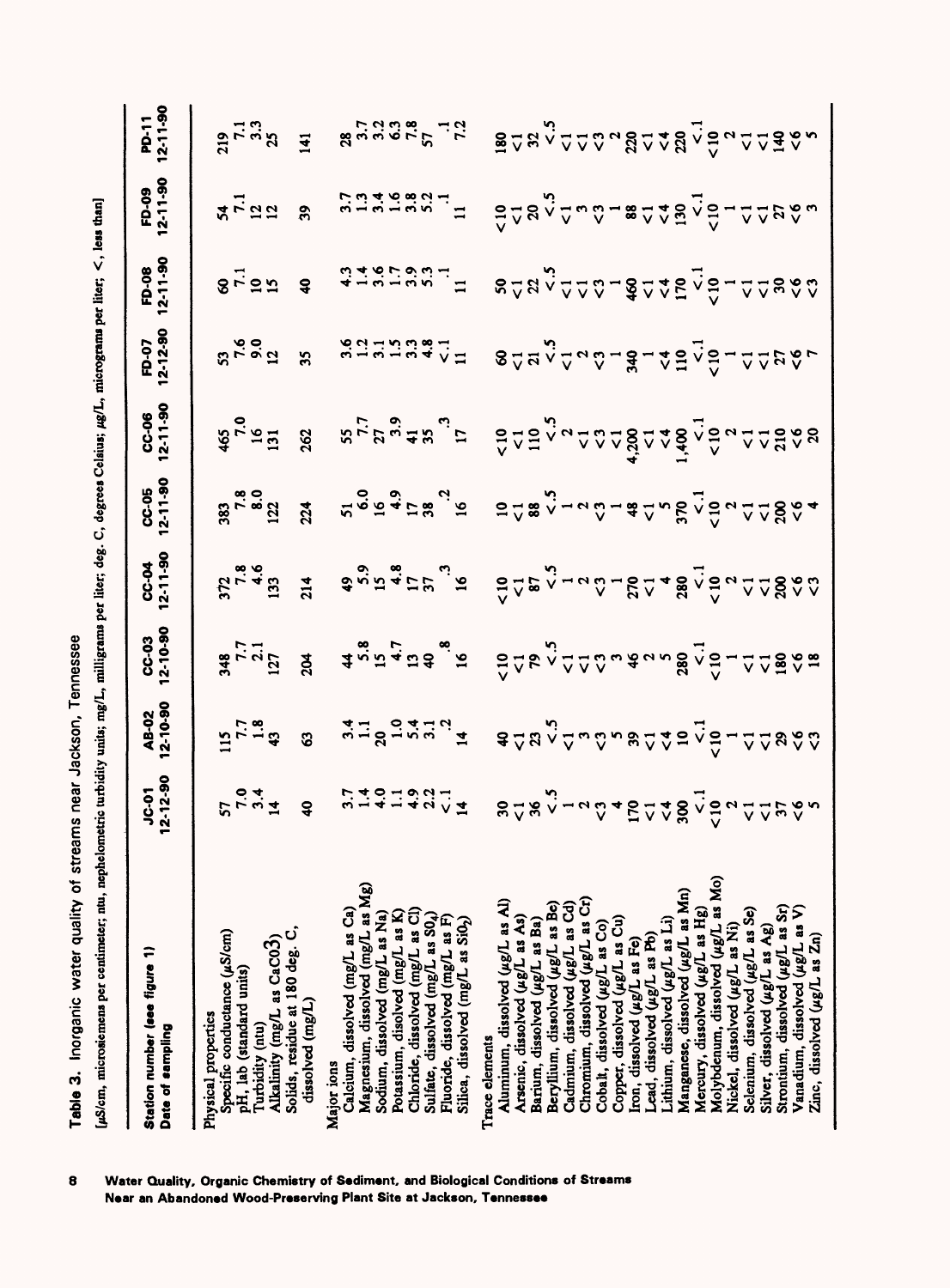

**Figure 2.** Selected properties of and constituents in water samples from streams near the abandoned woodpreserving plant site at Jackson, Tennessee

#### **Organic Chemistry of Water**

Water samples collected from 10 stations were analyzed for volatile, acid extractable, and base neutral extractable organic compounds (table 4). Many of these compounds commonly are contained

in creosote used in the wood-preserving operation (Soil and Material Engineers, Inc., 1988). For brevity, the subsequent analytical tables show only the compounds detected at each station.

Volatile organic compounds were detected only in the water samples from stations CC-06 and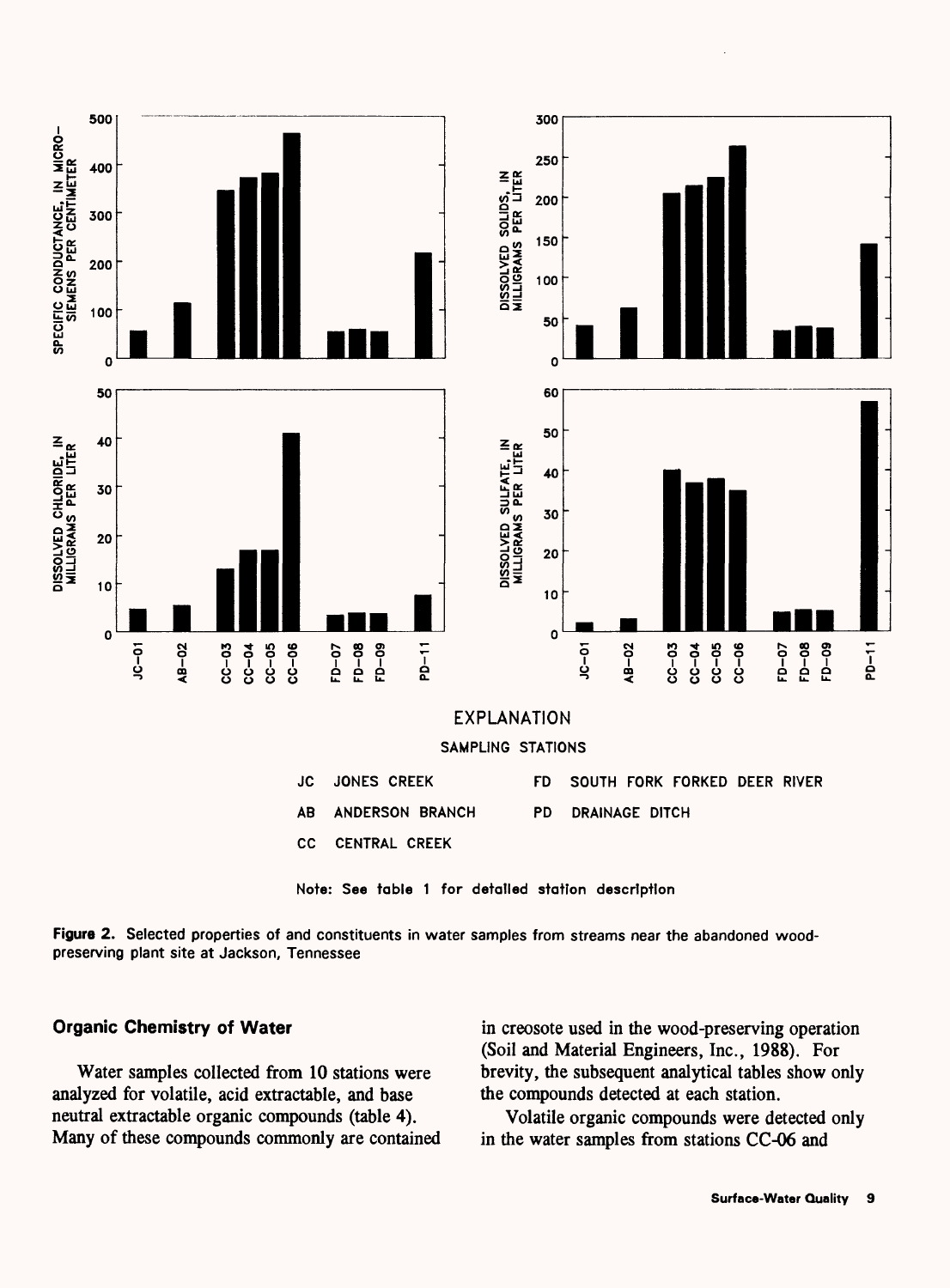**Table 4.** Organic compounds for which surface-water samples were analyzed by gas chromatography/mass spectrometry

**Volatile organic compounds** 

| <b>Benzene</b>              | 1.2-Dichlorobenzene       | Methyl bromide            |
|-----------------------------|---------------------------|---------------------------|
| <b>Bromobenzene</b>         | 1.3-Dichlorobenzene       | Methylene chloride        |
| <b>Bromodichloromethane</b> | 1.4-Dichlorobenzene       | <b>Styrene</b>            |
| <b>Bromoform</b>            | Dichlorodifluoromethane   | 1.1.1.2-Tetrachloroethane |
| <b>Bromomethane</b>         | 1.1-Dichloroethane        | 1,1,2,2-Tetrachloroethane |
| Carbon tetrachloride        | 1.2-Dichloroethane        | Tetrachloroethene         |
| Chlorobenzene               | 1.1-Dichloroethene        | Toluene                   |
| Chloroethane                | 1.2-Dichloroethene        | 1.1.1-Trichloroethane     |
| Chloroethyl vinyl ether     | Dichloromethane           | 1.1.2-Trichloroethane     |
| Chloroform                  | 1,2-Dichloropropane       | Trichloroethene           |
| Chloromethane               | 1,3-Dichloropropane       | Trichlorofluoromethane    |
| 2-Chlorotoluene             | 2,2-Dichloropropane       | 1,2,3-Trichloropropane    |
| 4-Chlorotoluene             | 1,1-Dichloropropene       | Vinyl chloride            |
| Dibromochloromethane        | cis-1.3-Dichloropropene   | Xylenes, total            |
| Dibromomethane              | trans-1,3-Dichloropropene |                           |
| 1.2-Dibromoethane           | Ethylbenzene              |                           |

#### Semi-volatile acid extractable compounds

2,4-Dinitrophenol 4,6-Dinitro-2-methylphenol 2-Nitrophenol 4-Nitrophenol

Chrysene

Pentachlorophenol Phenol 2,4,6-Trichlorophenol

#### Semi-volatile base neutral extractable compounds

Acenaphthene Acenaphthylene Anthracene Benzo (a) anthracene Benzo (b) fluoranthene Benzo (k) fluoranthene Benzo (g,h,i) perylene Benzo (a) pyrene 4-Bromophenylphenylether Butylbenzylphthalate bis (2-Chloroethoxy) methane bis (2-Chloroethyl) ether bis (2-Chloroisopropyl) ether 2-Chloronaphthalene 4-Chlorophenylphenylether

4-Chloro-3-methylphenol

2-Chlorophenol 2,4-Dichlorophenol 2,4-Dimethylphenol

> Dibenzo (a,h) anthracene 1.2-Dichlorobenzene 1.3-Dichlorobenzene 1.4-Dichlorobenzene Diethylphthalate Dimethylphthalate Di-n-butylphthalate 2,4-Dinitrotoluene 2,6-Dinitrotoluene Di-n-octylphthalate bis (2-Ethylhexyl) phthalate Fluoranthene Fluorene Hexachlorobenzene

Hexachlorobutadiene Hexachlorocyclopentadiene Hexachloroethane Indeno (l,2,3-c,d) pyrene Isophorone Naphthalene Nitrobenzene n-Nitroso-di-n-propylamine n-Nitrosodiphenylamine n-Nitroso-n. n-dimethykmine Phenanthrene Pyrene 1,2,4-Trichlorobenzene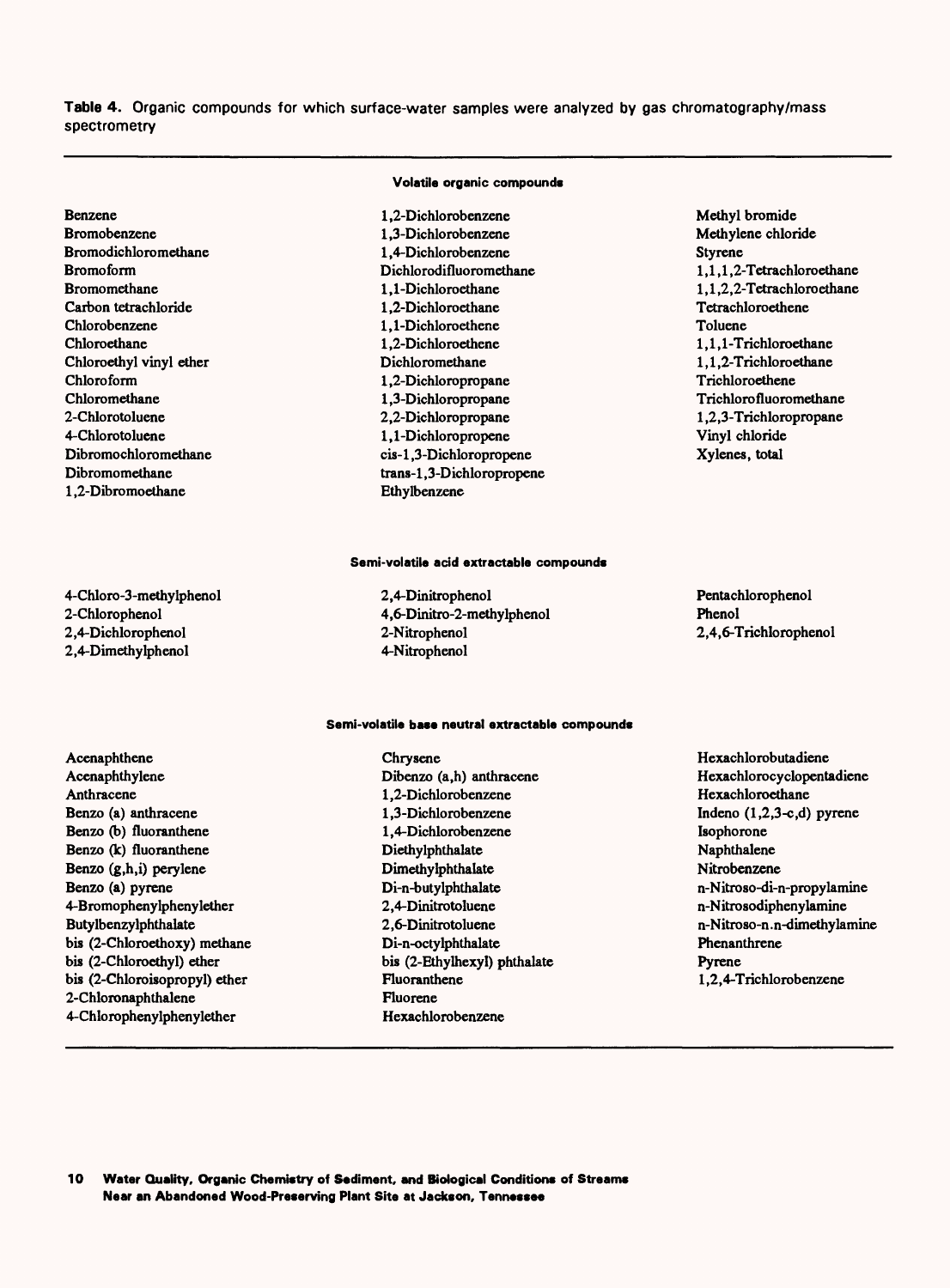FD-08. Concentrations of the VOC's detected in the station CC-06 sample ranged from 0.2 to 12  $\mu$ g/L (table 5). Most of these compounds also were detected in ground water at the plant site during a previous investigation (Soil and Material Engineers, Inc., 1988). The presence of VOC's in ground water beneath the plant site and in surface water at CC-06 provides further evidence of the discharge of contaminated ground water from the plant site to Central Creek. Naphthalene  $(0.5 \mu g/L)$ , which may be reported as a VOC and also as a semi-volatile organic compound, was the only VOC detected in water from FD-08.

Acid and base neutral extractable organic compounds were detected in water from Central Creek at station CC-06, discharge from the lagoon (station PD-11), and in the South Fork Forked Deer (station FD-08) near its junction with Central Creek (fig. 1). Thirteen of these organic compounds were detected at CC-O6 in concentrations ranging from

0.05 to 30  $\mu$ g/L (table 6). Concentrations reported for 9 of the 13 compounds were sufficient for identification of the compound, but were too low for accurate quantification, and are considered estimated concentrations. The presence of naphthalene (16  $\mu$ g/L), the most abundant single constituent of coal tar used in creosote (Merck and Co., Inc., 1983, p. 914), and pentachlorophenol (30  $\mu$ g/L), a wood preservative, imply the quality of surface water at station CC-06 has been degraded by past activities at the plant site. The pentachlorophenol concentration of 30  $\mu$ g/L exceeds the water quality criterion maximum concentration (CMC) established by the Tennessee Department of Environment and Conservation (1991) for fresh-water fish and aquatic life. The freshwater aquatic-life CMC for pentachlorophenol is expressed as a function of pH. At a pH of 7.0, the value reported at CC-06, the CMC limit for pentachlorophenol is 9  $\mu$ g/L.

#### **Table 5.** Volatile organic compounds detected in surface water near Jackson, Tennessee

| [Concentrations in micrograms per liter; <, less than] |  |  |  |  |
|--------------------------------------------------------|--|--|--|--|
|--------------------------------------------------------|--|--|--|--|

| <b>Station</b><br>number<br>(see figure 1) | Compound                   | <b>Concentration</b> | <b>Reporting level</b> |
|--------------------------------------------|----------------------------|----------------------|------------------------|
| CC-06                                      | Benzene                    | 2.5                  | < 0.2                  |
|                                            | 1,1 Dichloroethane         | .5                   | $\leq .2$              |
|                                            | 1,1 Dichloroethene         | 2.3                  | $\leq .2$              |
|                                            | 1,2 Dichloroethene         | $\cdot$              | $\leq .2$              |
|                                            | Ethylbenzene               | 5.0                  | $\leq .2$              |
|                                            | 2-Ethyl toluene            | $\cdot$ 3            | $\leq .2$              |
|                                            | Naphthalene <sup>1</sup>   | 4.3                  | $\leq .2$              |
|                                            | 1,2,3,4-Tetramethylbenzene | $\cdot$              | $\lt$ .2               |
|                                            | 1,2,3,5-Tetramethylbenzene | $\cdot$              | $\leq$ .2              |
|                                            | Toluene                    | 1.0                  | $\leq .2$              |
|                                            | 1,1,1-Trichloroethane      | 12 <sup>12</sup>     | $\leq .2$              |
|                                            | Trichloroethene            | 3.0                  | $\leq .2$              |
|                                            | 1,2,3-Trimethylbenzene     | .6                   | $\leq .2$              |
|                                            | 1,2,4-Trimethylbenzene     | $\boldsymbol{.8}$    | $\lt$ .2               |
|                                            | 1,3,5-Trimethylbenzene     | $\cdot$ 3            | $\leq .2$              |
|                                            | <b>Xylenes</b>             | 2.6                  | $\leq .2$              |
| <b>FD-08</b>                               | Naphthalene <sup>1</sup>   | .5                   | $\leq .2$              |

Naphthalene may be reported as a volatile organic compound and also as a semi-volatile organic compound.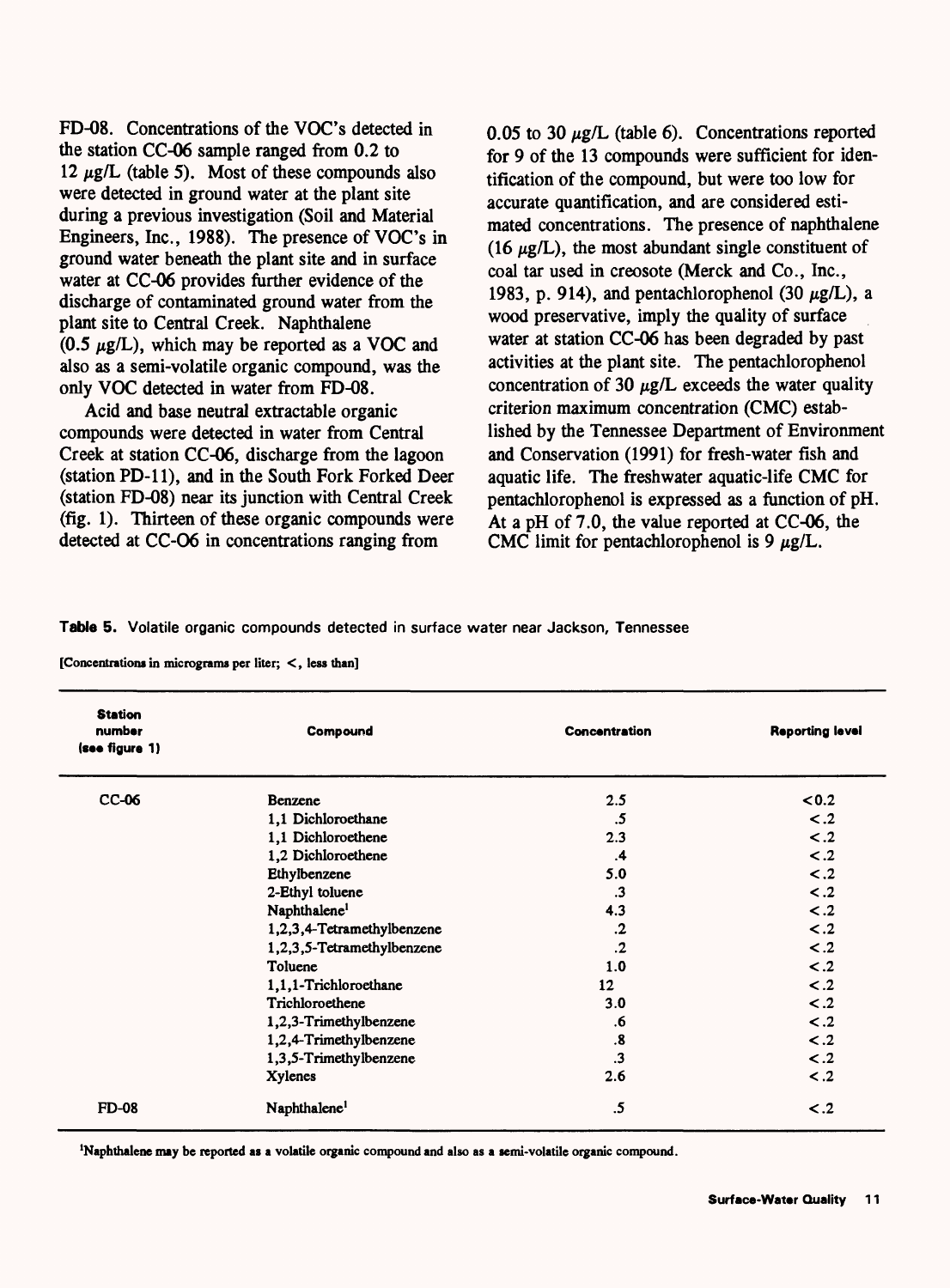**Table 6.** Acid and base neutral extractable organic compounds detected in surface water near Jackson, Tennessee **[Concentrations in micrograms per liter; <, less than; J, estimated value compound identified, but concentration too low to quantify accurately]**

| <b>Station</b><br>number<br>(see figure 1) | Compound              | <b>Concentration</b> | <b>Reporting level</b> |
|--------------------------------------------|-----------------------|----------------------|------------------------|
| CC-06                                      | Acenaphthene          | 15.0                 | $\leq 5$               |
|                                            | Acenaphthylene        | .38 <sup>J</sup>     | $\leq 5$               |
|                                            | Anthracene            | .15 <sup>J</sup>     | $\leq 5$               |
|                                            | 2,4-Dichlorophenol    | .30 <sup>J</sup>     | $\leq 5$               |
|                                            | 2,4-Dimethylphenol    | $1.4$ J              | $\leq 5$               |
|                                            | Fluoranthene          | .10 <sup>J</sup>     | $\leq 5$               |
|                                            | Fluorene              | 6.0                  | $\leq 5$               |
|                                            | Naphthalene           | 16                   | $\leq 5$               |
|                                            | 2-Nitrophenol         | .32 <sup>J</sup>     | $\leq 5$               |
|                                            | Pentachlorophenol     | 30                   | $30$                   |
|                                            | Phenanthrene          | $1.4$ J              | $\leq 5$               |
|                                            | Pyrene                | .05 <sup>J</sup>     | $\leq 5$               |
|                                            | 2,4,6-Trichlorophenol | 5.5 <sup>J</sup>     | $20$                   |
| <b>PD-11</b>                               | Anthracene            | .06 <sup>J</sup>     | $\leq 5$               |
|                                            | Pentachlorophenol     | 1.2 <sup>J</sup>     | $30$                   |
| <b>FD-08</b>                               | Acenaphthene          | .23 <sup>J</sup>     | $\leq 5$               |
|                                            | Naphthalene           | $.75$ <sup>J</sup>   | $\leq 5$               |

Anthracene and pentachlorophenol were detected in the lagoon discharge at station PD-11. The estimated concentrations were 0.06 and 1.2  $\mu$ g/L, respectively (table 6). Acenaphthene and naphthalene also were detected in water from FD-08 at estimated concentrations of 0.23 and 0.75  $\mu$ g/L, respectively.

### **ORGANIC CHEMISTRY OF SEDIMENT**

Samples of bottom sediment were collected from riffles and pools at the nine stations on streams near the wood-preserving plant site and in areas unaffected by the plant. A bottom-sediment sample from the ditch draining the lagoons and one soil sample from OS-10 also were collected. The sediment and soil samples were analyzed for

methylene-chloride extractable organic compounds by the National Water Quality Laboratory of the USGS, using procedures described by Wershaw and others (1987). The sediment samples were split onsite with USEPA personnel to obtain comparable samples to assess the toxicity to test organisms and to conduct chemical analyses of water elutriates.

### **Methylene-Chloride Extractable Organic Compounds**

Analyses were made for 54 methylene-chloride extractable organic compounds, including those compounds commonly associated with creosote and creosote waste products, in the sediment and soil samples (table 7). Five of these 54 compounds were detected at Jones Creek and 10 compounds were detected at Anderson Branch (table 8). Most

**12 Water Quality, Organic Chemistry of Sediment, and Biological Conditions of Streams Near an Abandoned Wood-Pracerving Plant Site at Jackson, Tennessee**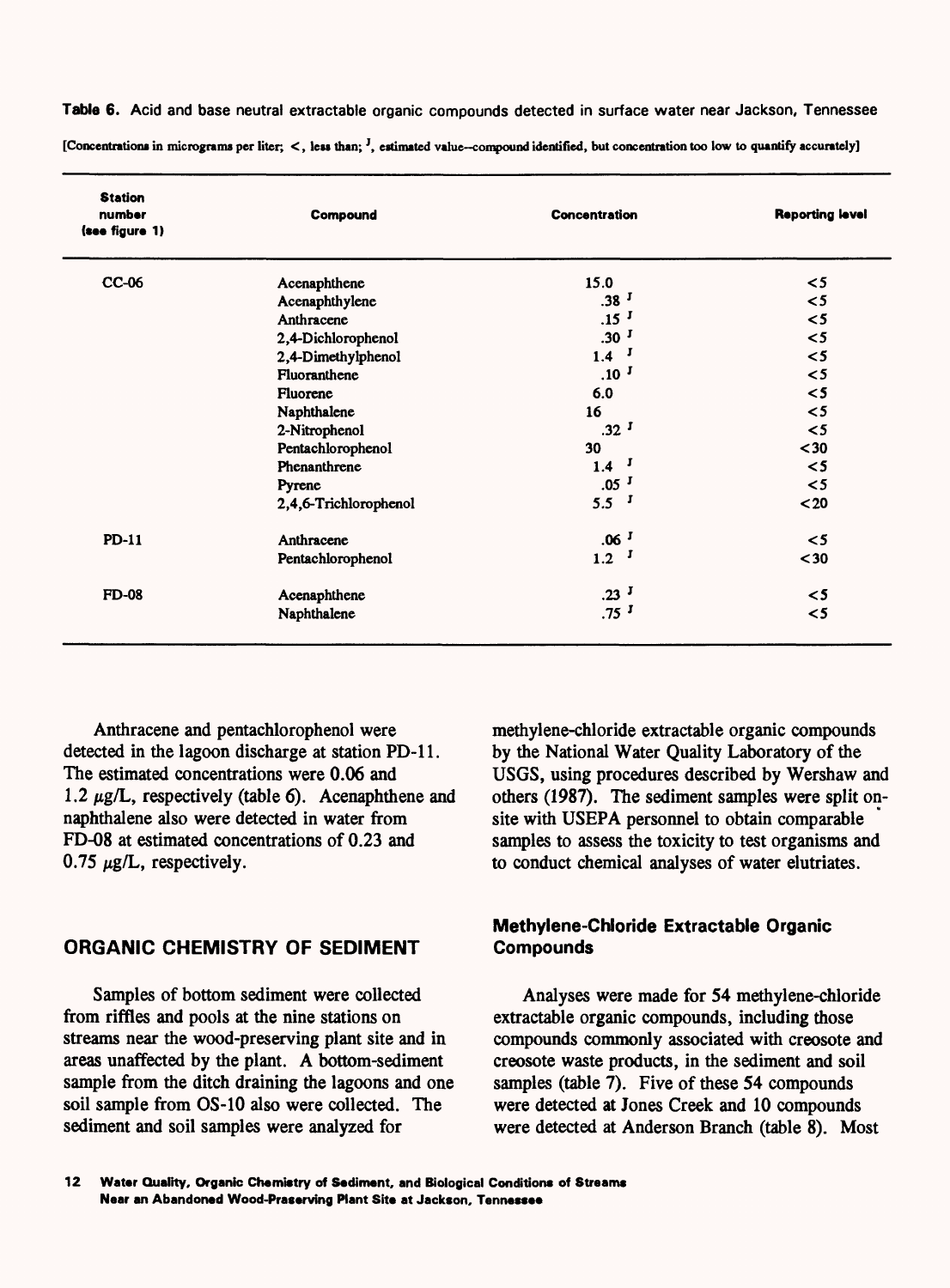**Table 7.** Methylene-chloride extractable compounds for which sediment samples were analyzed by gas chromatography/mass spectrometry

**[Reporting levels are constituent specific and range from 200 to 600 micrograms per kilogram]**

| Acenaphthene                  | 4.6-Dinitro-2-methylphenol   |
|-------------------------------|------------------------------|
| Acenaphthylene                | 2.4-Dinitrophenol            |
| Anthracene                    | 2,4-Dinitrotoluene           |
| Benzo (a) anthracene          | 2,6-Dinitrotoluene           |
| Benzo (b) fluoranthene        | Di-n-octylphthalate          |
| Benzo (k) fluoranthene        | bis (2-Ethylhexyl) phthalate |
| Benzo (g,h,i) perylene        | Fluoranthene                 |
| Benzo (a) pyrene              | Fluorene                     |
| 4-Bromophenylphenylether      | Hexachlorobenzene            |
| Butylbenzylphthalate          | Hexachlorobutadiene          |
| bis (2-Chloroethoxy) methane  | Hexachlorocyclopentadiene    |
| bis (2-Chloroethyl) ether     | Hexachloroethane             |
| bis (2-Chloroisopropyl) ether | Indeno $(1,2,3-c,d)$ pyrene  |
| 4-Chloro-3-methylphenol       | Isophorone                   |
| 2-Chloronaphthalene           | Naphthalene                  |
| 2-Chlorophenol                | Nitrobenzene                 |
| 4-Chlorophenylphenylether     | 2-Nitrophenol                |
| Chrysene                      | 4-Nitrophenol                |
| Dibenzo (a,h) anthracene      | n-Nitroso-n.n-dimethylamine  |
| 1,2-Dichlorobenzene           | n-Nitroso-di-n-propylamine   |
| 1,3-Dichlorobenzene           | n-Nitrosodiphenylamine       |
| 1.4-Dichlorobenzene           | Pentachlorophenol            |
| 2,4-Dichlorophenol            | Phenanthrene                 |
| Diethylphthalate              | Phenol                       |
| 2,4-Dimethylphenol            | Pyrene                       |
| Dimethylphthalate             | 1,2,4-Trichlorobenzene       |
| Di-n-butylphthalate           | 2,4,6-Trichlorophenol        |

compounds detected in sediment samples from Jones Creek and Anderson Branch were in concentrations too low to quantify accurately.

A total of 18 methylene-chloride extractable organic compounds was detected in samples from stations on Central Creek. The number of compounds detected in each sample ranged from 12 to 17 (table 8). Concentrations of many organic compounds were higher in the sample from CC-03 (the upstream station) than in samples from CC-04 and CC-05. The highest concentrations of most compounds were in the sample from CC-06, the most downstream station. Compounds in large concentrations at CC-06 included naphthalene (2,500  $\mu$ g/kg), phenanthrene (1,400  $\mu$ g/kg), and acenaphthene (1,400  $\mu$ g/kg).

Bottom-sediment samples from stations FD-07 and FD-09 on the South Fork Forked Deer River had low concentrations of acenapthylene and naphthalene, respectively. Other methylenechloride extractable organic compounds may have been present in samples from these stations, but if so, the probable small concentrations could have been reduced below the level of detection by the deposition of large amounts of sediment from agricultural activities upstream. The concentrations of organic contaminants in sediment samples from stations FD-07 and FD-09 and from stations JC-01 and AB-02 on the two background streams were small compared to concentrations in sediment samples from Central Creek.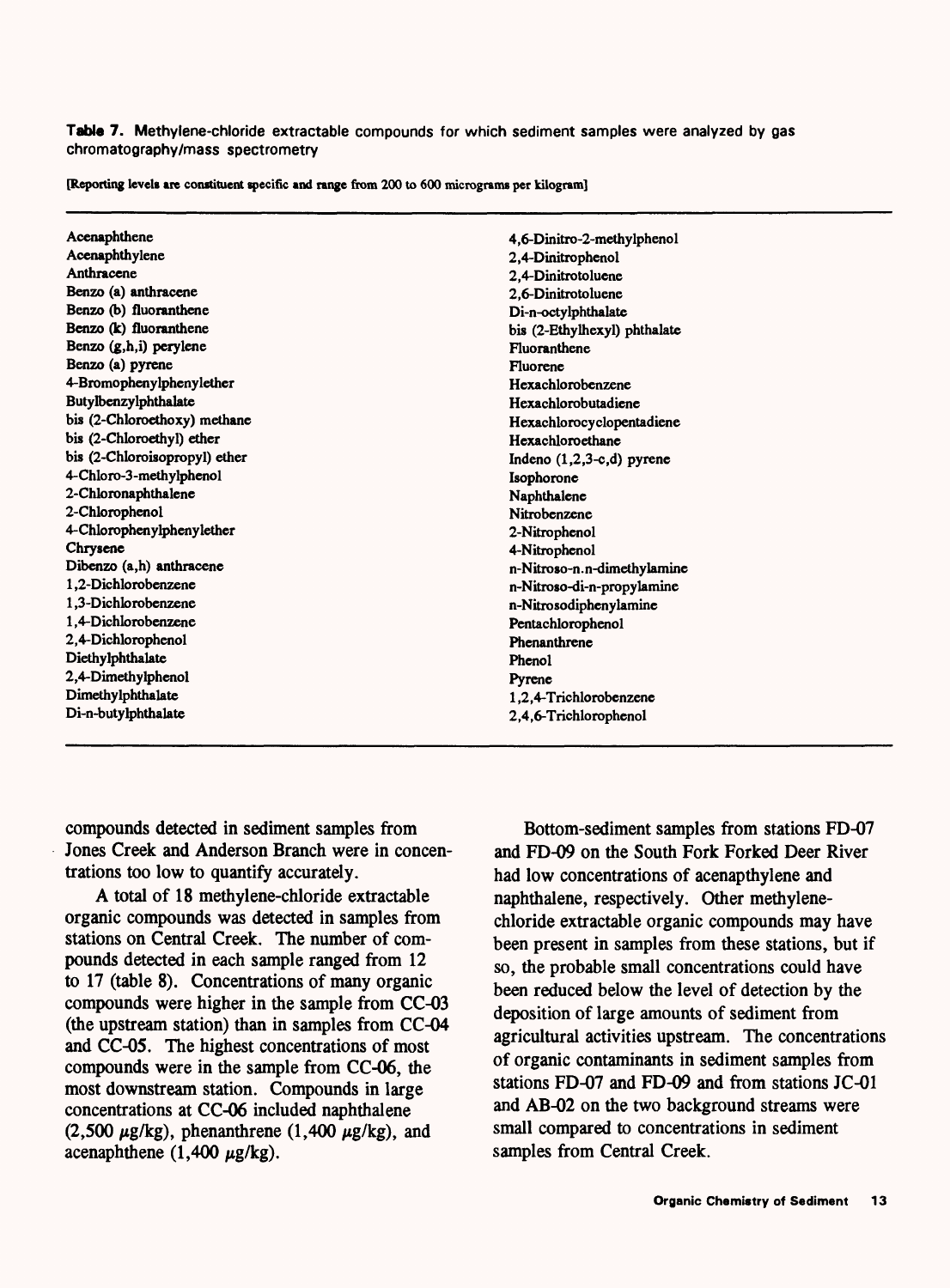Table 8. Concentrations of methylene-chloride extractable compounds in bottom sediment and soil from stations near Jackson, Tennessee **Table 8.** Concentrations of methylene-chloride extractable compounds in bottom sediment and soil from stations near Jackson, Tennessee [Concentrations in micrograms per kilogram; <, less than; <sup>1</sup>, estimated value-compound identified, but concentration too low to quantify accurately; <sup>K</sup>, identification of compound<br>uncertain-concentration too low to quant [Concentrations in micrograms per kilogram; < , less than; J, estimated value compound identified, but concentration too low to quantify accurately; K, identification of compound uncertain-concentration too low to quantify accurately]  $\blacksquare$ 

| Station number (see figure 1)<br>Date of sampling | $12 - 12 - 90$<br><b>19-31</b> | 12-10-90<br>AB-02                        | $12 - 10 - 90$<br><b>CC-03</b>    | $12 - 11 - 90$<br><b>PO-32</b> | $12 - 11 - 90$<br>CC-05 | $12 - 11 - 90$<br>CC-06 | $12 - 12 - 90$<br>FD-07 | $12 - 11 - 90$<br>FD-08 | $12 - 11 - 90$<br>FD-09 | $12 - 11 - 90$<br>06-10 | $12 - 11 - 90$<br><b>PD-11</b> |
|---------------------------------------------------|--------------------------------|------------------------------------------|-----------------------------------|--------------------------------|-------------------------|-------------------------|-------------------------|-------------------------|-------------------------|-------------------------|--------------------------------|
| Acenaphthene                                      | $< 200$                        | $\frac{1}{80}$                           |                                   |                                |                         | $rac{3}{2}$             | $200$                   | 6,300                   | $200$                   | 55,000                  | $\mathbf{r}$                   |
| Acenaphthylene                                    | 10 <sup>J</sup>                |                                          |                                   |                                |                         |                         | $\overline{10}$         | $\frac{1}{10}$          | $200$                   | <b>SC</b>               | 120 <sup>J</sup>               |
| Anthracene                                        | $< 200$                        | $10^{K}$<br>$100^{J}$                    | $531$<br>$531$<br>$1932$<br>$532$ | ים לים של<br>בישו              | ັ້ງ<br>ລິລິ             | <b>18828</b><br>5888    | $200$                   | 9,800                   | $200$                   | 15,000                  | 230                            |
| Benzo (a) anthracene                              | < 400                          | ×<br>R                                   |                                   |                                | _<br>ვ                  |                         | < 400                   | 2,600                   | < 400                   | 41,000                  | 290                            |
| Benzo (b) fluoranthene                            | 8                              | 6400                                     |                                   |                                | < 400                   |                         | < 400                   | 670                     | < 400                   | 21,000                  | 740                            |
| Benzo (k) fluoranthene                            | 8400                           | $000 - 5$                                | 450                               | $\tilde{\mathbf{s}}$           | 6400                    | 430                     | 6400                    | 720                     | < 400                   | 10,000                  | 530                            |
| Benzo (g,h,i) perylene                            | ~100                           | 5400                                     |                                   | 001                            | 5400                    | 530                     | 5400                    | 8,1000                  | 0000                    | 30,000                  | 200                            |
| Benzo (a) pyrene                                  | & 400                          | 00000                                    | 1,400<br>500                      |                                | < 400                   | 470                     | <400                    | 770                     | 0000                    | 22,000                  | 360                            |
| Chrysene                                          | 5400                           | 110 <sup>K</sup>                         | 870                               | $49^{10}$                      | $\frac{40}{5}$          | 830                     | <400                    | 2,800                   | < 400                   | 51,000                  | 930                            |
| Dibenz (a,h) anthracene                           | < 400                          | 0012                                     | 000000                            | < 400                          | < 400                   | <b>&lt;400</b>          | < 400                   | 000000                  | < 400                   | 4,000                   | < 400                          |
| 2,4-Dimethylphenol                                | $< 200$                        | $200$                                    | $< 200$                           | $< 200$                        | 0000                    | 500                     | 0000                    | $< 200$                 | $200$                   | 360                     | $200$                          |
| Di-n-butylphthalate                               | $< 200$                        |                                          | $200$                             |                                |                         |                         | 500                     | $< 200$                 | $200$                   | < 200                   | $200$                          |
| bis (2-Ethylhexyl) phthalate                      | 220                            |                                          |                                   | <u>ទី ទី 5</u><br>-            | $-38.58$                | 20<br>530               | $200$                   | 250                     | $< 200$                 | $< 200$                 | $< 200$                        |
| Fluoranthene                                      | 20 <sup>1</sup>                |                                          | 883 <del>d</del>                  |                                |                         | 960                     | < 200                   | 19,000                  | 500                     | 73,000                  | 460                            |
| Fluorene                                          | $200$                          | $500$<br>$500$<br>$170$<br>$170$<br>$30$ |                                   | 0000                           |                         | 86                      | $200$                   | 7,500                   | $200$                   | 19,000                  | $\overline{a}$                 |
| Indeno (1,2,3-c,d) pyrene                         | 0000                           | $~10^{1}$                                | 1,100                             | 6400                           | 6400                    | 750                     | 5400                    | 860                     | 0000                    | 32,000                  | 1,300                          |
| Naphthalene                                       | $< 200$                        |                                          |                                   | $< 200$                        | $\mathbf{8}$            | 2,500                   | $200$                   | 330                     | $\frac{1}{2}$           | 9,900                   | 20 <sup>1</sup>                |
| n-Nitrosodiphenylamine                            | $< 200$                        | 500                                      | $\frac{1}{2}$                     | 500                            | $200$                   | $< 200$                 | $200$                   | $< 200$                 | $< 200$                 | $< 200$                 | $200$                          |
| Pentachlorophenol                                 | 800                            | 500                                      | 500                               | 500                            | 500                     | 80                      | 800                     | 300 <sup>K</sup>        | &80                     | &80                     | 1.100                          |
| Phenanthrene                                      | 10 <sup>1</sup>                | ີເ                                       | 670                               | ີ                              | 110                     | 84.1                    | $200$                   | 69,000                  | $200$                   | 42,000                  | $\mathbf{\ddot{s}}$            |
| Phenol                                            | $< 200$                        | 200                                      | 0000                              | 0000                           | 500                     | 500                     | $200$                   | 200                     | $200$                   | 270                     | < 200                          |
| Pyrene                                            | $10^3$                         | 110 <sup>1</sup>                         | 490                               | 50 <sup>1</sup>                | 50 <sup>1</sup>         | 710                     | $< 200$                 | 11,000                  | &000                    | 50,000                  | 40                             |
|                                                   |                                |                                          |                                   |                                |                         |                         |                         |                         |                         |                         |                                |

14 il Conditions of Streams<br>Tennessee er Quality, Organic Chemistry of Sediment, and Biological Cond<br><sup>,</sup> an Abandoned Wood-Preserving Plant Site at Jackson, Tenner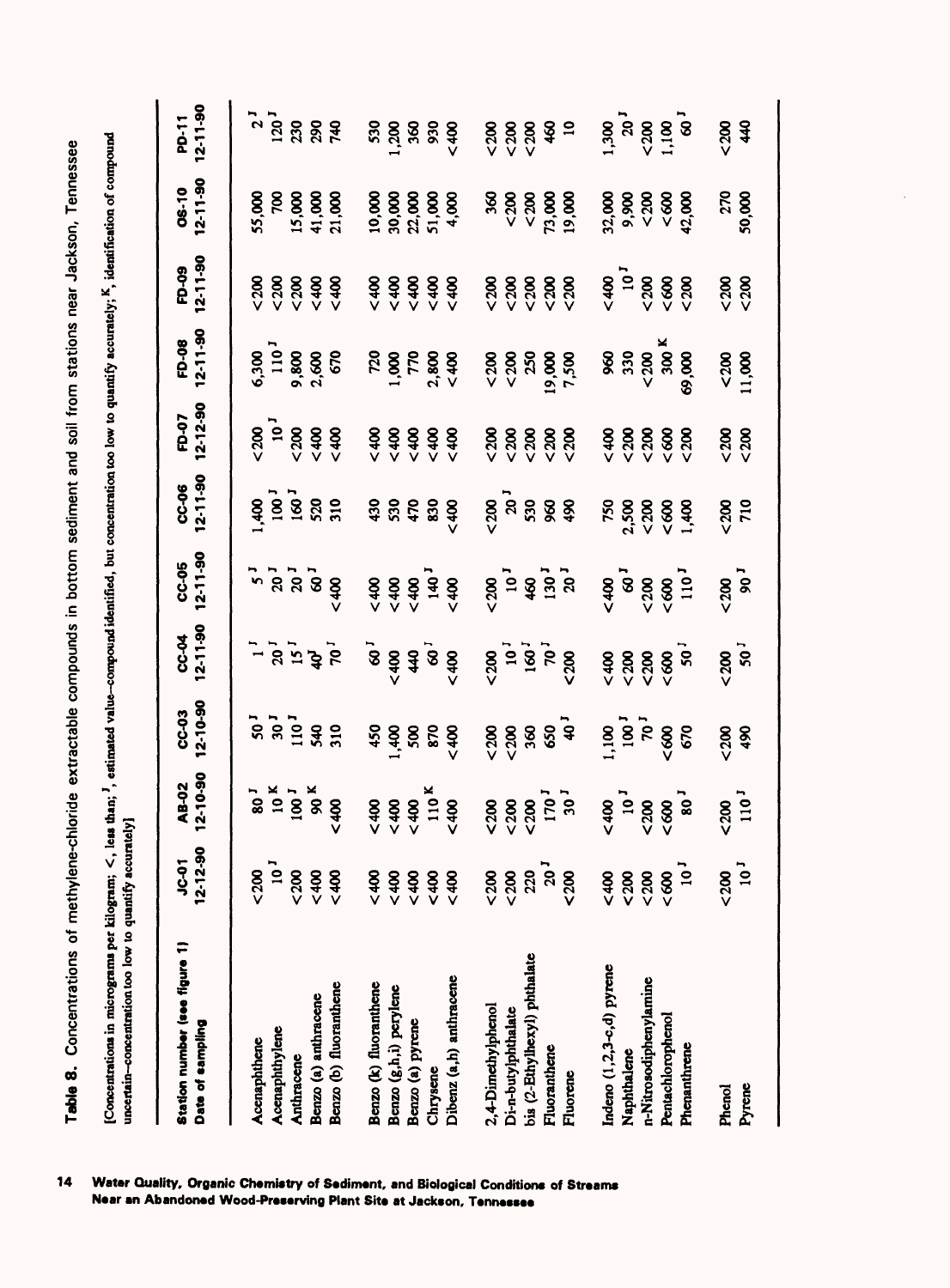The presence of these contaminants in the outlying areas may be attributed to the ubiquitous nature of these compounds in the environment. Coal tar products, such as creosote, are used to preserve telephone poles, railroad ties, and pilings for many bridges throughout western Tennessee, and are transported in trace concentrations in surface runoff to local streams. Runoff from asphalt pavement, common in most industrial and residential areas, also can contribute these organic compounds to streams.

In contrast to the sediment samples from stations FD-07 and FD-09 on the South Fork Forked Deer River, the sediment sample from FD-08 contained 17 methylene-chloride extractable organic compounds. Concentrations of most of these compounds were higher in the sample from FD-08 than in the samples from all other stations on streams in the study area, and were exceeded only by those of the soil sample collected at the facility. Large concentrations of acenaphthene (6,300  $\mu$ g/kg), anthracene (9,800  $\mu$ g/kg), chrysene  $(2,800 \mu g/kg)$ , fluoranthene  $(19,000 \mu g/kg)$ , fluorene (7,500  $\mu$ g/kg), phenanthrene (69,000  $\mu$ g/kg), pyrene (11,000  $\mu$ g/kg), and benzo (a) anthracene  $(2,600 \mu g/kg)$  were measured in the sediment sample from FD-08. The percentage of organic matter was highest in the sediment from this station (11 percent, table 2), possibly providing greater potential for the adsorption of organic compounds.

The soil sample collected on-site (OS-11) contained many contaminants that were detected in adjacent streams. A total of 18 compounds were identified, three of which were detected only in the sample from this station. Concentrations of most compounds were very high: acenaphthene  $(55,000 \mu g/kg)$ , anthracene  $(15,000 \mu g/kg)$ , benzo (a) anthracene  $(41,000 \mu g/kg)$ , benzo (b) fluoranthene  $(21,000 \mu g/kg)$ , benzo (k) fluoranthene (10,000  $\mu$ g/kg), benzo (a) pyrene (22,00  $\mu$ g/kg), benzo (g,h,i) perylene (30,000  $\mu$ g/kg), chrysene  $(51,000 \mu g/kg)$ , fluoranthene (73,000  $\mu g/kg$ ), fluorene (19,000  $\mu$ g/kg), indeno (1,2,3-c,d) pyrene (32,000  $\mu$ g/kg), naphthalene (9,900  $\mu$ g/kg), phenanthrene (42,000  $\mu$ g/kg), and pyrene (50,000  $\mu$ g/kg).

Twelve methylene-chloride extractable organic compounds were identified in the bottom-sediment samples from the ditch draining the holding lagoons (PD-11). Of the 12 compounds, 5 were present in somewhat lower concentrations than at CC-06, and 5 were present in higher concentrations. Two compounds identified in the PD-11 sample were not detected in the CC-06 sample. One of those compounds was pentachlorophenol  $(1,100 \mu g/kg)$ , which was detected at PD-11 only.

#### **Bottom-Sediment Elutriates**

The bottom-sediment samples also were analyzed by the USEPA to determine concentrations of organic compounds that could be extracted with water. Chemical analysis of the elutriates identified those compounds that would likely be released into surface water and consequently could pose a threat to aquatic biota. The analyses also provided information related to the results of toxicity tests. The bottom-sediment elutriates were analyzed for 51 VOC's, 50 of the 54 semi-volatile organic compounds analyzed by the methylene-chloride extraction procedures, 13 additional semi-volatile organic compounds (table 9), and miscellaneous extractable organic compounds. An elutriate of the soil sample collected at the facility was not prepared.

Relatively few organic compounds were identified in the elutriate samples using water as the extraction medium, and concentrations of most compounds were small relative to concentrations extracted with methylene chloride. Concentrations of VOC's identified in whole water samples and in water-extractable bottom-sediment elutriates are listed in table 10, and concentrations of methylenechloride extractable semi-volatile organic compounds and water-extractable elutriates of bottomsediment are listed in table 11. Concentrations of miscellaneous organic compounds identified in the elutriates are given in table 12.

Bottom-sediment elutriates from JC-01 contained detectable concentrations of three VOC's, two semi-volatile organic compounds, and three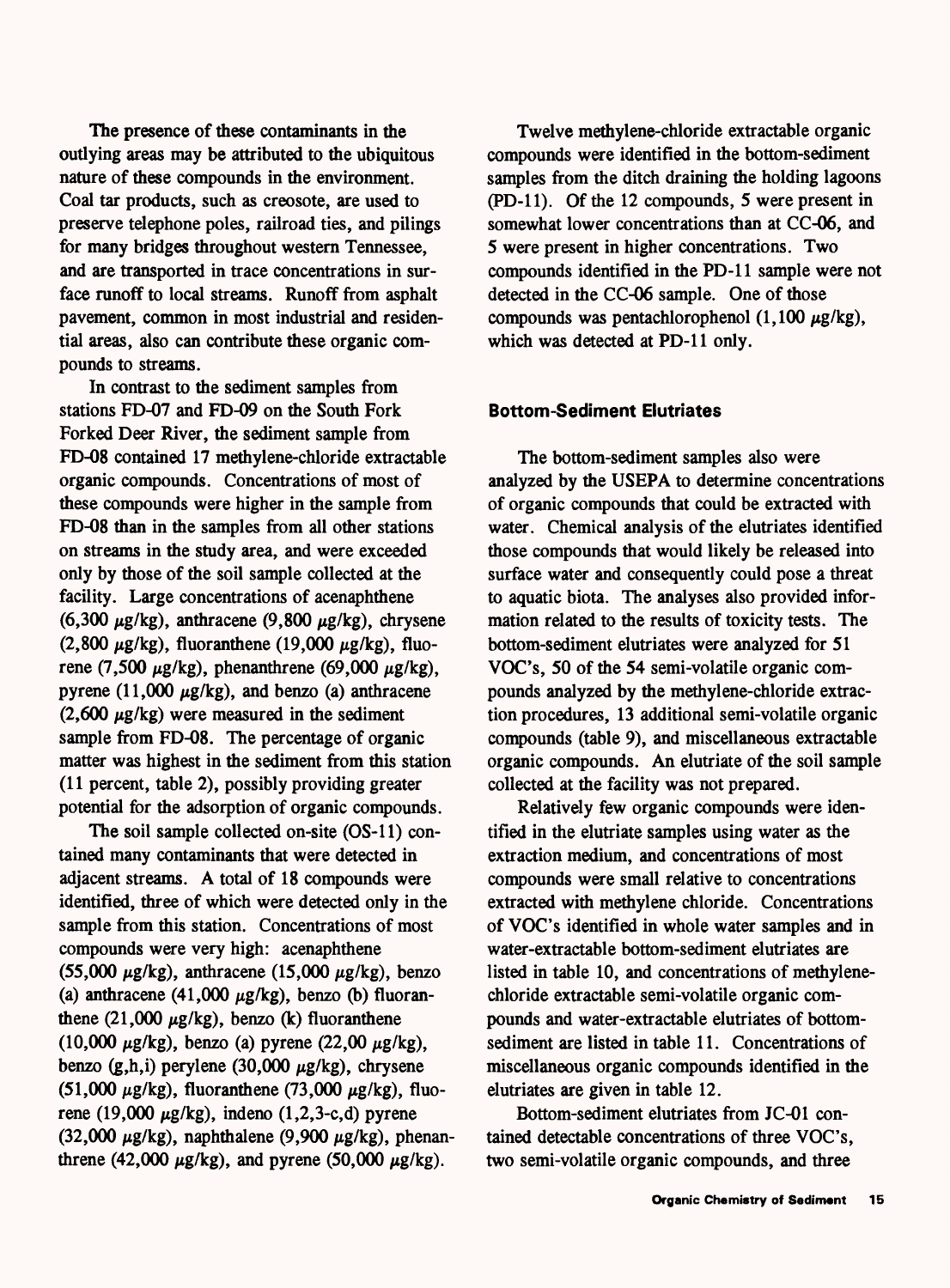**Table 9.** Volatile and semi-volatile water-extractable organic compounds for which sediment elutriates were analyzed

[Analyses by U.S. Environmental Protection Agency]

| Acetone              |
|----------------------|
| <b>Benzene</b>       |
| Bromobenzene         |
| Bromochloromethane   |
| Bromodichloromethane |
| Bromoform            |
| Bromomethane         |
| Carbon disulfide     |
| Carbon tetrachloride |
| Chlorobenzene        |
| Chloroethane         |
| Chloroform           |
| Chloromethane        |
| O-Chlorotoluene      |
| P-Chlorotoluene      |
| Dibromochloromethane |
| Dibromomethane       |

## **Volatile organic compounds**

1.2-Dichlorobenzene 1.3-Dichlorobenzene 1.4-Dichlorobenzene 1,1 -Dichloroethane 1,2-Dichloroethane 1.1-Dichloroethene cis-1,2-Dichloroethene trans-1,2-Dichloroethene 1.2-Dichloropropane 1.3-Dichloropropane 2,2-Dichloropropane 1,1-Dichloropropene cis-1,3-Dichloropropene trans-1,3-Dichloropropene Dimethyl disulfide Ethylbenzene Methyl butyl ketone

Methyl ethyl ketone Methyl isobutyl ketone Methylene chloride Styrene 1,1,1,2-Tetrachloroethane 1,1,2,2-Tetrachloroethane Tetrachloroethene Toluene 1,1,1 -Trichloroethane 1,1,2-Trichloroethane Trichloroethene Trichlorofluoromethane 1,2,3-Trichloropropane Vinyl acetate Vinyl chloride (M- and/or P-)Xylene O-Xylene

#### Semi-volatile water-extractable organic compounds

Acenaphthene Acenaphthylene Anthracene Benzo (a) anthracene Benzo (b and/or k) fluoranthene Benzo (g,h,i) perylene Benzo (a) pyrene Benzoic acid Benzyl alcohol 4-Bromophenylphenylether Butylbenzylphthalate 4-Chloroaniline bis (2-Chloroethoxy) methane bis (2-Chloroethyl) ether bis (2-Chloroisopropyl) ether 4-Chloro-3-methylphenol 2-Chloronaphthalene 2-Chlorophenol 4-Chlorophenylphenylether Chrysene Dibenzo (a,h) anthracene

Dibenzofuran 3,3 '-Dichlorobenzidine 2,4-Dichlorophenol Diethylphthalate 2,4-Dimethylphenol Dimethylphthalate Di-n-butylphthalate 4,6-Dinitro-2-methylphenol 2,4-Dinitrophenol 2,4-Dinitrotoluene 2,6-Dinitrotoluene Di-n-octylphthalate bis (2-Ethylhexyl) phthalate Fluoranthene Fluorene Hexachlorobenzene Hexachlorobutadiene Hexachlorocyclopentadiene Hexachloroethane Indeno  $(1,2,3-c,d)$  pyrene Isophorone

2-Methylnaphthalene 2-Methylphenol 3- and/or 4-Methylphenol Naphthalene 2-Nitroaniline 3-Nitroaniline 4-Nitroaniline Nitrobenzene 2-Nitrophenol 4-Nitrophenol n-Nitroso-di-n-propylamine n-Nitrosodiphenylamine/ diphenylamine Pentachlorophenol Phenanthrene Phenol Pyrene 2,3,4,6-Tetrachlorophenol 1,2,4-Trichlorobenzene 2.4.5-Trichlorophenol 2.4.6-Trichlorophenol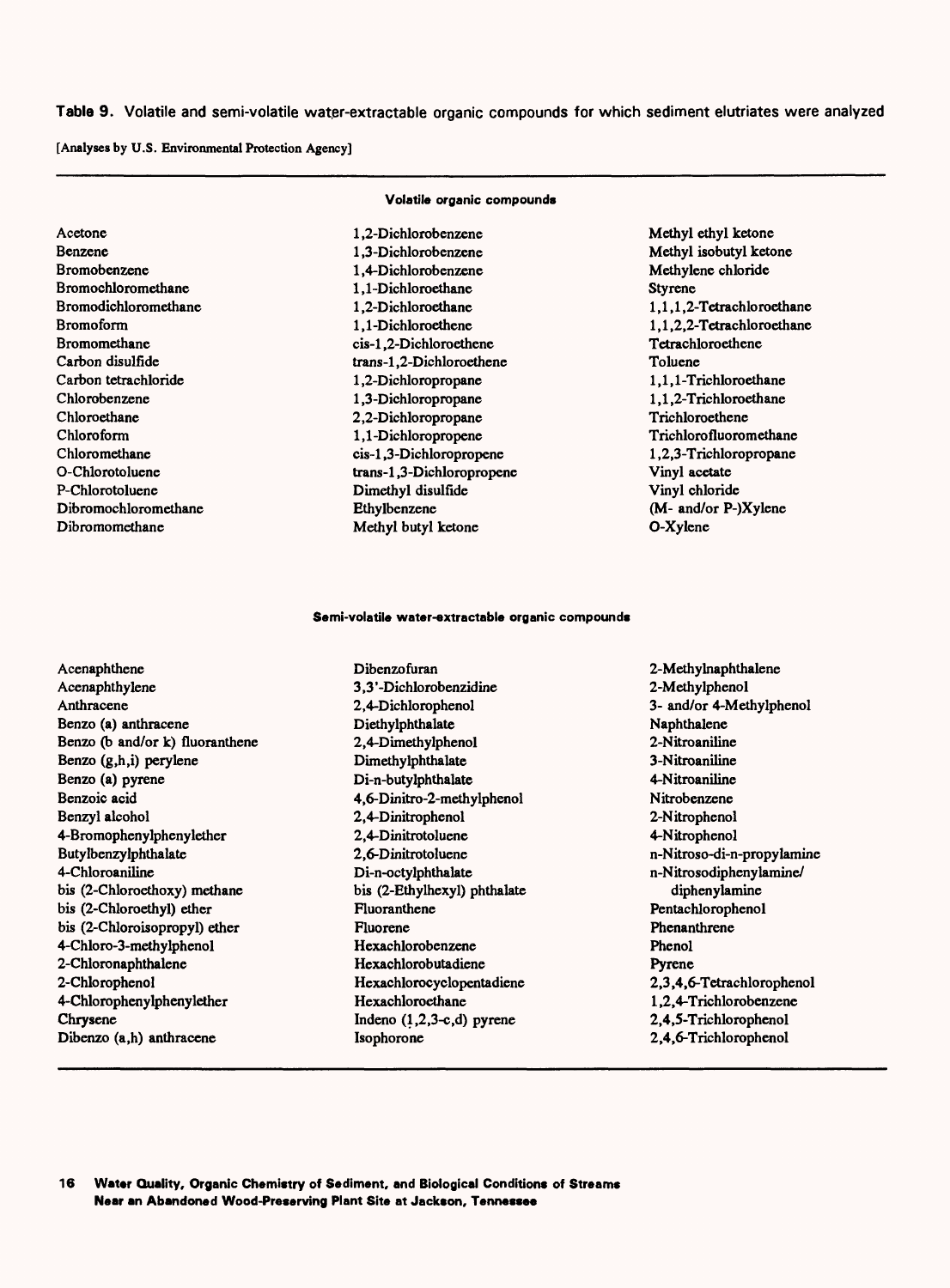$\bar{\mathsf{e}}$ **i** . ይ  $\bf{v}$ ent<br>مثلا i<br>C<br>C<br>C  $\epsilon$   $\epsilon$ ယ<br>ဟု  $\frac{1}{2}$ pies a<br>gwntify ë. וגא<br>אומ  $\frac{9}{9}$  $\mathbf{z}$  $\tilde{\mathbf{S}}$  $\frac{3}{2}$   $\frac{5}{2}$   $\frac{5}{2}$ Geolo<br>ssee<br>waaida<br>written ğ. က် ဋို မို့ ဗို့ ⊃ ទី វី ងី ខេត្ត **-**<br>ខេត្ត - <del>1</del> ទី tecte<br>acks<br>Protec ត្ត ៖<br>តូ ៖ Agency elutriates of sediment samples from streams near Jackson, Tennessee  $\mathbf{P} = \mathbf{F} \mathbf{P}$ ≌ tile<br>Topis<br>aliyat e an<br>San<br>Color<br>Color  $\lesssim$   $\frac{1}{2}$   $\frac{3}{2}$  $\S$ e Rd  $\begin{array}{cc} . & . & . \\ . & . & . \\ . & . & . \\ . & . & . \end{array}$ entri<br>1° ss of<br>1<sub>9</sub> ll Septe Table 10.Cone Agency elutriate [Concentrations in manai not presence; ,

 $\overline{3}$ n<br>1881<br>1  $\ddot{\mathbf{g}}$ ដ្ឋ S i i 1 ទី =<br>ខ J.°;<u>ू</u> मृत्यू قعاً .<br>ا

|                                |   |                   |   |                 |       |           |              | Station number (see figure 1) |       |                 |                |                       |       |           |
|--------------------------------|---|-------------------|---|-----------------|-------|-----------|--------------|-------------------------------|-------|-----------------|----------------|-----------------------|-------|-----------|
|                                |   | I<br>10-01        |   | AB-02           |       | CC-03     |              | <b>CC-04</b>                  |       | CC-05           |                | CC-06                 |       | FD-08     |
| Compound                       |   | Water Elutriate   |   | Water Elutriate | Water | Elutriate | <b>Water</b> | Elutriate                     | Water | Elutriate       | Water          | Elutriate             | Water | Elutriate |
| Benzene                        | э | Þ                 |   |                 |       |           |              |                               |       | ∽<br>2.5        | 2.5            | ≘                     |       |           |
| Carbon disulfide               |   | ∽<br>$\mathbf{z}$ |   |                 |       |           |              |                               |       | ゠               |                |                       |       |           |
| 1,1-Dichloroethane             | ⋍ | E                 |   |                 |       |           |              |                               |       |                 |                |                       |       |           |
| 1,1-Dichloroethene             | э |                   |   |                 |       |           |              |                               |       | э               | $\frac{3}{2}$  |                       |       |           |
| 1,2-Dichlorocthene (total)     | э |                   |   |                 |       |           |              |                               |       | $\mathbf{I}$    |                |                       |       |           |
| cis-1,2-Dichloroethene         |   |                   |   |                 |       |           |              |                               |       | 70 <sup>1</sup> | ł              |                       |       |           |
| Dimethyl disulfide             |   | ę                 |   |                 |       |           |              |                               |       | s               |                |                       |       |           |
| Ethylbenzene                   |   |                   |   |                 |       |           |              |                               |       | э               | 5.0            | 33                    | ⇒     |           |
| Ethylmethylbenzene (2-isomers) |   |                   |   |                 |       |           |              |                               |       |                 |                | e<br>$\boldsymbol{5}$ |       |           |
| 2-Ethyl toluene                | ⋍ |                   | ø |                 |       |           | з            |                               |       |                 | .,             | ı                     | P     |           |
| Naphthalene                    |   | ŧ                 |   | ŧ               |       | ı         |              |                               |       |                 | 4.3            |                       | ņ     | ł         |
| 1,2,3,4-Tetramethyl benzene    |   |                   |   | ı               |       | ł         |              |                               |       |                 |                |                       | ۵     | ł         |
| 1,2,3,5-Tetramethyl benzene    |   | ł.                |   |                 |       |           |              |                               |       |                 |                |                       | Ξ     |           |
| Toluene                        |   | ∽<br>33           |   | $\overline{63}$ |       | $1 - 66$  |              |                               |       |                 | $\frac{6}{11}$ | $\vec{q}$             | ∍     | $74^1$    |
| 1,1,1-Trichloroethane          |   | ,,                |   | Ξ               |       | ,,        |              |                               |       |                 | $\overline{a}$ | э                     |       | 5         |
| Trichloroethene                |   |                   |   | ,               |       | ,,        |              |                               |       | ∍               | ິ.             | ະ                     |       |           |
| 1,2,3-Trimethyl benzene        |   |                   |   |                 |       |           |              |                               |       |                 |                |                       |       |           |
| 1,2,4-Trimethyl benzene        |   |                   |   |                 |       |           |              |                               |       | I               |                |                       |       |           |
| 1,3,5-Trimethyl benzene        |   |                   |   |                 |       |           |              |                               |       |                 |                |                       |       |           |
| (m- and or p-)Xylene           |   |                   |   |                 |       | 2         |              | ⋍                             |       | $\ddot{2}$      | ł              | 5.7                   |       | ⇒         |
| O-Xylene                       |   |                   |   | ⋍               |       | ⇒         |              |                               |       | Þ               | Ł              | 4.8                   |       |           |
| Xylenes (total)                |   |                   | , |                 | ∍     |           | ∍            |                               |       | -1              | 2.6            | $\mathbf{I}$          | ,,    |           |
|                                |   |                   |   |                 |       |           |              |                               |       |                 |                |                       |       |           |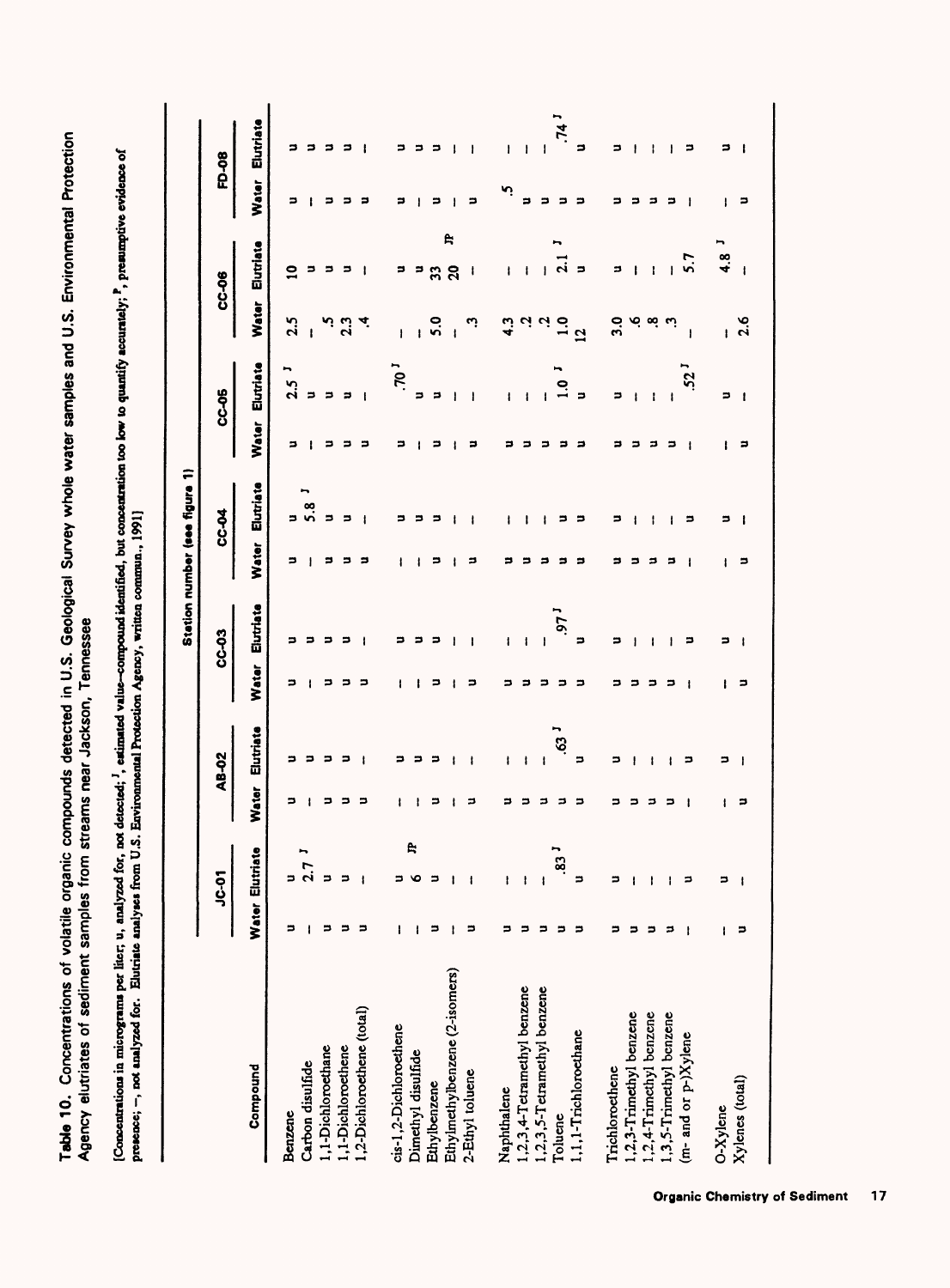Table 11. Concentrations of semi-volatile extractable organic compounds from U.S. Geological Survey sediment samples and U.S. Environmental<br>Protection Agency elutriates of sediment samples from streams near Jackson, Tennes commun., 1991]

|                              |                |                |                  |         |                  |        |                          |        |                         |         | Station number (see figure 1) |        |               |        |                  |                         |              |        |                          |         |
|------------------------------|----------------|----------------|------------------|---------|------------------|--------|--------------------------|--------|-------------------------|---------|-------------------------------|--------|---------------|--------|------------------|-------------------------|--------------|--------|--------------------------|---------|
|                              | <b>~ა</b><br>ა |                | AB-02            |         | CC-03            |        | <b>PO-33</b>             |        | CC-05                   |         | <b>CC-06</b>                  |        |               | FD-07  | FD-08            |                         | FD-09        |        | PD-11                    |         |
|                              | Sedi-tri-      | 흡              | Sedi-            | ដ៎<br>Ė | Sedi-            | 읇<br>ŧ | Sedi-                    | 흞<br>Ė | Sedi-                   | ដំ<br>ŧ | Sedi-                         | 흡<br>έ | Sedi-         | 붑<br>ŧ | Sedi-            | ᇽ<br>Ė                  | Sedi-        | 룹<br>Ė | Sedi-                    | ដំ<br>ŧ |
| Compound                     | ment           | ã              | ment             | å       | ment             | ៖      | ment                     | å      | ment                    | ដូ      | ment                          | ដូ     | ment          | å      | ment             | å                       | ment         | ដូ     | ment                     | ដូ      |
| Acenaphthene                 |                |                | $\frac{1}{8}$    |         | $\boldsymbol{S}$ |        |                          |        | s,                      | 5       | $rac{40}{1}$                  | ິ      | Ξ             |        | 6,300            | 260                     | э            |        |                          |         |
| Acenaphthylene               | .<br>⊇         |                | 10 <sup>K</sup>  |         | $\mathbf{S}$     |        | $\mathsf{S}$             |        | $\overline{20}$         | 5       | $\overline{\mathbf{g}}$       | ∍      | $\frac{1}{2}$ |        | $110-1$          | Ξ                       |              |        | י ב<br>נפט               |         |
| Anthracene                   | ⊐              |                | 100 <sup>J</sup> |         | $\frac{1}{2}$    |        | $\mathbf{5}$             |        | $\overline{a}$          | 5       | 160                           |        | Ξ             |        | 9,800            | 52                      |              |        | 230                      |         |
| Benzo (a) anthracene         | э              | э              | 90 <sup>K</sup>  |         | 540              |        | ີຊ                       |        | ું                      |         | 520                           |        | э             |        | 2,600            | Ξ                       |              |        | 290                      |         |
| Benzo (b) fluoranthene       | ⋍              | э              |                  |         | $\frac{1}{2}$    |        | $\mathbf{S}$             |        | ∍                       |         | 310                           | э      | э             |        | 670              | э                       | Ξ            |        | 740                      |         |
| Benzo (k) fluoranthene       | ິ              | 5              |                  |         | 450              |        | ್ಯ                       |        | ∍                       |         | 430                           | 3      | コ             |        | 720              | コ                       |              |        |                          |         |
| Benzo (g,h,i) perylene       | э              | э              |                  |         | $rac{3}{2}$      |        | $\overline{\phantom{a}}$ |        | - 2                     |         | 530                           |        | э             |        | 3001             | э                       |              |        | 530                      |         |
| Benzo (a) pyrene             |                | Ξ              |                  |         | 500              |        | $\frac{4}{3}$            |        | э                       |         | $\boldsymbol{\mathcal{L}}$    | 2      | Ξ             |        | 770              | ≂                       | ຸລ           |        | 360                      |         |
| Benzoic acid                 |                | $\mathbf{v}_2$ |                  |         |                  |        |                          |        |                         |         | J                             |        | ł             |        |                  | э                       |              |        |                          |         |
| Chrysene                     | ∍              | Ξ              | 110 <sup>K</sup> |         | 870              |        | $-5$                     |        | $\frac{1}{2}$           |         | 830                           | Ξ      | ∍             |        | 2,800            | ⋍                       | ∍            |        | 930                      |         |
| Dibenzofuran                 |                | ິ              |                  |         |                  |        |                          |        |                         |         |                               | э      | ı             |        |                  | $\overline{5}$          |              |        |                          |         |
| Di-n-butylphthalate          | P              |                |                  |         | ∍                |        | $\frac{1}{2}$            |        | $\frac{1}{1}$           |         | ້ຂ້                           |        | ∍             |        | P                | э                       |              |        | э                        |         |
| bis (2-Ethylhexyl) phthalate | 220            |                |                  |         | 360              |        | 160 <sup>1</sup>         |        | $\frac{8}{3}$           |         | 530                           |        | ∍             |        | 250              | э                       | ゠            |        | Ρ                        |         |
| Fluoranthene                 | ຸລ             |                | $\overline{5}$   |         | 650              |        | $\overline{\mathcal{R}}$ |        | 130 <sup>1</sup>        |         | 86                            | 3      | э             |        | 19,000           | $\overline{8}$          | э            |        | $\frac{8}{3}$            |         |
| Fluorene                     | Þ              | ⊐              | ຼີ               |         | $\boldsymbol{Q}$ |        | Ξ                        |        | $\mathbf{a}$            |         | 490                           | э      | э             |        | 7,500            | $210^{-1}$              | э            |        | $\overline{10}$          |         |
| Indeno (1,2,3-c,d) pyrene    | ∍              |                | э                |         | $rac{1}{2}$      |        | ⊐                        |        | ∍                       |         | 750                           | F      | ∍             |        | 88               | Ξ                       | ∍            |        | 300                      |         |
| 2-Methylnaphthalene          |                |                |                  |         | 1                |        | 1                        |        |                         |         |                               | 8      |               |        |                  | $43 -$                  |              |        |                          |         |
| 3- and/or 4-Methylphenol     |                | ୡ              |                  |         | ı                |        | 1                        |        |                         |         | J                             | 78     |               |        |                  | э                       |              |        | ı                        |         |
| Naphthalene                  | ⊐              | э              | ຼີງ              |         | $\overline{8}$   |        | 3                        |        | $\overline{\mathbf{8}}$ |         | 2,500                         | 330    | э             |        | 330              | э                       | $\mathbf{S}$ |        | $\overline{a}$           |         |
| n-Nitrosodiphenylamine       | ∍              | э              | э                |         | $\overline{5}$   |        | ∍                        |        | э                       |         | э                             | ∍      | э             |        | Ξ                | $\overline{\mathbf{g}}$ | э            |        | $\overline{\phantom{a}}$ |         |
| Pentachlorophenol            | ⊐              | ຸ              | P                |         | P                | ິ      |                          | コ      | ⊐                       |         | э                             | э      | э             |        | 300 <sup>K</sup> | э                       | з            | ຸ      | 1,100                    |         |
| Phenanthrene                 | ຼີ             |                | .<br>8           | 3       | 670              |        | = ទី ទី                  |        | $\frac{1}{2}$           |         | $rac{40}{4}$                  | ∍      | ∍             |        | 69,000           | 420                     | ຸລ           |        | $\overline{\mathcal{S}}$ | э       |
| Pyrene                       | $\frac{1}{2}$  | Ξ              | $110-1$          | э       | 490              | Е      |                          | Ξ      | ີ                       | э       | 710                           | - 2    | Е             | Ξ      | 11,000           | $\frac{1}{2}$           | Е            | Ξ      | 440                      | э       |

**18 Water Quality, Organic Chemistry of Sediment, and Biological Conditions of Streams Near an Abandoned Wood-Preserving Plant Site at Jackson, Tennessee**

ared with م<br>1980ء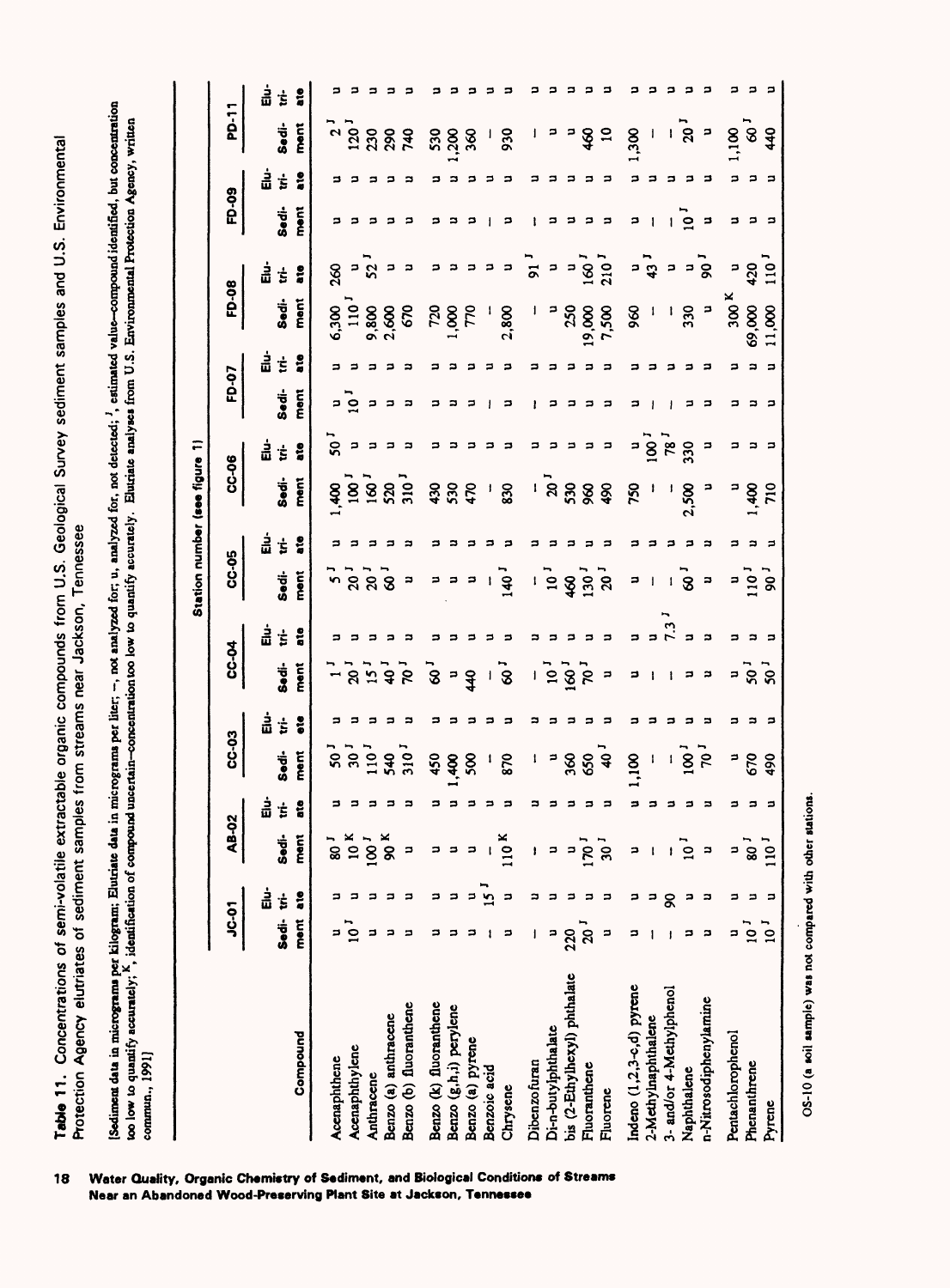**Table 12.** Miscellaneous extractable organic compounds detected in elutriates of sediment samples from streams near Jackson, Tennessee

**[Concentration in micrograms per liter; x, compound not identified; <sup>J</sup> , estimated value compound identified, but concentration too low to quantify**  accurately; <sup>P</sup>, presumptive evidence of presence. Elutriate analyses from U.S. Environmental Protection Agency, written commun., 1991]

|                                    |              |              | Station number (see figure 1) |              |                     |                           |
|------------------------------------|--------------|--------------|-------------------------------|--------------|---------------------|---------------------------|
| Compound                           | $JC-01$      | $CC-03$      | $CC-04$                       | $CC-05$      | $CC-06$             | <b>FD-08</b>              |
| Benzofluoranthene (not b or k)     | x            | $\mathbf x$  | $9$ JP                        | x            | $\mathbf x$         | x                         |
| Benzofluorene                      | x            | x            | x                             | x            | x                   | $30$ $\overline{P}$       |
| Cyclopentaphenanthrene (2-isomers) | X            | x            | x                             | x            | x                   | 90 $^{\text{IP}}$         |
| Dibenzothiophene                   | x            | x            | x                             | x            | x                   | 60 $^{\text{IP}}$         |
| Dihydrotrimethylindene             | x            | x            | x                             | x            | x                   | 40 $\mathbf{P}$           |
| Dimethylnaphthalene                | x            | x            | x                             | x            | x                   | $100$ <sup>JP</sup>       |
| Ethylbiphenyl                      | x            | x            | x                             | x            | x                   | $60$ <sup>JP</sup>        |
| Ethylnaphthalene (5-isomers)       | x            | x            | x                             | x            | x                   | $700$ $^{\text{IP}}$      |
| Hydroxybenzeneacetic acid          | $9$ JP       | x            | x                             | x            | x                   | x                         |
| Indoleacetic acid                  | $9$ JP       | x            | x                             | х            | x                   | x                         |
| (Methylethyl) naphthalene          | $\mathbf x$  | х            | x                             | x            | x                   | $100$ <sup>JP</sup>       |
| Methylfluorene                     | x            | X            | x                             | x            | X                   | $70$ JP                   |
| Methyl(methylethyl) naphthalene    |              |              |                               |              |                     |                           |
| $(2-isomers)$                      | x            | $\mathbf x$  | $\mathbf x$                   | х            | x                   | $100$ <sup>JP</sup>       |
| 1-Methylnaphthalene                | x            | х            | x                             | x            | $80$ <sup>JP</sup>  | $100$ $^{\text{IP}}$      |
| Methylphenanthrene (3-isomers)     | x            | x            | x                             | x            | x                   | $200$ <sup>JP</sup>       |
| Naphthalenedicarboxylic acid       | $\mathbf{x}$ | $\mathbf{x}$ | $5$ <sup>IP</sup>             | X            | x                   | $\mathbf{x}_{\mathbf{p}}$ |
| Petroleum product                  | x            | X            | x                             | x            | X                   |                           |
| Phenylpropanedioic acid            | $200$ JP     | $30$ JP      | 90 $^{\text{IP}}$             | $10$ $^{IP}$ | $200$ <sup>JP</sup> | $30$ JP                   |
| (Propenyl)naphthalene              | x            | x            | x                             | x            | x                   | $200$ <sup>JP</sup>       |
| Trimethylnaphthalene (6-isomers)   | x            | x            | x                             | x            | x                   | $700$ JP                  |

miscellaneous organic acids. The elutriate from AB-02 sediment contained one VOC. Concentrations of organic compounds in the elutriate samples were too low to accurately quantify, except that of 3- and or 4-methylphenol (90  $\mu$ g/L) in the elutriate of sediment from JC-01.

The elutriates of bottom sediment from stations CC-03, CC-04, and CC-05 contained one to four VOC's, one semi-volatile organic compound, and one to three miscellaneous organic compounds. Concentrations of each compound were too low to quantify accurately. Toluene, a VOC, was identified in the elutriates of sediment from two stations, and phenylpropanedioic acid, a miscellaneous organic compound, was identified in the elutriates of sediment from all three stations. In comparison, 12 to 17 semi-volatile organic compounds were identified in the bottom sediment from each of these stations using the methylene-chloride extraction procedure (table 8).

The number of organic compounds identified and concentrations of each in the bottom-sediment elutriate of CC-06 were higher than in samples from stations upstream on Central Creek. The elutriate of this sample contained six VOC's, four semi-volatile organic compounds, and two miscellaneous organic compounds. The volatile constituents included benzene, ethylbenzene, and (m- and or p-) xylene in measurable concentrations. Concentrations of benzene and these isomers of xylene were about 4 and 10 times higher, respectively, at CC-06 than the estimated concentrations at CC-05. The semi-volatile constituents were acenapthene, 2-methylnaphthalene, 3- and or 4-methylphenol, and naphthalene, and are creosote related. The naphthalene concentration was 330  $\mu$ g/L; concentrations of the other three constitutents were high relative to other stations on Central Creek but too low to quantify accurately. Acenaphthene  $(1,400 \mu g/kg)$  and naphthalene  $(2,500 \mu g/kg)$  were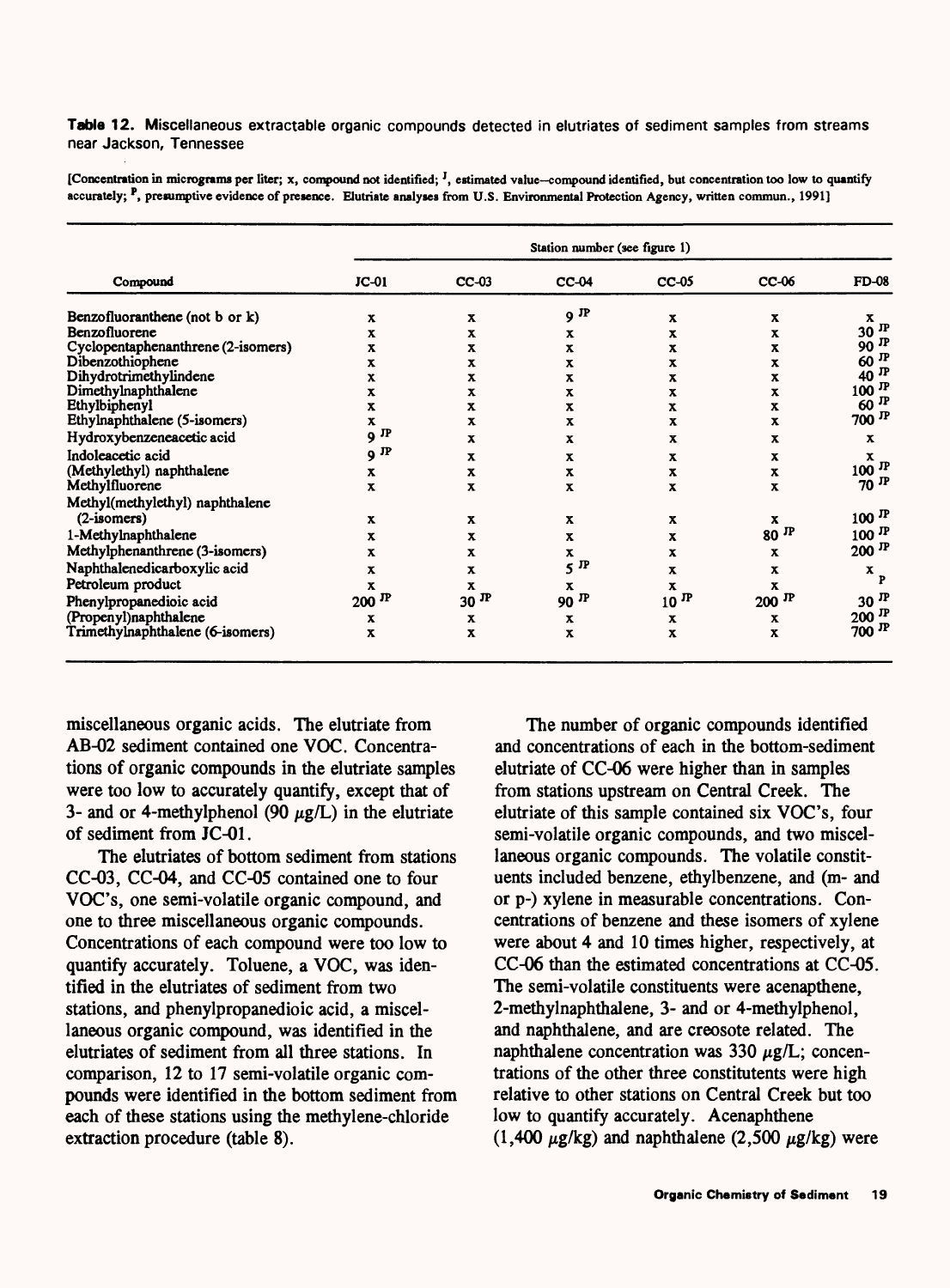detected in the bottom sediment from CC-06 using the methylene-chloride extraction procedure; analyses were not made by this procedure for the other two compounds detected in the elutriate. Two miscellaneous organic compounds were detected in the water-extracted elutriate for this station, but concentrations were too low to accurately quantify.

The water-extracted bottom-sediment elutriate of FD-08 on the South Fork Forked Deer River contained the greatest number of organic compounds detected in the elutriate of any of the stations sampled. Station FD-08 elutriate contained 1 VOC, 9 semi-volatile organic compounds, and 16 miscellaneous organic compounds. Concentrations of acenapthene (260  $\mu$ g/L) and phenanthrene (420  $\mu$ g/L) were sufficient to quantify; concentrations of all of the other compounds were estimates. No organic compounds were detected in the water-extracted elutriates of FD-07 or FD-09 on the South Fork Forked Deer, or of PD-11.

Elevated concentrations of creosote-related compounds in water and bottom-sediment samples from stations CC-06 and FD-08, near the confluence of Central Creek with the South Fork Forked Deer River, indicate that this part of the study area has been most affected by compounds discharged from the wood-preserving plant site. It is apparent from tables 5 and 6 that the water of Central Creek at station CC-06 has been degraded more substantially by organic compounds than the water at any other station sampled. Concentrations of compounds detected in Central Creek appear to have been diluted in the South Fork Forked Deer to the extent that only two were detectable at station FD-08. However, from tables 8, 10, 11, and 12, it is also apparent that bottom material at station FD-08 has been more contaminated by organic compounds than at any other stream station. Sediment from station FD-08 had the largest number of organic compounds and, in most comparisons, the highest concentrations of those compounds.

### **BIOLOGICAL CONDITIONS**

Water and bottom-sediment samples were collected from the nine stream stations and the drainage ditch to assess the toxicity of the water and sediment to selected organisms. In addition, one soil sample was collected from OS-10 to determine the toxicity of soils known to contain organic compounds from the wood-preserving plant. All samples were collected and analyzed according to procedures described in "Standard Operating Procedures for Toxicity Testing, Hazardous Waste Assessment" (ManTech Environmental Technology, Inc., 1990). Chain-of-custody was maintained during field and laboratory activities.

Floral and faunal surveys were conducted at stations on Central Creek, the two streams unaffected by the plant, and the South Fork Forked Deer River. Biological samples were collected to determine the species composition and population density of organisms comprising the algal, benthic invertebrate, and fish communities.

### **Toxicity**

Short-term chronic toxicity tests using water samples, elutriates of bottom sediment, and soil samples were conducted. The purpose of the tests was to determine if survival, growth, and reproduction rates of organisms were significantly affected by undiluted (100 percent) samples compared to laboratory control samples. The test organisms used were *Ceriodaphnia dubia* (a freshwater crustacean), *Pimephales promelas* (fathead minnow), *Lactuca sativa* (rooted macrophyte), *Photobacterium phosphoreum* (bacterium), and *Selenastrum capricornutwn* (green algae). In addition, *Lactuca sativa* and *Lwnbriculus variegatus*  (sediment worm) were subjected to singleconcentration chronic tests, and *Eisenia andrei*  (earthworm) was subjected to a multi-concentration chronic test, using whole bottom-sediment and soil samples.

Survival rates of *Ceriodaphnia dubia* were not affected by any water sample (table 13). Although the number of young produced in samples from AB-02 and CC-05 was less than that in the laboratory control samples, the reproduction of *C. dubia*  averaged over 15 young per female, indicating little if any toxicity (A.G. Auwarter, U.S. Environmental Protection Agency, written commun., 1991).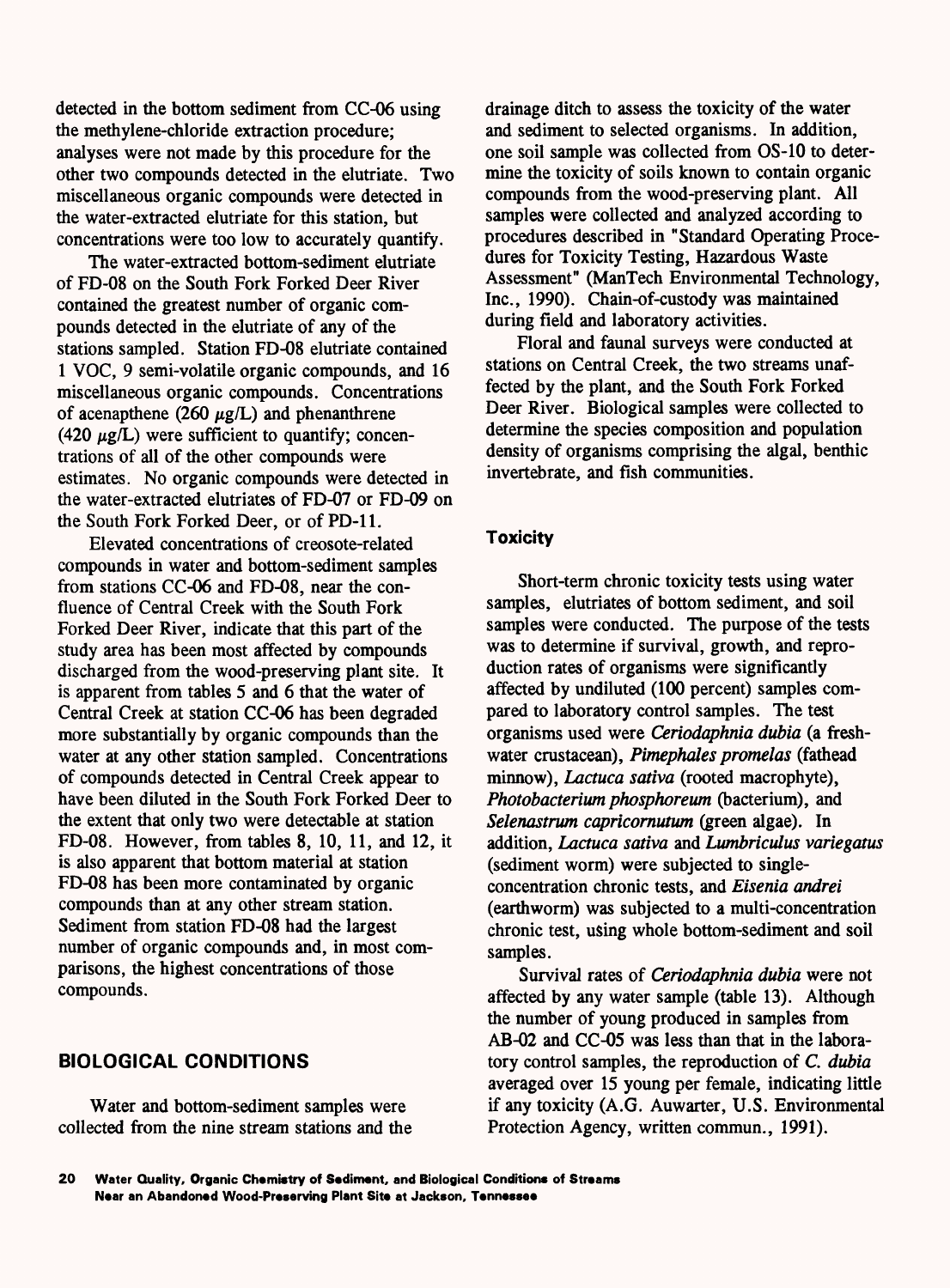Table 13. Toxicity of water and of sediment samples from streams near Jackson, Tennessee, on test organisms **Table 13.** Toxicity of water and of sediment samples from streams near Jackson, Tennessee, on test organisms [LC<sub>30</sub>, concentration of solute lethal to 50 percent of the sample population; mg, milligram; mm, millimeter; EC<sub>30</sub>, effective concentration of solute in percent to produce a 50-percent reduction of bioluminescence in th concentration of solute lethal to 50 percent of the sample population; mg, milligram; mm, millimeter; EC<sub>30</sub>, effective concentration of solute in percent to produce a 50-percent **reduction of bioluminescence in the sample population; \*, significant; , no test conducted; S, stimulation-single concentration chronic test run on all samples; NS, not significant]**

|                                                |                         |                                                                                                                    |                         | Ceriodaphnia dubia    |                        |                                          | Pimephales promelas             |                  |                                                 | Lactuca sativa                   |                                 |
|------------------------------------------------|-------------------------|--------------------------------------------------------------------------------------------------------------------|-------------------------|-----------------------|------------------------|------------------------------------------|---------------------------------|------------------|-------------------------------------------------|----------------------------------|---------------------------------|
| (see figure 1)<br>Station<br>number            | Sample                  | Date                                                                                                               | number<br>young<br>Nean | Survival<br>(percent) | 48-hour<br><u>ပ</u> ီး | Mean fry<br>weight<br>$\mathbf{\hat{g}}$ | (percent)<br>Survival           | 48-hour<br>ပ္မွဳ | Mean root<br>length<br>$\widehat{\mathbf{E}}$   | <b>percent</b><br>Survival       | Germination<br>(percent)        |
| <b>JC-01</b>                                   | Water                   |                                                                                                                    | র<br>শ                  | 8                     |                        | 0.34                                     |                                 |                  |                                                 |                                  | 1                               |
|                                                |                         |                                                                                                                    | $\frac{3}{10}$          | $\overline{8}$        |                        |                                          |                                 |                  |                                                 |                                  |                                 |
| 8<br>8<br>8<br>8<br>8<br>8<br>8<br>8<br>8<br>8 | Water<br>Water<br>Water |                                                                                                                    | 23.7                    | $\overline{8}$        |                        | 35                                       |                                 |                  |                                                 | 8<br>8 8 7<br>8 8 8 8<br>8 9 8 8 |                                 |
|                                                |                         |                                                                                                                    |                         | $\overline{2}$        |                        |                                          |                                 |                  |                                                 |                                  |                                 |
|                                                | Water                   | $\begin{array}{l} 12-12-90 \\ 12-10-90 \\ 12-10-90 \\ 12-11-90 \\ 12-11-90 \\ 12-11-90 \\ 12-11-90 \\ \end{array}$ | 21.0                    | $\overline{0}$        |                        | 33                                       | 8<br>83<br>83<br>83<br>83<br>8  |                  | $47.1$<br>$47.9$<br>$47.9$<br>$47.9$<br>$57.0$  |                                  |                                 |
| <b>CC-06</b>                                   |                         |                                                                                                                    | 26.5                    | $\overline{5}$        |                        | $\mathbf{S}$                             |                                 |                  |                                                 |                                  |                                 |
|                                                | Water<br>Water          |                                                                                                                    | 27.0                    | $\overline{8}$        |                        |                                          |                                 |                  |                                                 |                                  |                                 |
|                                                |                         | $\begin{array}{l} 12-11-90 \\ 12-12-90 \\ 12-11-90 \\ 12-11-90 \end{array}$                                        |                         | $\overline{5}$        |                        |                                          |                                 |                  |                                                 | 86.7<br>86.7<br>86.7             |                                 |
|                                                |                         |                                                                                                                    | 26.7<br>21.6<br>26.8    | $\overline{5}$        |                        |                                          |                                 |                  |                                                 | $-$<br>$\frac{100}{100}$         |                                 |
| <b>FD-88</b><br>EP-88<br>EP-11<br>EP-11        | Water<br>Water<br>Water | $12 - 11 - 90$                                                                                                     |                         | $\mathbf{S}$          |                        | $284$<br>$299$<br>$792$                  |                                 |                  | <b>24552348548</b>                              | 86.7                             | I                               |
|                                                | Sediment                | $12 - 12 - 90$                                                                                                     | 17.2                    | ୡ                     |                        |                                          |                                 |                  |                                                 |                                  |                                 |
|                                                | Sediment                |                                                                                                                    |                         | $\overline{5}$        |                        | 4.9                                      |                                 |                  |                                                 |                                  |                                 |
| 58838<br>58959<br>58959                        | Sediment                |                                                                                                                    | 19828<br>19828          | $\mathbf{8}$          |                        | 3.48                                     |                                 |                  |                                                 |                                  | 3<br>88<br>88<br>88<br>88<br>88 |
|                                                | Sediment                |                                                                                                                    |                         | $\overline{5}$        |                        |                                          |                                 |                  |                                                 |                                  |                                 |
|                                                | Sediment                | $12-10-90$<br>$12-10-90$<br>$12-11-90$<br>$12-11-90$                                                               |                         | $\overline{100}$      |                        |                                          |                                 |                  | 26.1<br>25.4<br>26.8<br>26.1<br>36.1            | 86.7<br>86.7<br>86.7<br>86.7     |                                 |
| <b>CC-06</b>                                   | Sediment                |                                                                                                                    | $17.2^{\circ}$          | $\overline{5}$        |                        | $\ddot{4}$                               |                                 |                  | $39.7$<br>$40.2$<br>$44.7$<br>$31.7$<br>$30.3*$ |                                  |                                 |
| FD-07                                          | Sediment                |                                                                                                                    |                         | $\overline{5}$        |                        | 50                                       |                                 |                  |                                                 |                                  |                                 |
| FD-08                                          | Sediment                |                                                                                                                    | 20.2                    |                       | 6.25                   | $\frac{*}{\circ}$                        |                                 |                  |                                                 |                                  |                                 |
| FD-09                                          | Sediment                |                                                                                                                    | $\frac{5}{8}$           | $\overline{2}$        |                        | 52                                       |                                 |                  |                                                 |                                  | 0.0<br>86.7<br>88.8 0           |
| OS-10                                          | Soil                    | 12-11-90<br>12-12-90<br>12-11-90<br>12-11-90<br>12-11-90                                                           |                         | 0                     | 2.50                   |                                          | $73.3 *$<br>100<br>96.7<br>96.7 | 4.27             |                                                 | 93.7<br>98.000<br>98.000         |                                 |
| PD-11                                          | Sediment                | $12 - 11 - 90$                                                                                                     | 23.9                    | $\overline{5}$        |                        | 57                                       | 93.3                            |                  | 34.0                                            | 93.3                             | 90.0                            |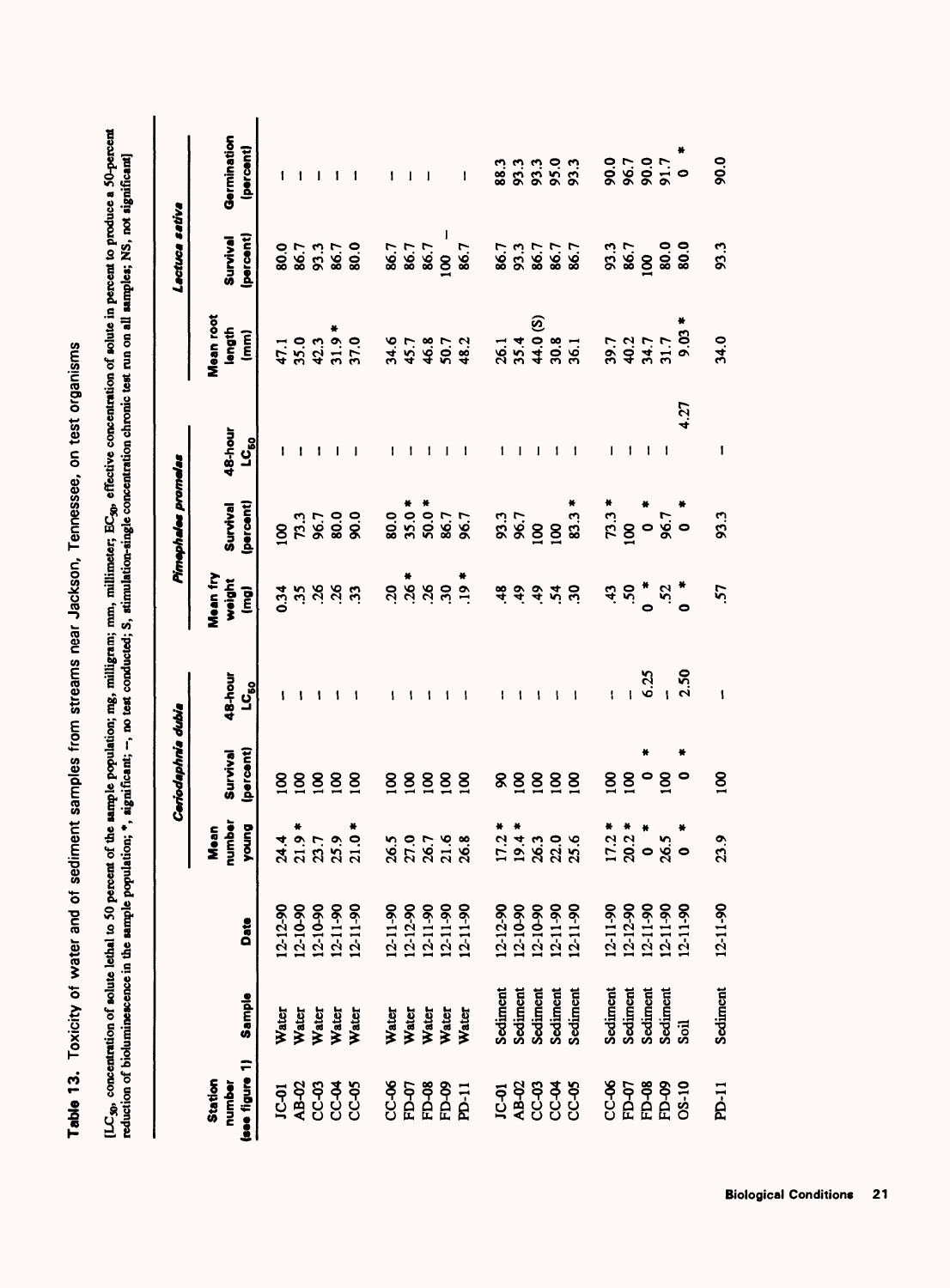| $\frac{1}{2}$                                         |
|-------------------------------------------------------|
| I                                                     |
|                                                       |
|                                                       |
|                                                       |
|                                                       |
|                                                       |
|                                                       |
|                                                       |
| :<br><<br><                                           |
|                                                       |
|                                                       |
|                                                       |
| I                                                     |
|                                                       |
| $\vdots$                                              |
| i<br>$\frac{1}{2}$                                    |
|                                                       |
| i                                                     |
|                                                       |
| $\vdots$                                              |
|                                                       |
| <b>FOR CHECAT</b>                                     |
|                                                       |
| $\frac{1}{2}$                                         |
|                                                       |
| $\frac{1}{2}$                                         |
|                                                       |
|                                                       |
|                                                       |
| İ                                                     |
|                                                       |
|                                                       |
|                                                       |
| $\ddot{ }$                                            |
| ਰ<br>><br>$\overline{a}$                              |
|                                                       |
|                                                       |
|                                                       |
|                                                       |
| ֦֧֦֧֦֧֦֧֦֧֦֧֦֧֦֧֦֧ׅ֧֦֧֦֧֦֧֦֧֦֧֧֚֚֚֡֕֜֓֝֬֜<br>֧֧֜<br>ţ |
| ر<br>با<br>ĺ                                          |
| į<br>I                                                |

|                                     |                                           |                                                      | Photobacterium<br>phosphoreum                        |                                  | capricornutum<br>Selenastrum                   | Eiseria<br>andrei | Lumbriculus<br>variegatus |
|-------------------------------------|-------------------------------------------|------------------------------------------------------|------------------------------------------------------|----------------------------------|------------------------------------------------|-------------------|---------------------------|
| Isee figure 1)<br>number<br>Station | <b>Sample</b>                             | Date                                                 | minute<br>$\mathbf{E}\mathbf{C}_{\mathbf{50}}$<br>ம் | 15.<br>minute<br>$EC_{60}$       | Stimulation (+<br>Retardation (-)<br>(percent) | ដំ                | (percent)<br>Survival     |
|                                     | Water                                     | $12 - 12 - 90$                                       | $\frac{5}{2}$                                        |                                  | $\frac{1}{2}$                                  |                   |                           |
|                                     |                                           |                                                      |                                                      | 22222                            |                                                |                   |                           |
|                                     |                                           |                                                      | <b>2222</b>                                          |                                  | $+ 688$<br>$+ 772$<br>$+ 700$                  |                   |                           |
|                                     |                                           |                                                      |                                                      |                                  |                                                |                   |                           |
|                                     | Water<br>Water<br>Water<br>Water          | $12-10-90$<br>12-10-90<br>12-11-90<br>12-11-90       |                                                      |                                  | 653                                            |                   |                           |
|                                     |                                           | $12 - 11 - 90$                                       | $\tilde{\mathbf{z}}$                                 |                                  | $+ 708$                                        |                   |                           |
|                                     |                                           |                                                      |                                                      |                                  | $+1,755$                                       |                   |                           |
|                                     |                                           |                                                      | <b>SX</b>                                            | <b>22222</b>                     | $+1,696$                                       |                   |                           |
|                                     |                                           |                                                      |                                                      |                                  | $+1,807$                                       |                   |                           |
| 85887<br>CEEEE                      | Water<br>Water<br>Water<br>Water<br>Water | $12-12-9012-11-9012-11-9012-11-90$                   | <b>SZ</b>                                            |                                  | $+600$                                         |                   |                           |
|                                     | Sediment                                  | $12 - 12 - 90$                                       |                                                      |                                  | $+1,629$                                       |                   | 8                         |
|                                     | Sediment                                  |                                                      |                                                      |                                  |                                                |                   |                           |
|                                     | Sediment                                  |                                                      |                                                      |                                  |                                                |                   |                           |
|                                     | Sediment                                  |                                                      | <b>22222</b>                                         | 22222                            | $+ 564$<br>$+ 1,869$<br>$+ 2,423$              |                   | 8888                      |
| 58888<br>28988<br>58988             | Sediment                                  | $12-10-90$<br>$12-10-90$<br>$12-11-90$<br>$12-11-90$ |                                                      |                                  | $+913$                                         |                   |                           |
|                                     | Sediment                                  | $12-11-90$<br>$12-12-90$<br>$12-11-90$<br>$12-11-90$ | <b>24.81</b><br>25.92.94<br>25.92.94                 |                                  | $+1,594$<br>+ 1,594<br>402,1 +                 |                   |                           |
|                                     | Sediment                                  |                                                      |                                                      |                                  |                                                |                   |                           |
|                                     | Sediment                                  |                                                      |                                                      |                                  |                                                |                   | <u>ខេ</u><br>ខេទ្ត ខ្ពែ   |
|                                     | Sediment                                  |                                                      |                                                      |                                  | $+ 788$                                        |                   |                           |
| 8<br>05889<br>0558                  | Soil                                      | $2 - 11 - 90$                                        |                                                      | 20.53<br>20.53<br>20.52<br>20.52 | $-139$                                         | 27.97             |                           |
| PD-11                               | Sediment                                  | $12 - 11 - 90$                                       | $\frac{8}{2}$                                        | $\tilde{\mathbf{z}}$             | $+1,014$                                       |                   | 8                         |

er Quality, Organic Chemistry of Sediment, and Biological Conditions of Streams<br><sup>,</sup> an Abandoned Wood-Preserving Plant Site at Jackson, Tennessee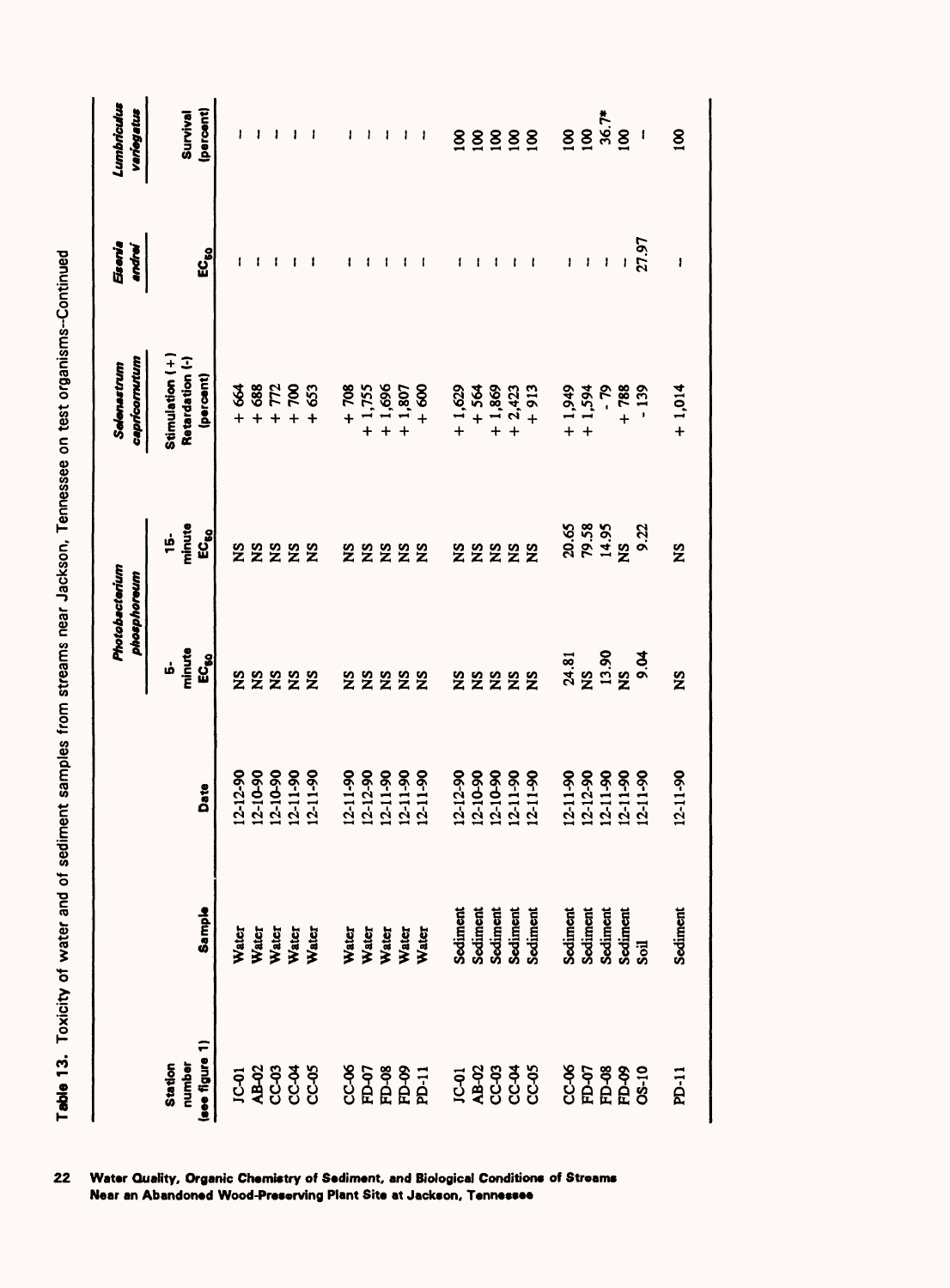The bottom-sediment elutriate from FD-08 and the soil elutriate from OS-10 were acutely toxic to *C. dubia*; these samples caused death to all individuals. The 48-hour  $LC_{50}$ 's (concentration of solute lethal to 50 percent of the sample population) were 6.25 percent of the sample concentration for station FD-08 and 2.50 percent for station OS-10. The bottom-sediment sample for this test was collected from a depositional area and had a definite creosote odor (A.G. Auwarter, written commun., 1991). Slight chronic toxicity (reduction in the mean number of young produced) was determined in tests using bottom-sediment elutriate samples from JC-01, AB-02, CC-06, and FD-07. The mean number of young in these samples was substantially less than those of the laboratory control samples, suggesting some toxicity. However, the number of young was greater than the minimum of 15 expected in the control samples (table 13). The toxicity to *C. dubia* in samples from JC-01 and AB-02 suggests possible contamination from unknown sources.

Toxicity tests using water from Central Creek, Jones Creek, and Anderson Branch indicated no significant effects to survival of *Pimephales promelas* (fathead minnows) (table 13). Two water samples from the South Fork Forked Deer River (FD-07, FD-08) did have a significant effect on survival rates. Water from FD-07 resulted in only a 35-percent survival rate, but because this sampling station is located upstream from Central Creek, the likely cause of mortality was contamination from sources other than the wood-preserving plant site. Survival in water samples from FD-08 also was significantly affected, with only a 50-percent survival rate of individuals. Because no significant toxicity to *P. promelas* was detected in the Central Creek samples, surface water entering the South Fork at the confluence of Central Creek is assumed not to be the primary carrier of the toxic material.

Slight chronic effects in growth rates were indicated by the mean fry weight of *P. promelas* in toxicity tests using samples from sites FD-07 and PD-11. However, USEPA investigators concluded that these effects were due to variations in growth of the individuals and were within the range

measured in other samples (A.G. Auwarter, written commun., 1991).

Bottom-sediment elutriate samples from CC-05 and CC-06 caused significant adverse effects on survival of individual minnows. Survival rates were 83.3 percent at CC-05 and 73.3 percent at CC-06. The bottom-sediment elutriate sample from FD-08 was acutely toxic to all fathead minnows. The sample caused death to all individuals exposed to it during the chronic test, but because all minnows survived longer than 48 hours before dying, a 48-hour  $LC_{50}$  determination could not be made. The soil elutriate from OS-10 also was toxic to all fathead minnows. The 48-hour  $LC_{50}$  of this elutriate for *P. promelas* was 4.27 percent. The growth of surviving fry did not appear to be affected by any of the bottom-sediment elutriates tested.

*Lactuca saliva* exhibited chronic effect in mean root length elongation when exposed to a water sample from CC-04 (table 13). Mean root lengths from seeds exposed to water from CC-04 were 31.9 millimeters (1.26 inches), significantly less than those of the laboratory control samples. No acute toxicity to seeds exposed to the water samples was noted. In addition, tests using bottom-sediment elutriates and whole bottom sediments from all sampling stations did not indicate any significant toxic effects on germination and survival rates, or root development. Tests using the soil elutriate from OS-10 resulted in a significant reduction in mean root length. Zero-percent germination of *L. sativa* occurred in the soil sample from OS-10.

*Photobacterium phosphoreum* cultures did not exhibit any toxic response to water samples from any of the stations (table 13). However, for the 5 and 15-minute  $EC_{50}$ 's (effective concentration of solute to produce a 50-percent reduction of bioluminescence in sample population), bottom-sediment and soil elutriate samples from CC-06 and FD-08 were highly toxic to these bacteria. Sediment elutriates from FD-07, upstream of inflow from the plant site area, also indicated some toxicity, with a 15-minute  $EC_{50}$  of 79.58 percent.

*Selenastrum capricornutum* did not show chronic toxicity to water samples from any of the stations (table 13). Algal growth was stimulated from 600 to 1,807 percent, indicating that the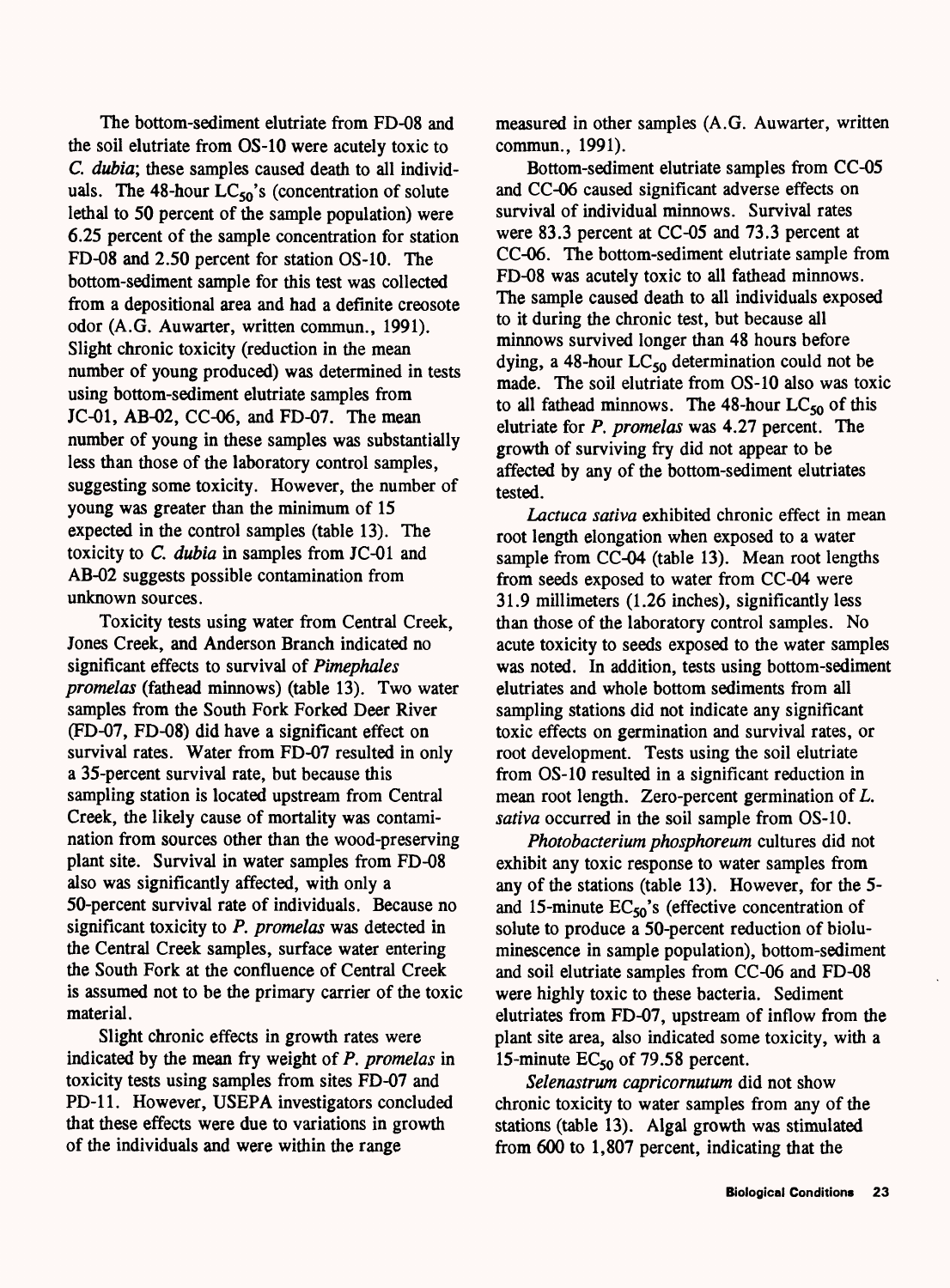waters were nutrient rich (A.G. Auwarter, written commun., 1991). The bottom-sediment elutriate from FD-08 was toxic to algae cultures. Algal growth in elutriate from FD-08 was inhibited by 79 percent, whereas all other bottom-sediment elutriates stimulated algal growth by 564 to 2,423 percent. The soil elutriate from OS-10 also was toxic to *S. capricornutum.* The algae culture for this station was inhibited by 139 percent.

All whole bottom sediments were tested for toxicity using a sediment worm, *Lumbriculus variegatus.* Only one sample, FD-08, caused significant toxicity to these organisms, resulting in a 36.7-percent survival rate (table 13). This sample was noted by USEPA investigators as having a creosote odor (A.G. Auwarter, written commun., 1991). The soil sample from OS-10 was not tested for toxicity to *L. variegatus.*

As noted in preceding discussion, the single soil sample collected at OS-10 was toxic to all organisms tested. Tests of elutriates indicated a 48-hour LC<sub>50</sub> to *P. promelas* of 4.27 percent. *L. sativa* exhibited a decrease in root length by 75 percent, whereas germination in the whole soil was reduced to 0 percent. Results of  $EC_{50}$  5- and 15-minute tests on *P. phosphoreum* subjected to soil elutriates were 9.04 and 9.22 percent, respectively. Algal growth *(S. capricornutum)* was retarded by 139 percent. The whole soil sample from OS-10 also was tested to determine any behavioral effects on the earthworm *Eisenia andrei*. The EC<sub>50</sub> of the soil sample on *E. andrei* was 27.97 percent (table 13).

In their evaluation of the results of the various toxicity tests, the USEPA investigators concluded that the soils of the wood-preserving plant site are still (1990) highly toxic (A.G. Auwarter, written commun., 1991). The soil sample collected on-site at OS-10 and the streambed sediment collected at FD-08 indicated that significant toxicity remains onsite, and that toxic matter is buried in the bottom sediment of the river near FD-08. It is not known whether the toxic matter at FD-08 is from the deposition of contaminated sediment from the plant site in local pockets that have been covered by successive layers of stream sediment, or if it may be from the sorption by bottom material of contaminants that have entered the river in ground-water discharge.

The adverse effects of creosote-related compounds on the aquatic communities inhabiting the South Fork Forked Deer River near station FD-08 might be mitigated by the river's large discharge and suspended-sediment load. Even after these ameliorating factors are considered, however, the potential for adverse affects to the biota still appears substantial due to the high concentrations of organic contaminants present in the bottom sediment.

### **Biotic Communities**

The composition and relative abundance of species comprising algal communities were determined from samples collected by scraping rocks and wood debris from available habitat, or from sediment. Benthic invertebrates were collected using the "kick" sample method in which substrate was disturbed for a fixed time interval, during which time any organisms dislodged were collected in a net having mesh openings of 210 microns. Fish for use in tissue analysis were collected using a backpack electro-shocking unit.

Periphyton (algae) communities contained from 11 to 39 species. Blue-green algae dominated the samples from Central Creek (about 43-79 percent) and the South Fork Forked Deer River (45-70 percent) (table 14). Samples from Jones Creek and Anderson Branch contained about 57 percent diatoms, generally considered to be more sensitive to pollution than blue-green algae. The abundance of diatoms was lowest in Central Creek. The lowest percentage of diatoms (11 percent) and the highest percentage of blue-green algae (79 percent) occurred at the most downstream site on Central Creek, possibly because of the degraded waterquality conditions. The predominant taxa at Central Creek sites were species of *Oscillatoria*, Syne*chococcus, Phormidium,* and *Chlorella.* Algae identified at each station are listed in Appendix 1.

The benthic invertebrate communities at all stations contained few species and few individuals because of degraded water-quality conditions and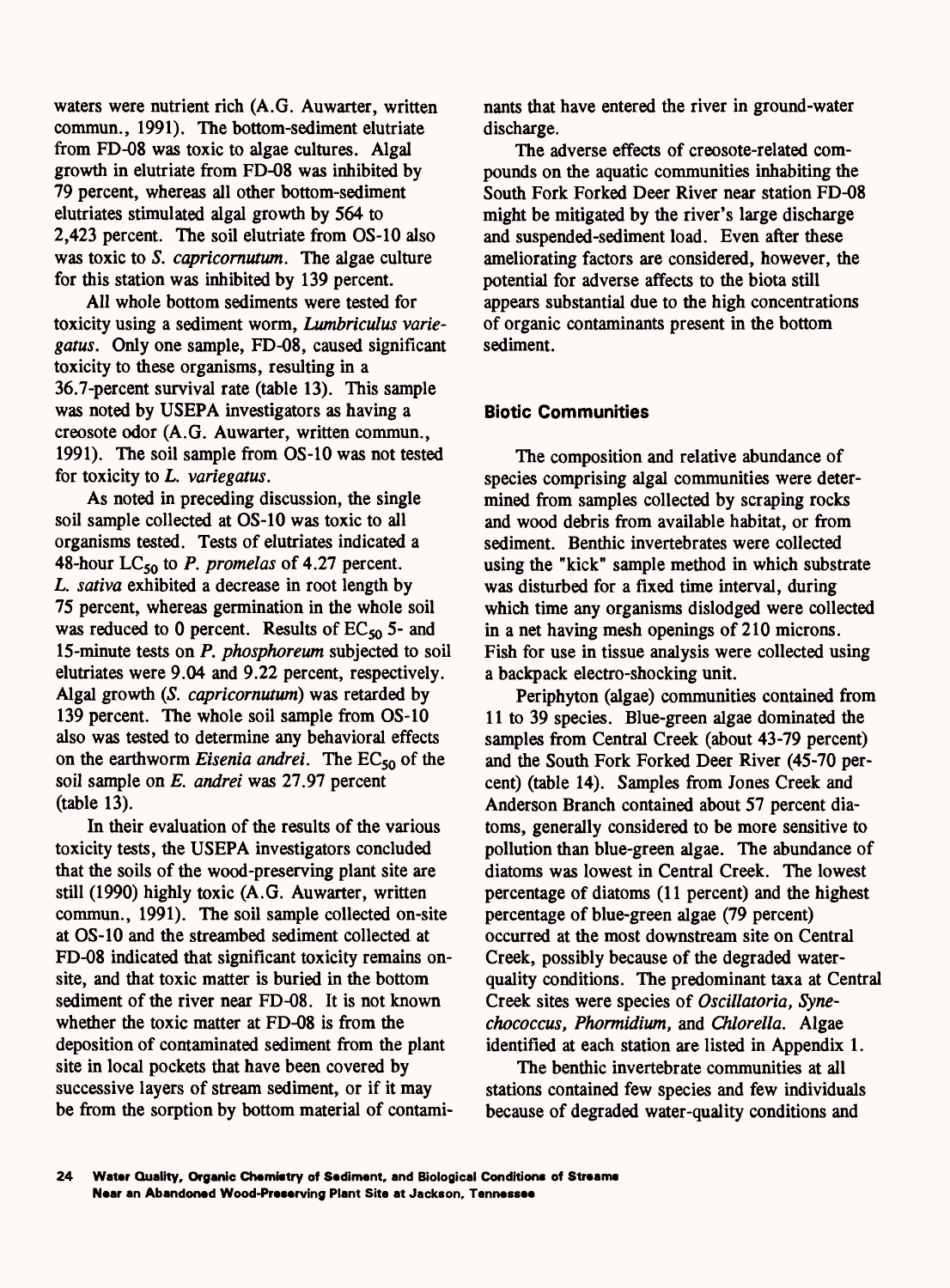**Table 14.** Relative abundance of periphyton species identified at surface-water sampling stations near Jackson, Tennessee

**[All units are percent of total sample]**

| <b>Station</b>           |                |             | <b>Classes identified</b> |             |
|--------------------------|----------------|-------------|---------------------------|-------------|
| number<br>(see figure 1) | <b>Diatoms</b> | Green algae | Blue-green algae          | Cryptophyta |
| $JC-01$                  | 57.1           | 14.8        | 28.1                      | $\mathbf 0$ |
| AB-02                    | 56.8           | $\cdot$     | 42.5                      | $\mathbf 0$ |
| $CC-03$                  | 28.4           | 11.9        | 59.7                      | 0           |
| $CC-04$                  | 37.1           | 12.1        | 50.8                      | 0           |
| $CC-05$                  | 44.4           | 12.1        | 43.5                      | $\mathbf 0$ |
| CC-06                    | 11.2           | 10.0        | 78.5                      | .3          |
| <b>FD-07</b>             | 14.7           | 13.1        | 70.3                      | 1.9         |
| <b>FD-08</b>             | 44.5           | 8.5         | 45.5                      | 1.5         |
| <b>FD-09</b>             | 25.5           | 13.9        | 60.6                      | $\mathbf o$ |

unfavorable habitat. The number of taxa ranged from four to six species in Central Creek (table 15). Most organisms were *Nais* species (worms), or *Physa* species (snails), indicating relatively poor water-quality. The number of individuals in samples from Central Creek ranged from 16 at CC-06 to 152 at CC-03. Of the 152 organisms at CC-03, 141 were worms, indicating low community diversity and degraded conditions. An inventory of fish and benthos collected at each station is given in Appendix 2.

A larger number of "clean water" organisms such as *Ephemeroptera* (mayflies) and *Plecoptera*  (stoneflies) were found in the South Fork Forked Deer River relative to that found in Central Creek. The number of taxa (4-10) and the number of individual organisms (36-62) in the South Fork Forked Deer were low, probably because of unfavorable habitat rather than degraded water quality. Most organisms were collected from leaf packs in the river.

Fish communities also were rather sparse, containing low numbers of tolerant species. Samples from Central Creek contained 3 to 5 species and 12 to 38 individual organisms, most of which were *Gambusia affinis* (mosquitofish) and *Lepomas cyanellus* (green sunfish) (table 15 and Appendix 2). Samples from stations FD-07 and FD-08 on the South Fork Forked Deer River

contained similar numbers of species with the number of individuals ranging from 11 to 17. Water at FD-09 on the South Fork Forked Deer was too deep for electro-shocking and no fish were collected.

The fish sample from Jones Creek contained 10 species of fish and 81 individuals, indicating better water quality or more favorable habitat. The community was dominated by *Notropis boops* (bigeye shiner) and contained three species of *Etheostoma*  (darters). Darters are generally considered to be more sensitive to pollution than the more tolerant taxa collected from Central Creek. Fish from Anderson Branch were not as diverse nor as numerous as those in Jones Creek (Appendix 2).

### **Fish-Tissue Analyses**

Whole fish samples from eight stream stations were analyzed for 68 organic compounds (table 16). No fish were collected from FD-09, the most downstream station on the South Fork Forked Deer River, although fish most likely were present in this reach of the river. Samples were composites of several small fish in order to have enough tissue for analyses by USEPA Method 8270 (U.S. Environmental Protection Agency, 1986).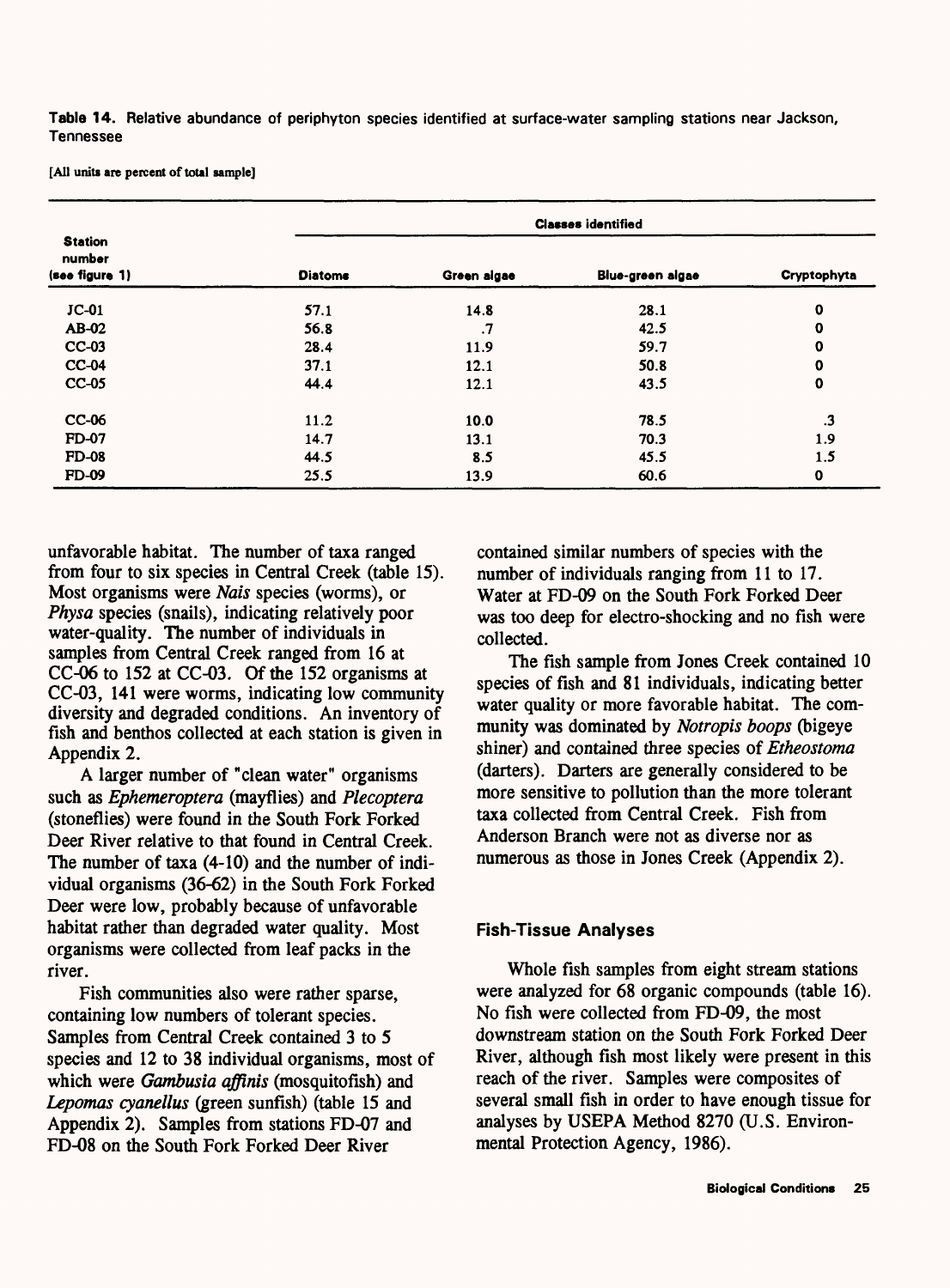**Table 15.** Diversity of fish and benthic species identified at surface-water sampling stations near Jackson, Tennessee

[-, no samples collected]

| <b>Station</b><br>number<br>(see figure 1) | Fish              |                       | Benthos           |                       |
|--------------------------------------------|-------------------|-----------------------|-------------------|-----------------------|
|                                            | Number of species | Number of individuals | Number of species | Number of individuals |
| $JC-01$                                    | 10                | 81                    | 8                 | 40                    |
| AB-02                                      | 6                 | 13                    |                   | 14                    |
| $CC-03$                                    |                   | 38                    |                   | 152                   |
| $CC-04$                                    |                   | 12                    | n                 | 28                    |
| $CC-05$                                    |                   | 14                    | 6                 | 131                   |
| CC-06                                      | 2                 | 13                    |                   | 16                    |
| <b>FD-07</b>                               |                   | 17                    |                   | 36                    |
| <b>FD-08</b>                               | л                 | 11                    | 10                | 62                    |
| ${}^{1}$ FD-09                             |                   | --                    | 8                 | 51                    |

Channel too deep for effective seining or electro-shocking.

**Table 16.** Semi-volatile organic compounds for which fish tissue was analyzed

| Acenaphthene                  | Dibenzofuran                 | Isophorone                 |
|-------------------------------|------------------------------|----------------------------|
| Acenaphthylene                | 1,2-Dichlorobenzene          | 2-Methylnaphthalene        |
| Aniline                       | 1,3-Dichlorobenzene          | 2-Methylphenol             |
| Anthracene                    | 1,4-Dichlorobenzene          | 4-Methylphenol             |
| Benzo (a) anthracene          | 3,3'-Dichlorobenzidine       | Naphthalene                |
| Benzo (b) fluoranthene        | 2,4-Dichlorophenol           | 2-Nitroaniline             |
| Benzo (k) fluoranthene        | Diethylphthalate             | 3-Nitroaniline             |
| Benzo (g,h,i) perylene        | 2,4-Dimethylphenol           | 4-Nitroaniline             |
| Benzo (a) pyrene              | Dimethylphthalate            | Nitrobenzene               |
| Benzoic acid                  | Di-n-butylphthalate          | 2-Nitrophenol              |
| Benzyl alcohol                | 4,6-Dinitro-2-methylphenol   | 4-Nitrophenol              |
| 4-Bromophenylphenylether      | 2,4-Dinitrophenol            | n-Nitrosodimethylamine     |
| Butylbenzylphthalate          | 2,4-Dinitrotoluene           | n-Nitroso-di-n-propylamine |
| 4-Chloro-3-methylphenol       | 2,6-Dinitrotoluene           | n-Nitrosodiphenylamine     |
| 4-Chloroaniline               | Di-n-octylphthalate          | Pentachlorophenol          |
| bis (2-Chloroethoxy) methane  | bis (2-Ethylhexyl) phthalate | Phenanthrene               |
| bis (2-Chloroethyl) ether     | Fluoranthene                 | Phenol                     |
| bis (2-Chloroisopropyl) ether | Fluorene                     | Pyrene                     |
| 2-Chloronaphthalene           | Hexachlorobenzene            | Pyridine                   |
| 2-Chlorophenol                | Hexachlorobutadiene          | 1,2,4-Trichlorobenzene     |
| 4-Chlorophenylphenylether     | Hexachlorocyclopentadiene    | 2,4,5-Trichlorophenol      |
| Chrysene                      | Hexachloroethane             | 2,4,6-Trichlorophenol      |
| Dibenzo (a,h) anthracene      | Indeno $(1,2,3-c,d)$ pyrene  |                            |

**26 Water Quality, Organic Chemistry of Sediment, and Biological Conditions of Streams Near an Abandoned Wood-Preserving Plant Site at Jackson, Tennessee**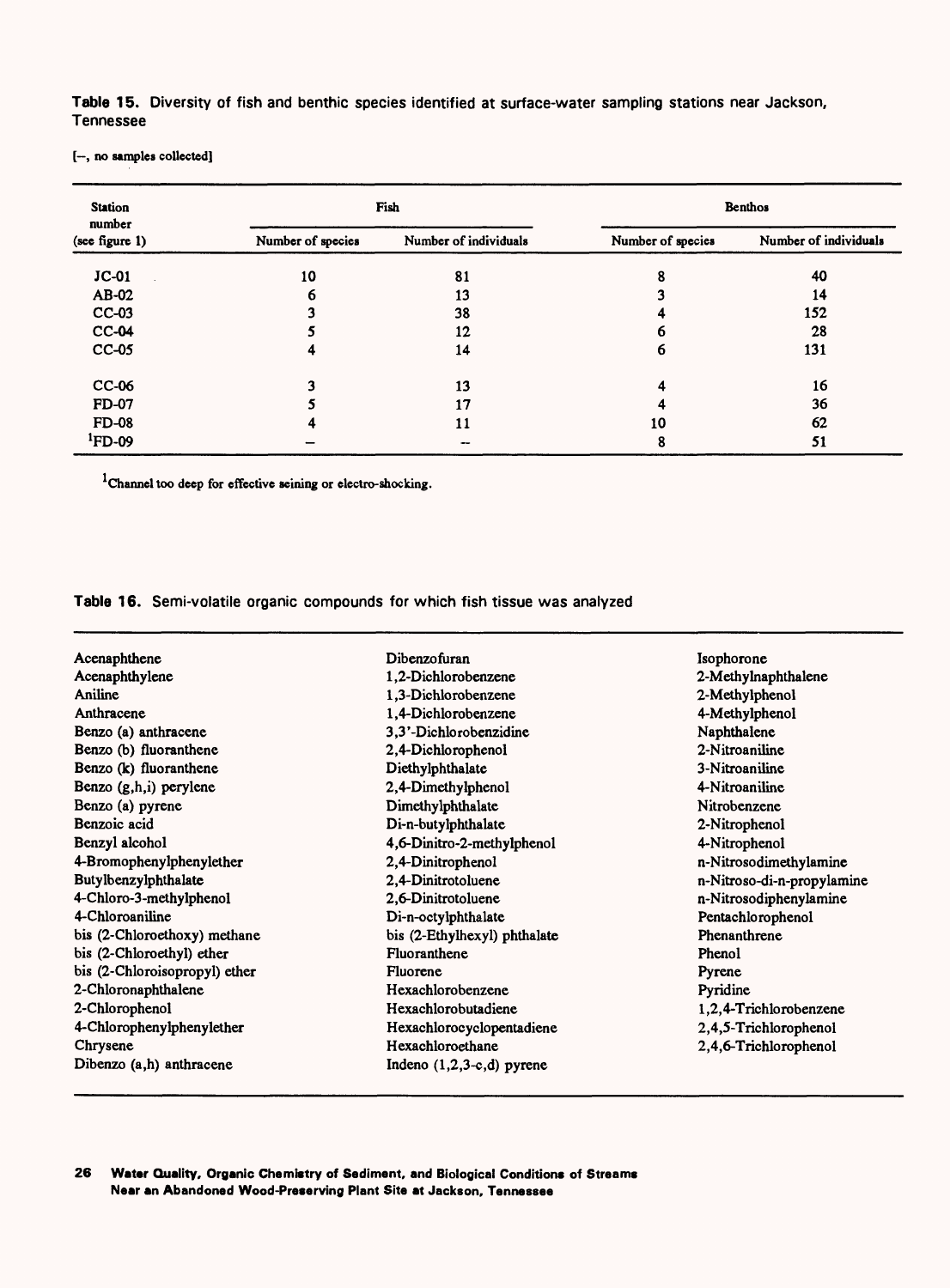No organic compounds were detected in fish tissue from Jones Creek. Low concentrations, 0.62 to 2.2  $\mu$ g/kg, of di-n-butylphthalate were detected in fish-tissue samples from Anderson Branch, all Central Creek stations, and FD-08. This compound is not suspected of having originated from the wood-preserving plant site. Fish-tissue samples from FD-07, the upstream station on the South Fork Forked Deer, contained  $0.57 \mu$ g/kg of benzyl alcohol (table 17). The source of this compound is unknown.

Low concentrations of 4-methylphenol were detected in fish-tissue samples collected from the upstream station (CC-03) and one of the stations adjacent to the plant site (CC-05) on Central Creek. Concentrations of 4-methylphenol in fish-tissue

sample composites were 2.3  $\mu$ g/kg and 2.2  $\mu$ g/kg for stations CC-03 and CC-05, respectively (table 17). Because the compound was not detected in tissue samples from downstream stations CC-06, FD-07, or FD-08, the presence of 4-methylphenol, a creosote constituent, at stations CC-03 and CC-05 might be the result of surface runoff from past facility activities, upstream sources, or fish migration.

Tissue samples from fish collected from CC-06 contained detectable concentrations of four organic compounds found in creosote (table 17). The compounds are naphthalene (3.7  $\mu$ g/kg), dibenzofuran (3.6  $\mu$ g/kg), fluorene (3.9  $\mu$ g/kg), and phenanthrene  $(1.5 \mu g/kg)$ . The presence of these compounds indicates drainage from the wood-preserving plant

#### **Table 17.** Organic compounds detected in tissue of fish near Jackson, Tennessee

| [Whole fish samples; concentrations in micrograms per kilogram; **, organochlorine insecticide] |  |  |  |  |  |
|-------------------------------------------------------------------------------------------------|--|--|--|--|--|
|-------------------------------------------------------------------------------------------------|--|--|--|--|--|

| <b>Station</b><br>number<br>(see figure 1) | Compound                     | Concentration | Reporting<br>level |
|--------------------------------------------|------------------------------|---------------|--------------------|
|                                            |                              |               |                    |
| AB-02                                      | Di-n-butylphthalate          | 0.67          | 0.4                |
| $CC-03$                                    | Benzyl alcohol               | $\mathbf{.4}$ | $\cdot$            |
|                                            | 4-Methylphenol               | 2.3           | $\cdot$            |
|                                            | Di-n-butylphthalate          | .62           | $\cdot$            |
| <b>CC-04</b>                               | Benzyl alcohol               | .42           | $\cdot$            |
|                                            | Di-n-butylphthalate          | .67           | $\cdot$            |
|                                            | Endosulfan I**               | 2.8           | 2.0                |
|                                            | Dieldrin**                   | 4.9           | 4.1                |
| <b>CC-05</b>                               | 4-Methylphenol               | 2.2           | 1.2                |
|                                            | Di-n-butylphthalate          | 1.8           | 1.2                |
| CC-06                                      | Naphthalene                  | 3.7           | 1.0                |
|                                            | Dibenzofuran                 | 3.6           | 1.0                |
|                                            | Di-n-butylphthalate          | 1.7           | 1.0                |
|                                            | Fluorene                     | 3.9           | 1.0                |
|                                            | Phenanthrene                 | 1.5           | 1.0                |
| FD-07                                      | Benzyl alcohol               | .57           | $.5\,$             |
| <b>FD-08</b>                               | Di-n-butylphthalate          | 2.2           | 1.6                |
|                                            | bis (2-Ethylhexyl) phthalate | 11            | 1.6                |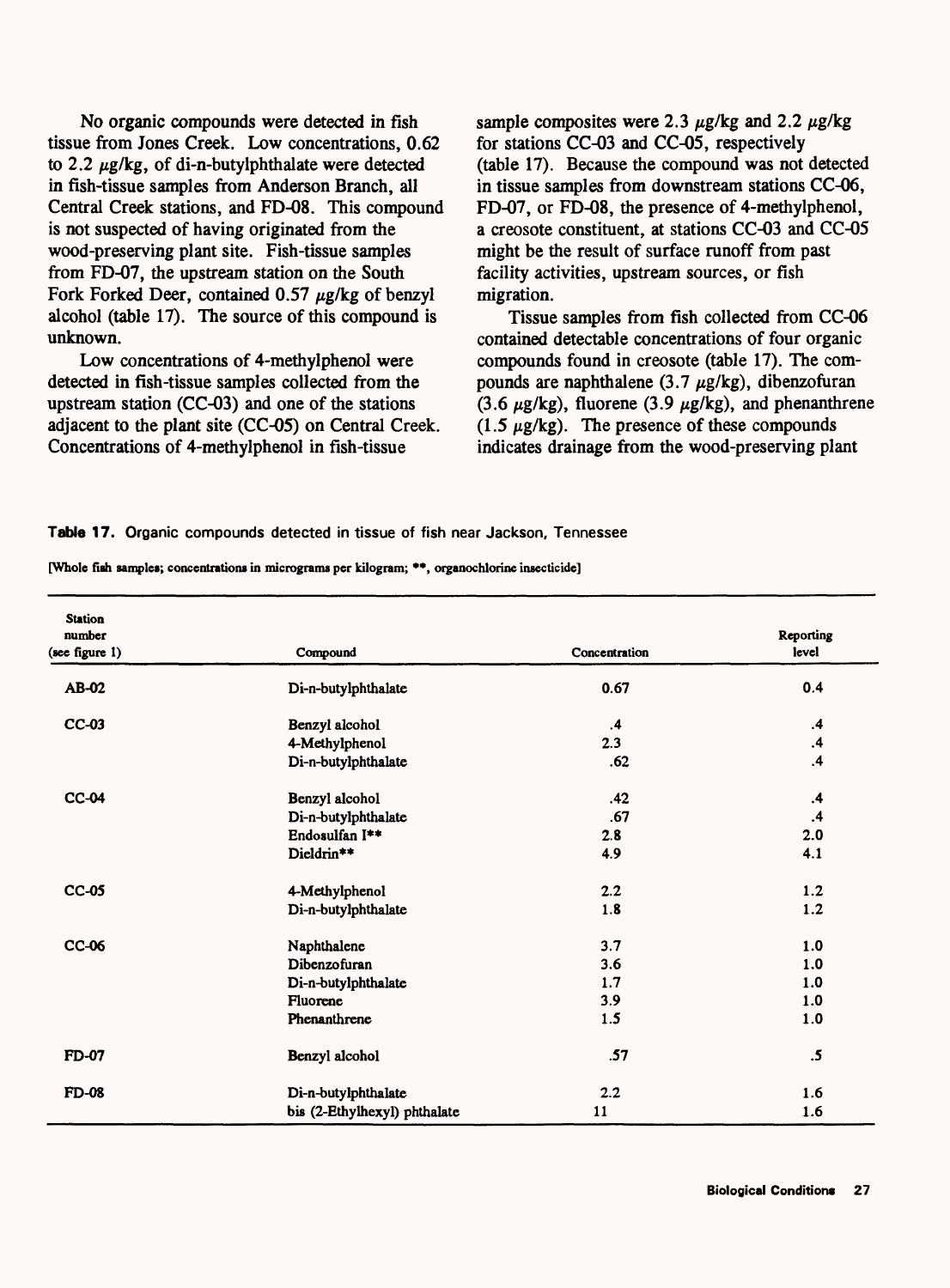site had adverse effects on fish in this reach of Central Creek. Fish-tissue data support other chemical data on water and bottom sediment that identify this station as being in the area most affected by discharge from the wood-preserving plant site.

### **SUMMARY AND CONCLUSIONS**

Water-quality and biological data were collected in December 1990 from streams near an abandoned Superfund site, formerly used for impregnating wood with preservatives, at Jackson, Tennessee. The purpose of sampling was to assess the extent of contamination of nearby streams and biota by creosote-based compounds discharged from the wood-preserving plant site. Media sampled included water, bottom sediments, soil, and aquatic organisms from nine stations at or near the plant site and from two stations on unaffected streams near the city of Jackson.

Surface waters and bottom sediments near the plant site contained detectable levels of creosote constituents and pentachlorophenol, classified as priority pollutants by USEPA. These compounds are suspected of having been transported from the site to nearby streams by ground water and surface runoff. However, because many creosote constituents were detected in low concentrations in bottom-sediment samples from sampling stations upstream of the plant, other industrial and nonpoint sources of contamination probably have contributed to the chemical load.

The most pronounced degradation of surfacewater quality from the wood-preserving plant site has occurred along the lower reach of Central Creek, which bounds the site to the north and west. Between the upstream sampling station (CC-03) and the most downstream station (CC-06), the dissolved-chloride concentration increased from 13 to 41 mg/L, dissolved solids increased from 204 to 262 mg/L, and specific conductance increased from 348 to 465  $\mu$ S/cm. At station CC-06, specific conductance values were three to nine times greater than the values measured in samples from other area streams. Nine VOC's were detected in the

surface-water sample from CC-06, whereas only one was detected in the samples from other stations. Thirteen acid and base neutral extractable organic compounds were detected in the water sample from CC-06. The compounds include naphthalene, the single most abundant constituent of coal tar, in a concentration of 16  $\mu$ g/L, and pentachlorophenol, a wood preservative, in a concentration of 30  $\mu$ g/L. The pentachlorophenol concentration exceeded Tennessee's criterion maximum concentration of 9  $\mu$ g/L for fish and aquatic life. For comparison, only two acid and base neutral extractable organic compounds were detected in surface water from each of two other stations, and concentrations in those samples were too small to measure accurately.

Of the four sampling stations on Central Creek, CC-06 had the highest concentrations of most methylene-chloride extractable organic compounds detected in bottom sediment. Creosote-related compounds in large concentrations include naphthalene (2,500  $\mu$ g/kg), phenanthrene (1,400  $\mu$ g/L), and acenapthene (1,400  $\mu$ g/L). The water-extractable elutriate of sediment from this station contained low concentrations of six VOC's, four creosote-related semi-volatile organic compounds, and two miscellaneous organic compounds. In laboratory tests, the sediment elutriate sample from CC-06 produced slight chronic toxicity to *C. dubia,* caused significant effects on survival of *P. promelas,* and produced highly toxic effects to *P. phosphorewn.*

Species composition and diversity of periphyton, benthos, and fish at stations on Central Creek indicated degraded environmental conditions. In periphyton samples, the diatom population at station CC-06 had the least relative abundance of all stations (11 percent of total organisms), whereas blue-green algae had the greatest relative abundance (79 percent). Diatoms are generally considered to be sensitive to pollution, whereas blue-green algae are more pollution tolerant. In benthic invertebrate samples from this station, only 4 species and 16 individuals were present. Most organisms were *Nais* species, indicating relatively poor water quality. The fish survey of CC-06 yielded only 3 species and 13 individuals, most of which were *Gambusia affinis* and *Lepomas cyanellus,* considered to be pollution tolerant. Fish-tissue samples

**28 Water Quality, Organic Chemistry of Sediment, and Biological Conditions of Streams Near an Abandoned Wood-Preserving Plant Site at Jackson, Tennessee**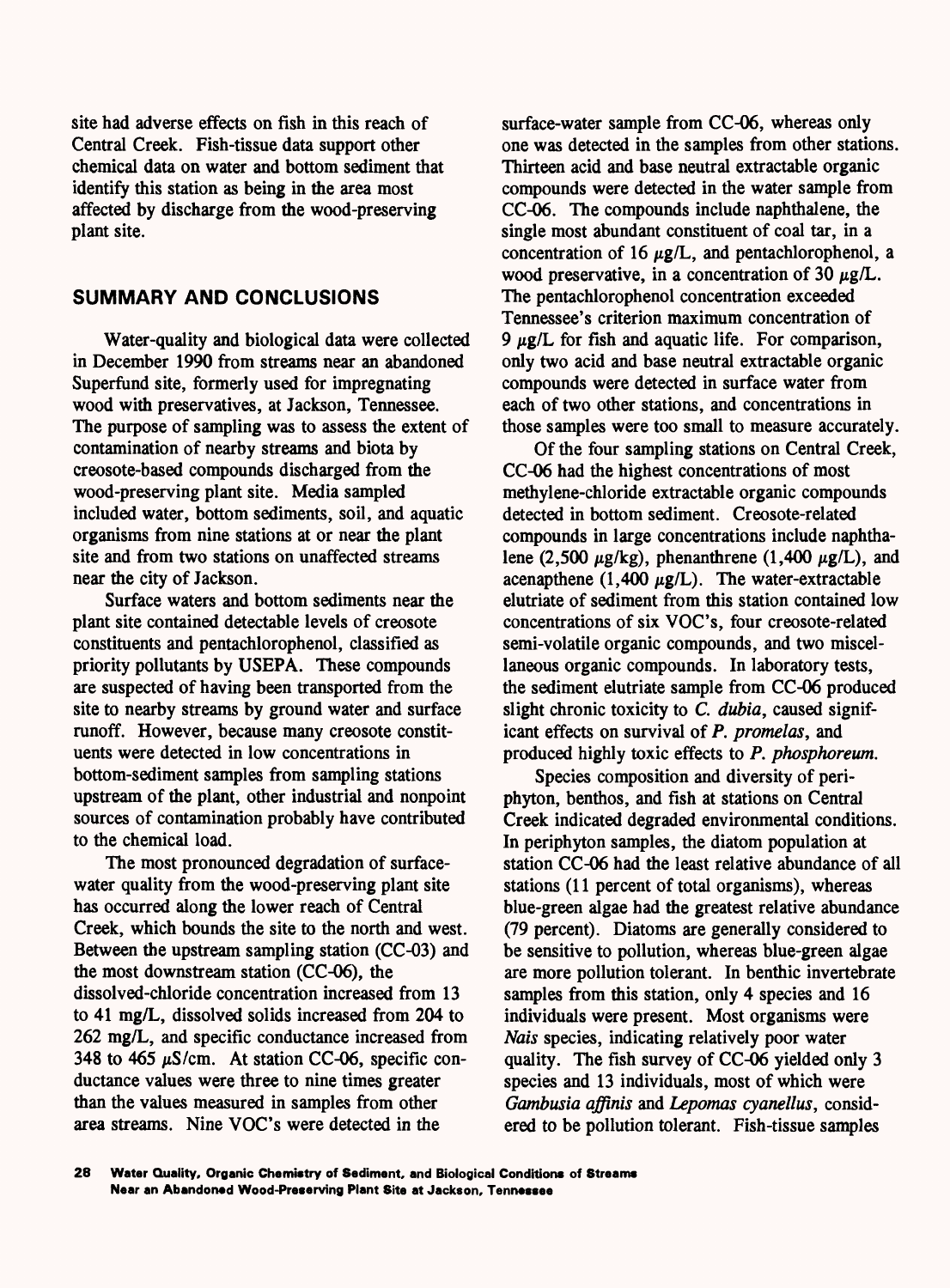from CC-06 contained five organic compounds, the largest number of compounds observed among the stations sampled for fish. Four of the compounds detected are found in creosote.

Station FD-08 on the South Fork Forked Deer River, just below the confluence with Central Creek, had the greatest concentrations of methylene-chloride extractable organic compounds in bottom sediment of all stations sampled. One contributing factor for the relatively high contaminant load may be that station FD-08 had the highest percentage of organic matter in sediment, providing greater potential for the adsorption of organic compounds.

Analyses of water samples from this station indicated that only minor concentrations of one VOC and two semi-volatile organic compounds were detectable in the surface water. Seventeen methylene-chloride extractable organic compounds were identifiable in the bottom-sediment. The concentrations of eight compounds greatly exceeded the concentrations of corresponding compounds at other stations, excluding the drainage site. Compounds detected included acenaphthene (6,300  $\mu$ g/kg), anthracene (9,800  $\mu$ g/kg), chrysene (2,800  $\mu$ g/kg), fluoranthene (19,000  $\mu$ g/kg), fluorene (7,500  $\mu$ g/kg), phenanthrene (69,000  $\mu$ g/kg), pyrene (11,000  $\mu$ g/kg), and benzo (a) anthracene (2,600  $\mu$ g/kg). Low concentrations of 1 VOC, 9 semi-volatile organic compounds, and 16 miscellaneous organic compounds were detectable in the water-extractable sediment elutriate. In laboratory tests, sediment elutriate of this station was acutely toxic to *C. dubia* and *P. promelas,* highly toxic to *P. phosphoreum,* and significantly toxic to *S. capricornutum.* FD-08 was the only station where the whole sediment sample caused significant toxicity to *L. variegatus.*

Toxicity in the FD-08 area may result from the deposition of toxic sediment transported by Central Creek, and in surface runoff from the facility. It also may result from the sorption by sediment in the river of organic contaminants transported in the ground or surface waters discharged to the river.

Analysis of the on-site soil sample and the FD-08 sediment sample indicates that significant toxicity remains on-site and in the bottom sediment of the South Fork Forked Deer River near the confluence with Central Creek. The adverse effects of creosote-related compounds on the aquatic communities inhabiting the South Fork Forked Deer River near station FD-08 might be mitigated by the river's large discharge and suspended-sediment load. Even after these ameliorating factors are considered, however, the potential for adverse affects to the biota still appears substantial due to the high concentrations of organic contaminants present in the bottom sediment.

### **SELECTED REFERENCES**

- Britton, L.J., and Greeson, P.E., eds., 1989, Methods for collection and analysis of aquatic biological and microbiological samples: Techniques of Water-Resources Investigations of the United States Geological Survey, Book 5, Chapter A4, 363 p.
- Elder, J.F., and Dresler, P.V., 1986, Creosote discharge to the nearshore estuarine environment in Pensacola Bay, Florida: preliminary assessment of effects, *in* Movement and fate of creosote waste in ground water, Pensacola, Florida: U.S. Geological Survey Water-Supply Paper 2285, p. 59-63.
- Fenneman, N.M., 1938, Physiography of eastern United States: New York, McGraw-Hill Inc., 714 p.
- Friedman, L.C., and Erdmann, D.E., 1982, Quality assurance practices for the chemical and biological analyses of water and fluvial sediments: Techniques of Water-Resources Investigations of the United States Geological Survey, Book 5, Chapter A6, 181 p.
- Godsy, E.M., and Goerlitz, D.F., 1986, Anaerobic microbial transformations of phenolic and other selected compounds in contaminated ground water at a creosote works, Pensacola, Florida, *in*  Movement and fate of creosote waste in ground water, Pensacola, Florida: U.S. Geological Survey Water-Supply Paper 2285, p. 55-58.
- Goerlitz, D.F., Godsy, E.M., Troutman, D.E., and Franks, B.J., 1986, Chemistry of ground water at a creosote works, Pensacola, Florida, *in*  Movement and fate of creosote waste in ground water, Pensacola, Florida: U.S. Geological Survey Water-Supply Paper 2285, p. 49-53.
- Guy, H.P., and Norman, V.W., 1970, Field methods of measurement of fluvial sediment: Techniques of Water-Resources Investigations of the United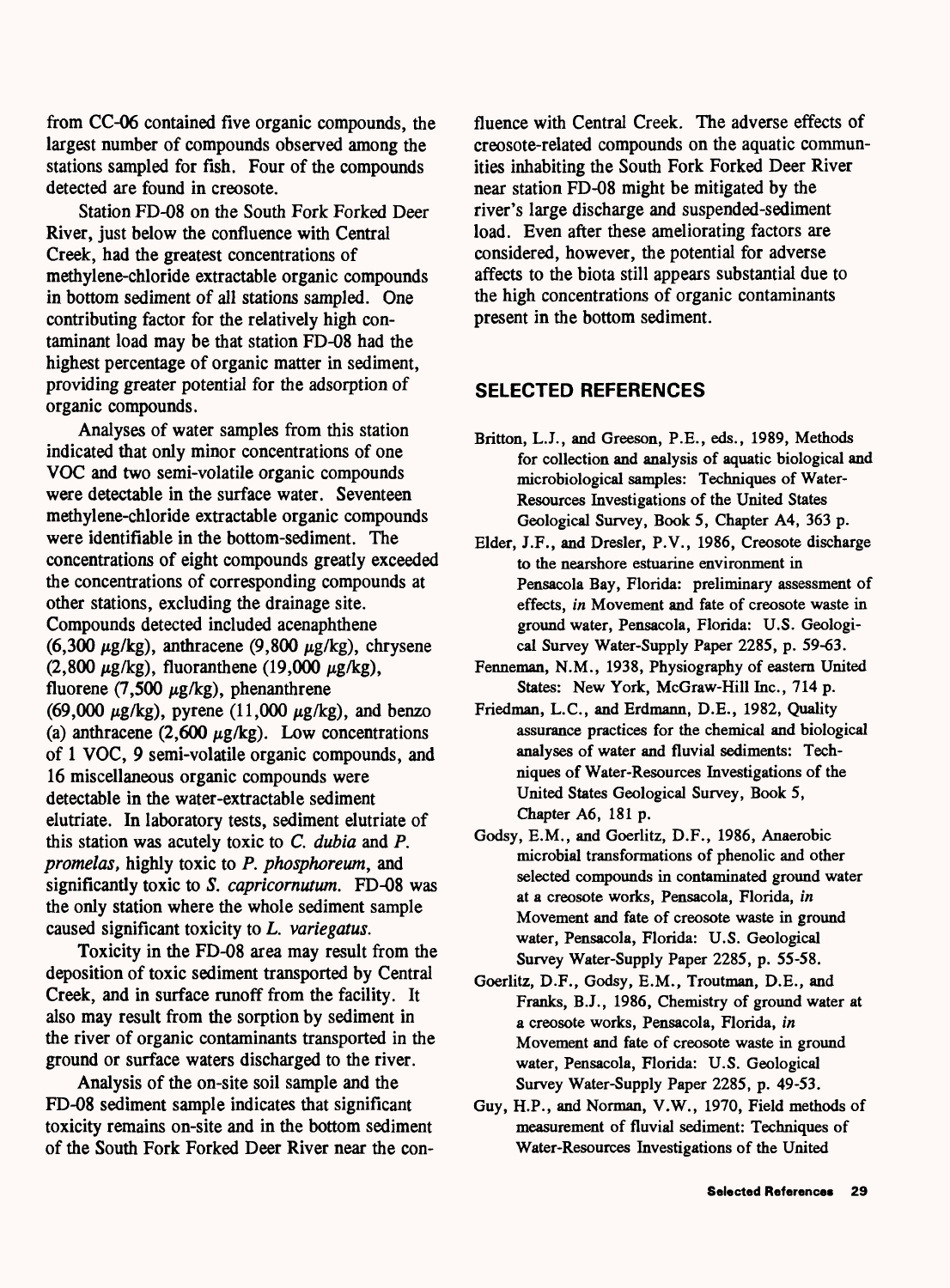States Geological Survey, Book 3, Chapter C2, 59 p.

- ManTech Environmental Technology Inc., 1990, Region IV, Ecological Support Branch, Standard operating procedures for toxicity testing hazardous waste assessment; SOP XXII. Prepared by ManTech Environmental Technology, Inc., Environmental Services Assistance Team, Athens, Georgia, for the U.S. Environmental Protection Agency, Region IV, Environmental Services Division, Athens, Georgia (under contract no. 68-01-7456), March 1990.
- Mattraw, H.C., and Franks, B.J., eds., 1986, Description of hazardous-waste research at a creosote works, Pensacola, Florida, *in* Movement and fate of creosote waste in ground water, Pensacola, Florida: U.S. Geological Survey Water-Supply Paper 2285, p. 1-17.
- Merck and Co., Inc., 1983, The Merck Index~An encyclopedia of chemicals, drugs, and biologicals, 10th ed.: Rahway, New Jersey, 1,463 p. plus supplements.
- Parks, W.S., and Carmichael, J.K., 1989, Geology and ground-water resources of the Fort Pillow Sand in western Tennessee: U.S. Geological Survey Water-Resources Investigations Report 89-4120, 20 p.
- Plafkin, J.L., Barbour, M.T., Porter, K.D., Gross, S.K., and Hughes, R.M., 1989, Rapid bioassessment protocols for use in streams and rivers benthic macroinvertebrates and fish: U.S. Environmental Protection Agency, EPA/444/4-89-001.
- Skougstad, M.W., Fishman, M.J., Friedman, L.C., Erdmann, D.E., and Duncan, S.S., eds., 1979, Methods for determination of inorganic substances in water and fluvial sediments: Techniques of Water-Resources Investigations of the United States Geological Survey, Book 5, Chapter Al, 626 p.
- Soil and Material Engineers, Inc., 1988, Final remedial investigation report (for) American Creosote Works Site, Jackson, Tennessee: Atlanta, Georgia, prepared for the U.S. Army Corps of Engineers, 2 vols.
- Tennessee Department of Environment and Conservation, 1991, Chapter 1200-4-3, General water quality criteria, *in* Rules of Tennessee Department of Environment and Conservation, Bureau of Environment, Division of Water Pollution Control: p. 328-339.
- U.S. Environmental Protection Agency, 1986, Test methods for evaluating solid wastes- physical/chemical methods: Washington, D.C., Office of Solid Waste and Emergency Response Report SW-846.
- Weiss, G., ed., 1986, Hazardous chemicals data book (2d ed.): New Jersey, Noyes Data Corporation, 1,069 p.
- Wershaw, R.L., Fishman, M.J., Grabbe, R.R., and Lowe, L.E. eds., 1987, Methods for the determination of organic substances in water and fluvial sediments: Techniques of Water-Resources Investigations of the United States Geological Survey, Book 5, Chapter A3, 80 p.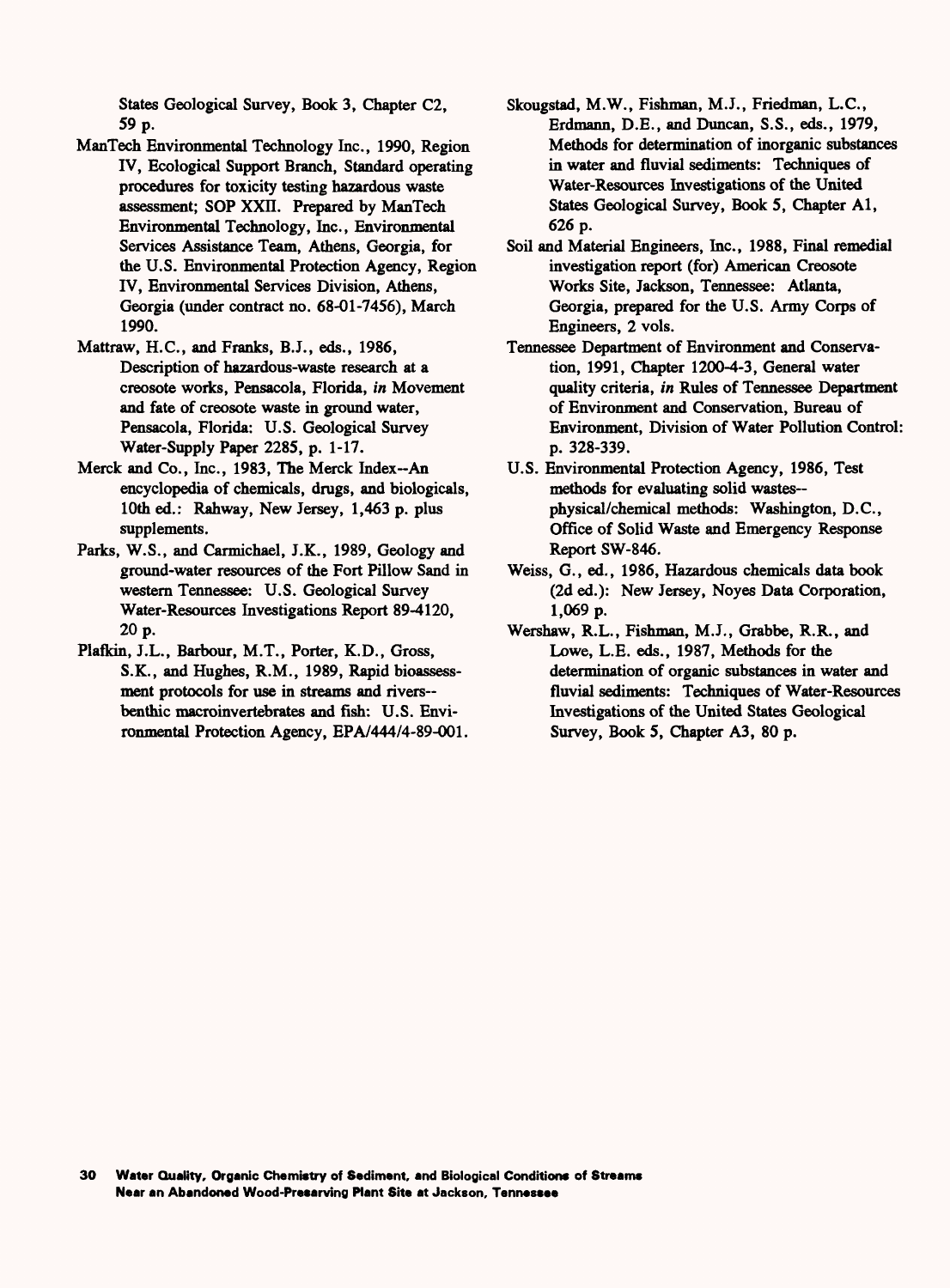# APPENDIX 1

Periphyton analyses of sampling stations near Jackson, Tennessee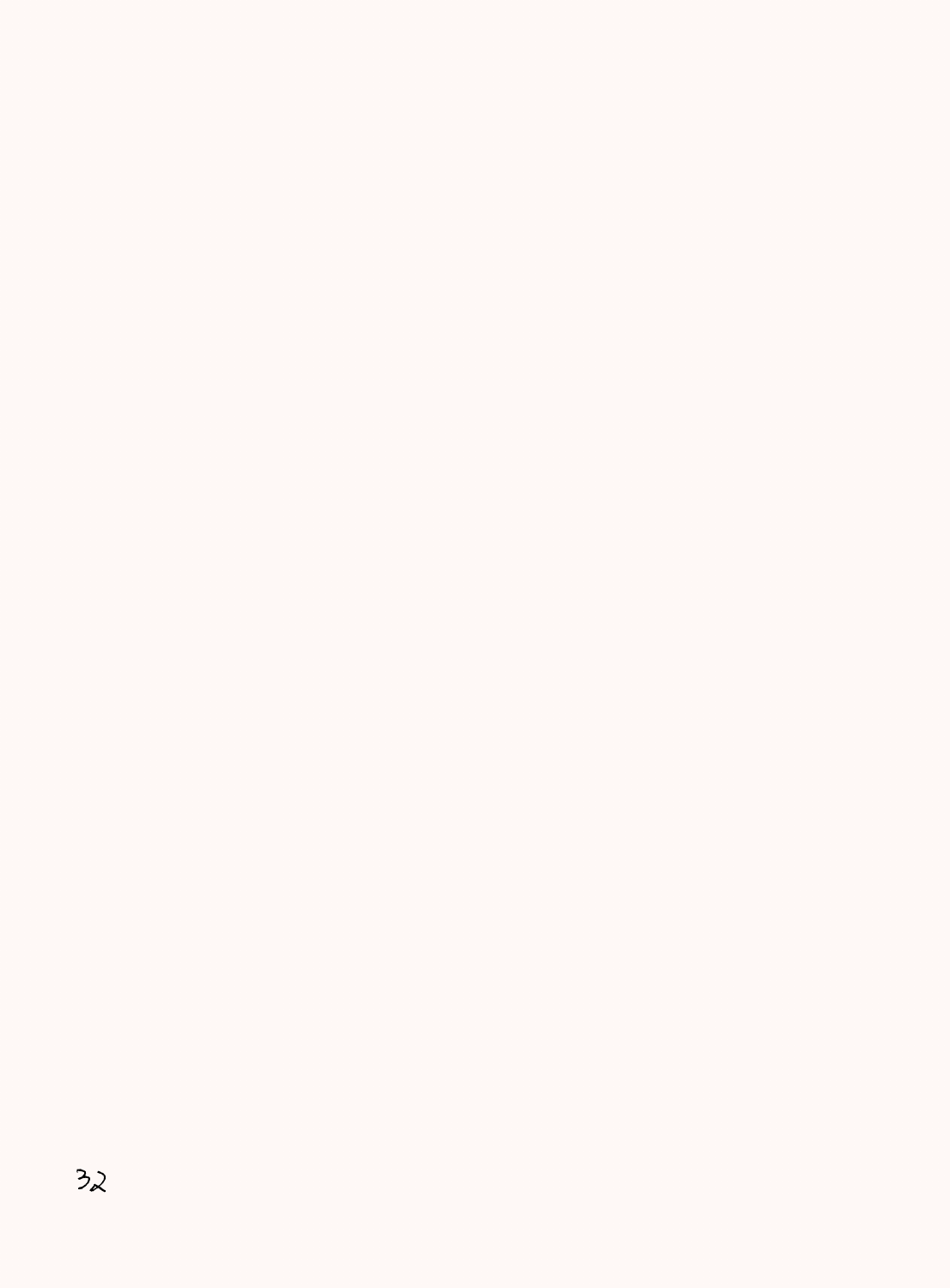| <b>Station</b><br>number | Organisms                                                 | Relative abundance,<br>in percent |
|--------------------------|-----------------------------------------------------------|-----------------------------------|
| $JC-01$                  | <b>BACILLARIOPHYTA (Diatoms)</b>                          |                                   |
|                          | <b>Order Pennales</b>                                     |                                   |
|                          | Achnanthes lanceolata                                     | 2.98                              |
|                          | <b>Achnanthes linearis</b>                                | 3.25                              |
|                          | Achnanthes minutissima                                    | 7.58                              |
|                          | Amphora perpusilla                                        | 1.62                              |
|                          | Fragilaria brevistriata                                   | 1.08                              |
|                          | Navicula arvensis                                         | 2.71                              |
|                          | Navicula gottlandica                                      | 1.62                              |
|                          | Navicula mutica                                           | 1.90                              |
|                          | Nitzschia acicularis                                      | 1.90                              |
|                          | Nitzschia frustulum                                       | 3.25                              |
|                          | Nitzschia lanceolata                                      | 5.15                              |
|                          | Nitzschia palea                                           | 10.29                             |
|                          | Nitzschia sigma var. clausii                              | 5.69                              |
|                          | Nitzschia sp.                                             | 2.98                              |
|                          | Surirella ovalis                                          | .54                               |
|                          | Synedra rumpens                                           | 4.60                              |
|                          | CHLOROPHYTA (Green algae)                                 |                                   |
|                          | Chlorella sp.                                             | 1.48                              |
|                          | Chlorococcum sp.                                          | 4.43                              |
|                          | Coleochaetae sp.                                          | 6.90                              |
|                          | Scenedesmus armatus                                       | 1.97                              |
|                          | CYANOPHYTA (Blue-green algae)                             |                                   |
|                          | Lyngbya diguettii                                         | 10.84                             |
|                          | Lyngbya sp.                                               | 5.91                              |
|                          | Oscillatoria formosa                                      | 5.42                              |
|                          | Synechococcus sp.                                         | 5.91                              |
| AB-02                    | <b>BACILLARIOPHYTA (Diatoms)</b><br><b>Order Pennales</b> |                                   |
|                          | Achnathes lanceolata                                      | 2.23                              |
|                          | <b>Achnathes linearis</b>                                 | 2.23                              |
|                          | Achnanthes minutissima                                    | 6.69                              |
|                          | Amphora perpusilla                                        | 2.23                              |
|                          | Cymbella pusilla                                          | 1.11                              |
|                          | Fragilaria brevistriata                                   | 2.23                              |
|                          | Fragilaria crotenensis                                    | 3.34                              |
|                          | Gomphonema parvulum                                       | 1.11                              |
|                          | Navicula arvensis                                         | 5.57                              |
|                          | Navicula mutica                                           | 11.14                             |
|                          | Nitzschia Hantzschiana                                    | 2.23                              |
|                          | Nitzschia lanceolata                                      | 2.23                              |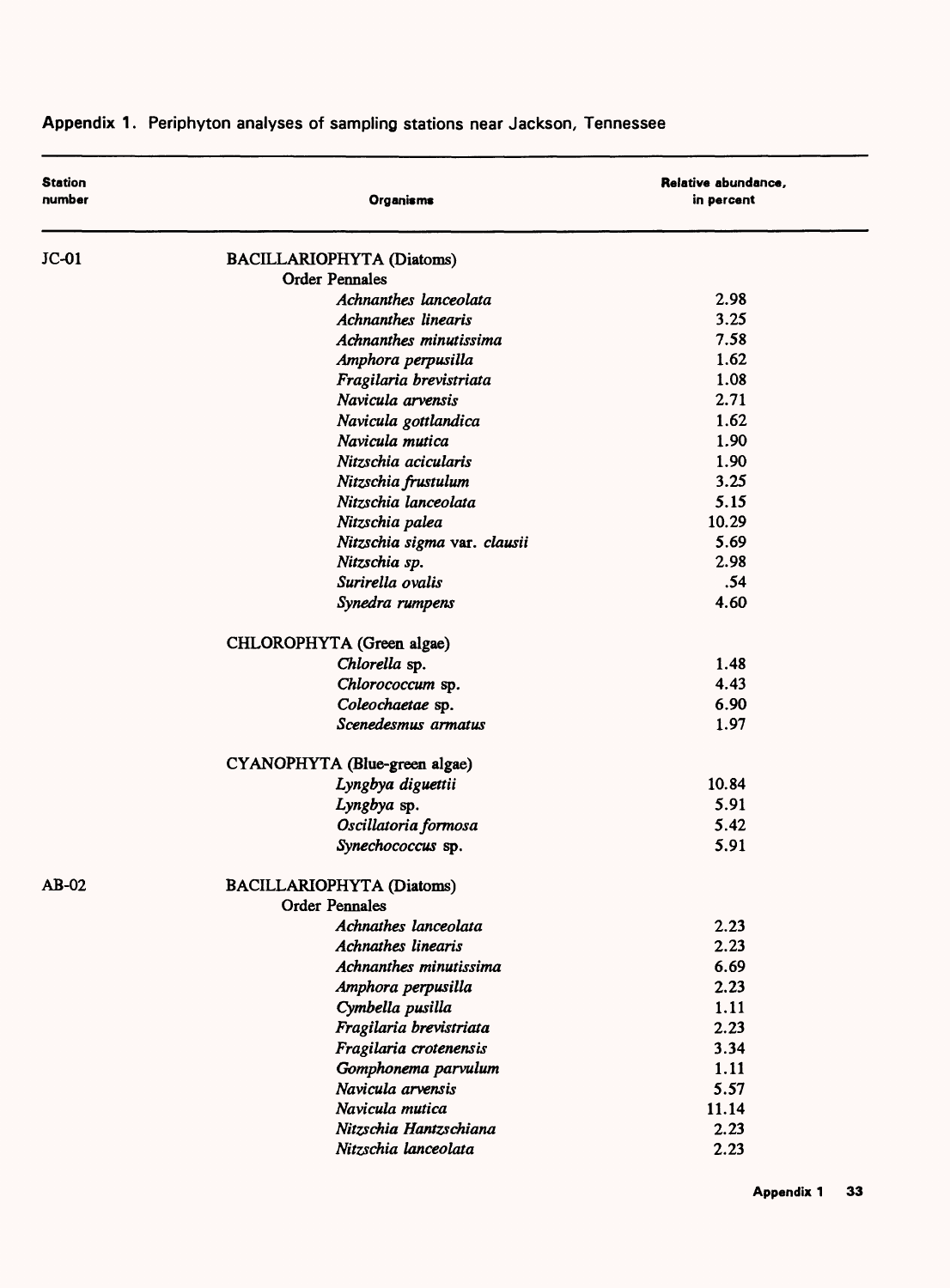| <b>Station</b><br>number | Organisms                                                 | Relative abundance,<br>in percent |
|--------------------------|-----------------------------------------------------------|-----------------------------------|
| AB-02                    | BACILLARIOPHYTA (Diatoms)--Continued                      |                                   |
|                          | <b>Order Pennales</b>                                     |                                   |
|                          | Nitzschia palea                                           | 4.46                              |
|                          | Nitzschia sigma var. clausii                              | 1.11                              |
|                          | Nitzschia sp.                                             | 2.23                              |
|                          | Stauroneis anceps                                         | 2.23                              |
|                          | Surirella didyma                                          | 3.34                              |
|                          | Surirella ovalis                                          | 1.11                              |
|                          | CHLOROPHYTA (Green algae)                                 |                                   |
|                          | Chlorococcum sp.                                          | .66                               |
|                          | CYANOPHYTA (Blue-green algae)                             |                                   |
|                          | Lyngbya diguetii                                          | 10.97                             |
|                          | Lyngbya sp.                                               | 11.96                             |
|                          | Oscillatoria angustissima                                 | .33                               |
|                          | Oscillatoria formosa                                      | 5.32                              |
|                          | Oscillatoria sp.                                          | 12.63                             |
|                          | Synechococcus sp.                                         | 1.33                              |
| $CC-03$                  | <b>BACILLARIOPHYTA (Diatoms)</b>                          |                                   |
|                          | <b>Order Pennales</b>                                     |                                   |
|                          | Achnanthes minutissima                                    | 9.46                              |
|                          | Gomphonema parvulum                                       | 14.19                             |
|                          | Navicula arvensis                                         | 4.73                              |
|                          | CHLOROPHYTA (Green algae)                                 |                                   |
|                          | Chlorella sp.                                             | 8.92                              |
|                          | Chlorococcum sp.                                          | 2.70                              |
|                          | Coleochaetae sp.                                          | .27                               |
|                          | CYANOPHYTA (Blue-green algae)                             |                                   |
|                          | Calothrix sp.                                             | 16.22                             |
|                          | Lyngbya digueti                                           | 2.16                              |
|                          | Oscillatoria sp.                                          | 8.92                              |
|                          | Phormidium tenue                                          | 24.87                             |
|                          | Synechococcus sp.                                         | 7.57                              |
| $CC-04$                  | <b>BACILLARIOPHYTA (Diatoms)</b><br><b>Order Pennales</b> |                                   |
|                          | Achnanthes lanceolata                                     | 2.67                              |
|                          | <b>Achnanthes linearis</b>                                | 1.15                              |
|                          | Achnanthes minutissima                                    | 3.63                              |
|                          | Eunotia sp.                                               | .19                               |
|                          | Gomphonema parvulum                                       | 5.35                              |
|                          |                                                           |                                   |

**34 Water Quality, Organic Chemistry of Sediment, and Biological Conditions of Streams Near an Abandoned Wood-Preserving Plant Site at Jackson, Tennessee**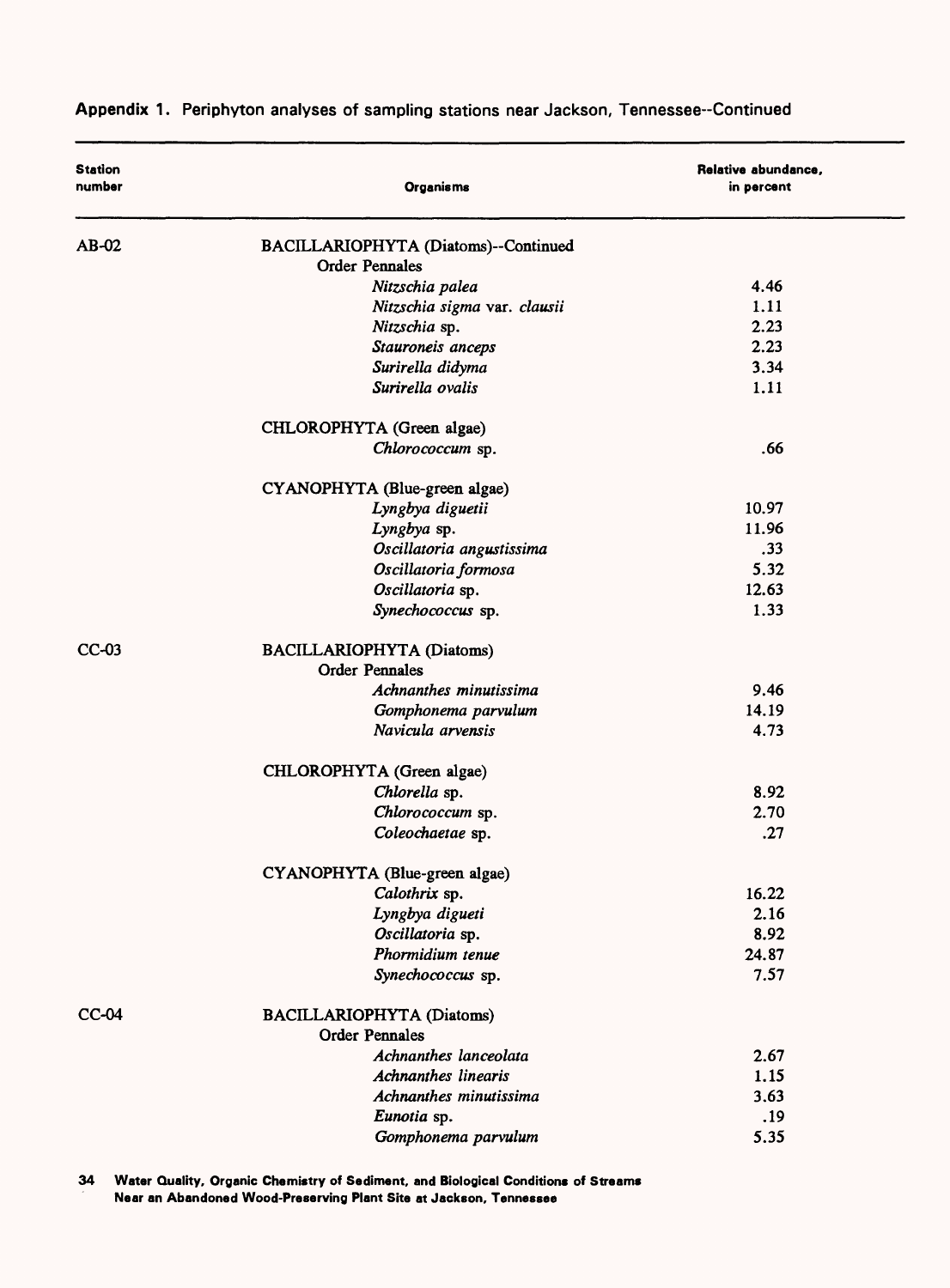| <b>Station</b><br>number | <b>Organisms</b>                     | Relative abundance,<br>in percent |
|--------------------------|--------------------------------------|-----------------------------------|
| $CC-04$                  | BACILLARIOPHYTA (Diatoms)--Continued |                                   |
|                          | <b>Order Pennales</b>                |                                   |
|                          | Navicula arvensis                    | 2.48                              |
|                          | Navicula cryptocephala var. veneta   | 8.98                              |
|                          | Navicula mutica                      | 4.01                              |
|                          | Navicula pusilla                     | .57                               |
|                          | Nitzschia filiformis                 | .38                               |
|                          | Nitzschia frustulum                  | .76                               |
|                          | Nitzschia Hantzschiana               | 1.72                              |
|                          | Nitzschia lanceolata                 | .38                               |
|                          | Nitzschia palea                      | 3.06                              |
|                          | Nitzschia sigma var. clausii         | .19                               |
|                          | Stauroneis anceps                    | .19                               |
|                          | Surirella didyma                     | 1.15                              |
|                          | Surirella ovalis                     | .19                               |
|                          | CHLOROPHYTA (Green algae)            |                                   |
|                          | Chlorella sp.                        | 7.67                              |
|                          | Chlorococcum sp.                     | 4.47                              |
|                          | CYANOPHYTA (Blue-green algae)        |                                   |
|                          | Oscillatoria formosa                 | 22.68                             |
|                          | Oscillatoria limosa                  | 5.43                              |
|                          | Oscillatoria sp.                     | 5.75                              |
|                          | Phormidium tenue                     | 6.39                              |
|                          | Synechococcus sp.                    | 10.54                             |
| $CC-05$                  | <b>BACILLARIOPHYTA (Diatoms)</b>     |                                   |
|                          | <b>Order Centrales</b>               |                                   |
|                          | Melosira varians                     | 1.28                              |
|                          | <b>Order Pennales</b>                |                                   |
|                          | Achnanthes lanceolata                | 2.30                              |
|                          | <b>Achnanthes linearis</b>           | 9.33                              |
|                          | Achnanthes minutissima               | 4.46                              |
|                          | Amphora perpusilla                   | .54                               |
|                          | Cocconeis placentula var. euglypta   | .81                               |
|                          | Cymbella pusilla                     | .13                               |
|                          | Gomphonema parvulum                  | 2.57                              |
|                          | Navicula arvensis                    | 1.89                              |
|                          | Navicula cryptocephala var. veneta   | 6.49                              |
|                          | Navicula gottlandica                 | 2.17                              |
|                          | Navicula mutica                      | .54                               |
|                          | Navicula pusilla                     | .27                               |
|                          | Navicula rhynchocephala              | .40                               |
|                          | Nitzschia filiformis                 | .27                               |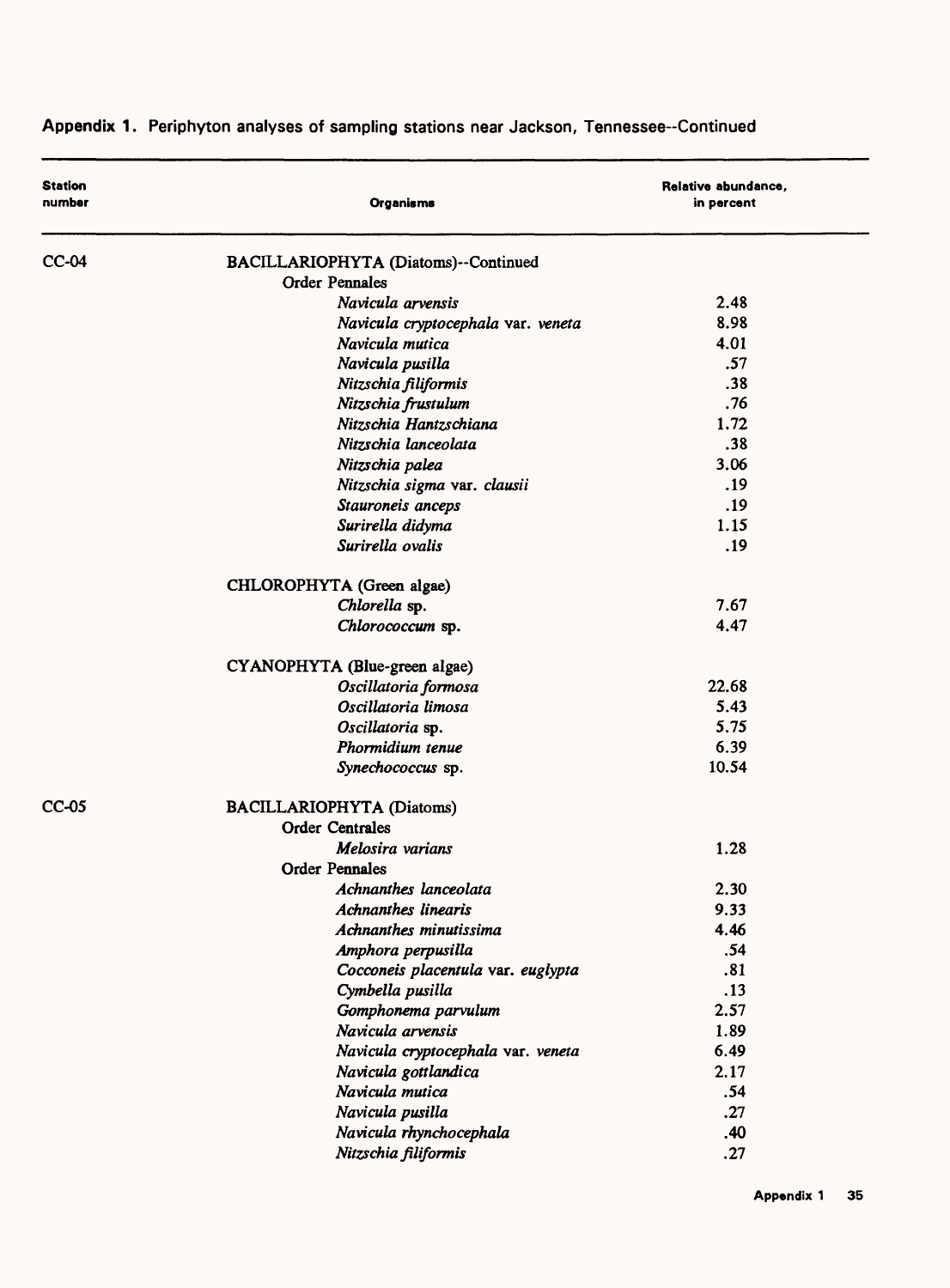| <b>Station</b><br>number | Organisms                            | Relative abundance,<br>in percent |
|--------------------------|--------------------------------------|-----------------------------------|
| $CC-05$                  | BACILLARIOPHYTA (Diatoms)--Continued |                                   |
|                          | <b>Order Pennales</b>                |                                   |
|                          | Nitzschia frustulum                  | .95                               |
|                          | Nitzschia Hantzschiana               | 2.30                              |
|                          | Nitzschia lanceolata                 | .40                               |
|                          | Nitzschia palea                      | 1.49                              |
|                          | Nitzschia sigma var. clausii         | 2.57                              |
|                          | Surirella didyma                     | 1.35                              |
|                          | Surirella ovalis                     | .27                               |
|                          | Tabellaria fenestrata                | 1.62                              |
|                          | CHLOROPHYTA (Green algae)            |                                   |
|                          | Chlamydomonas sp.                    | .64                               |
|                          | Chlorella sp.                        | 4.79                              |
|                          | Chlorococcum sp.                     | 5.43                              |
|                          | Oocystis pusilla                     | 1.28                              |
|                          | CYANOPHYTA (Blue-green algae)        |                                   |
|                          | Oscillatoria formosa                 | 12.79                             |
|                          | Oscillatoria limosa                  | 7.99                              |
|                          | Oscillatoria sp.                     | 3.83                              |
|                          | Phormidium tenue                     | 13.10                             |
|                          | Synechoccus sp.                      | 5.75                              |
| $CC-06$                  | <b>BACILLARIOPHYTA (Diatoms)</b>     |                                   |
|                          | <b>Order Centrales</b>               |                                   |
|                          | Cyclotella sp.                       | .16                               |
|                          | Melosira distans                     | .50                               |
|                          | <b>Order Pennales</b>                |                                   |
|                          | <b>Achnanthes linearis</b>           | 1.25                              |
|                          | Achnanthes minutissima               | .97                               |
|                          | Amphora perpusilla                   | .14                               |
|                          | Fragilaria crotonensis               | .69                               |
|                          | Gomphonema parvulum                  | .69                               |
|                          | Navicula arvensis                    | .42                               |
|                          | Navicula cryptocephala var. veneta   | .42                               |
|                          | Navicula gottlandica                 | .14                               |
|                          | Navicula mutica                      | .69                               |
|                          | Navicula pusilla                     | .54                               |
|                          | Navicula rhynchocephala              | .28                               |
|                          | Nitzschia Hantzschiana               | .83                               |
|                          | Nitzschia lanceolata                 | .54                               |
|                          | Nitzschia palea                      | .97                               |
|                          | Nitzschia sigma                      | .14                               |
|                          | Nitzschia sigma var. clausii         | .42                               |

**36 Water Quality, Organic Chemistry of Sediment, and Biological Conditions of Streams Near an Abandoned Wood-Preserving Plant Site at Jackson, Tennessee**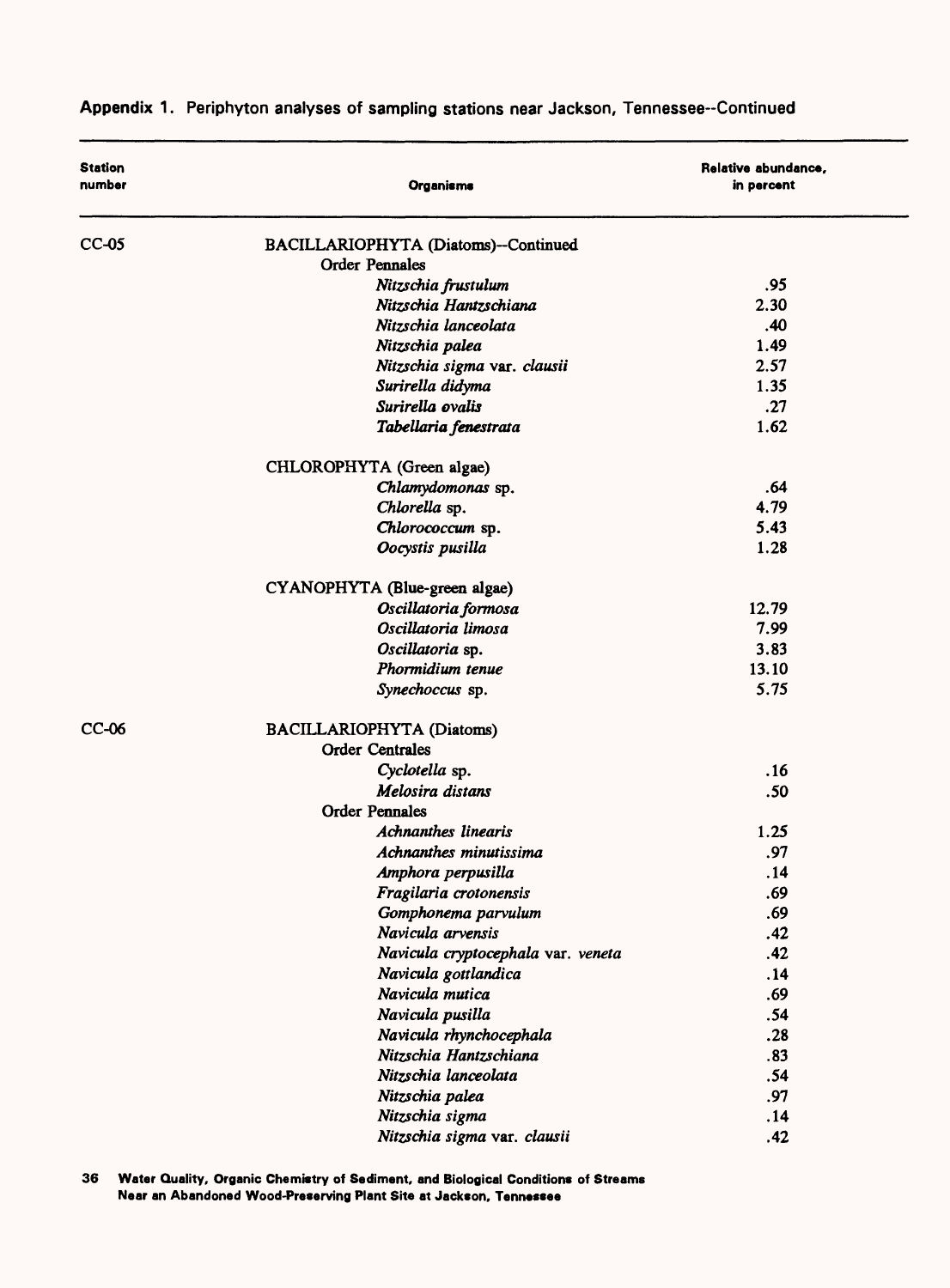| <b>Station</b><br>number | Organisms                            | Relative abundance,<br>in percent |
|--------------------------|--------------------------------------|-----------------------------------|
| $CC-06$                  | BACILLARIOPHYTA (Diatoms)--Continued |                                   |
|                          | <b>Order Pennales</b>                |                                   |
|                          | Stauroneis anceps                    | .28                               |
|                          | Surirella didyma                     | .14                               |
|                          | Synedra ulna var. ramesi             | .97                               |
|                          | CHLOROPHYTA (Green algae)            |                                   |
|                          | Chlorella sp.                        | 4.66                              |
|                          | Chlorococcum sp.                     | 4.32                              |
|                          | Scenedesmus bijuga                   | 1.00                              |
|                          | CYANOPHYTA (Blue-green algae)        |                                   |
|                          | Dactylococcopsis fascicularis        | 19.63                             |
|                          | Oscillatoria angustissima            | 5.98                              |
|                          | Oscillatoria formosa                 | 1.66                              |
|                          | Oscillatoria sp.                     | 9.98                              |
|                          | Phormidium tenue                     | 37.93                             |
|                          | Synechococcus sp.                    | 3.33                              |
|                          | <b>CRYPTOPHYTA</b>                   |                                   |
|                          | Cryptomonas erosa                    | .33                               |
| <b>FD-07</b>             | BACILLARIOPHYTA (Diatoms)            |                                   |
|                          | <b>Order Centrales</b>               |                                   |
|                          | Cyclotella meneghiniana              | .54                               |
|                          | Melosira varians                     | .54                               |
|                          | <b>Order Pennales</b>                |                                   |
|                          | Achnanthes lanceolata                | .11                               |
|                          | <b>Achnanthes linearis</b>           | 1.65                              |
|                          | Achnanthes minutissima               | 1.54                              |
|                          | Amphora perpusilla                   | .11                               |
|                          | Cymbella pusilla                     | .11                               |
|                          | Epithemia sp.                        | .22                               |
|                          | Gomphonema parvulum                  | .33                               |
|                          | Navicula arvensis                    | 1.54                              |
|                          | Navicula cryptocephala var. veneta   | .55                               |
|                          | Navicula mutica                      | .88                               |
|                          | Navicula pusilla                     | 1.65                              |
|                          | Navicula rhynchocephala              | .44                               |
|                          | Nitzschia acicularis                 | .11                               |
|                          | Nitzschia frustulum                  | .33                               |
|                          | Nitzschia Hantzschiana               | .44                               |
|                          | Nitzschia lanceolata                 | .22                               |
|                          | Nitzschia palea                      | .88                               |
|                          | Nitzschia parvula                    | .11                               |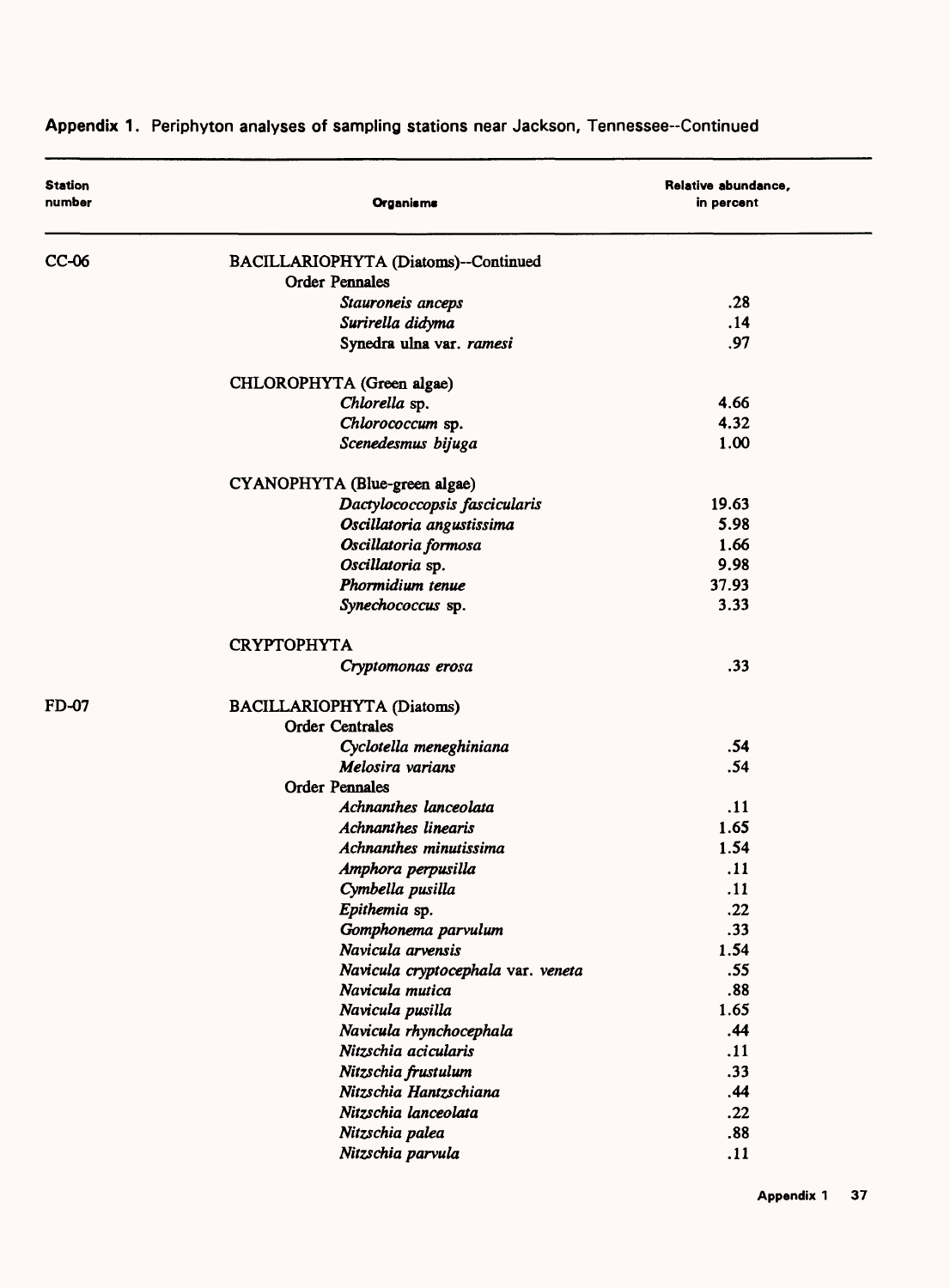| <b>Station</b><br>number | Organisms                            | Relative abundance,<br>in percent |
|--------------------------|--------------------------------------|-----------------------------------|
| FD-07                    | BACILLARIOPHYTA (Diatoms)--Continued |                                   |
|                          | <b>Order Pennales</b>                |                                   |
|                          | Nitzschia sigma var. clausii         | 1.10                              |
|                          | Pinnularia biceps                    | .22                               |
|                          | Stauroneis anceps                    | .33                               |
|                          | Surirella didyma                     | .11                               |
|                          | Surirella ovalis                     | .11                               |
|                          | Synedra ulna                         | .11                               |
|                          | Synedra ulna var. ramesi             | .44                               |
|                          | CHLOROPHYTA (Green algae)            |                                   |
|                          | Chlorella sp.                        | 7.76                              |
|                          | Chlorococcum sp.                     | 5.35                              |
|                          | CYANOPHYTA (Blue-green algae)        |                                   |
|                          | Dactylococcopsis fascicularis        | 6.15                              |
|                          | Lyngbya sp.                          | .27                               |
|                          | Oscillatoria angustissima            | 8.29                              |
|                          | Oscillatoria formosa                 | 5.88                              |
|                          | Oscillatoria sp.                     | 14.16                             |
|                          | Phormidium tenue                     | 14.43                             |
|                          | Schizothrix sp.                      | 5.61                              |
|                          | Synechococcus sp.                    | 15.51                             |
|                          | <b>CRYPTOPHYTA</b>                   |                                   |
|                          | Cryptomonas erosa                    | 1.87                              |
| <b>FD-08</b>             | <b>BACILLARIOPHYTA (Diatoms)</b>     |                                   |
|                          | <b>Order Centrales</b>               |                                   |
|                          | Cyclotella sp.                       | 1.84                              |
|                          | Melosira varians                     | 1.23                              |
|                          | <b>Order Pennales</b>                |                                   |
|                          | Achnanthes lanceolata                | .37                               |
|                          | <b>Achnanthes linearis</b>           | 2.57                              |
|                          | Achnanthes minutissima               | 1.47                              |
|                          | Amphora veneta                       | .55                               |
|                          | Cocconeis placentula var. euglypta   | .92                               |
|                          | Cymbella pusilla                     | .73                               |
|                          | Gomphonema parvulum                  | 2.94                              |
|                          | Gyrosigma acuminatim                 | .55                               |
|                          | Navicula arvensis                    | 3.48                              |
|                          | Navicula cryptocephala var. veneta   | 1.65                              |
|                          | Navicula gottlandica                 | .73                               |
|                          | Navicula mutica                      | 4.04                              |
|                          | Navicula pusilla                     | .73                               |
|                          | Navicula secreta var. apiculata      | 1.28                              |

**38 Water Quality, Organic Chemistry of Sediment, and Biological Conditions of Streams Near an Abandoned Wood-Preserving Plant Site at Jackson, Tennessee**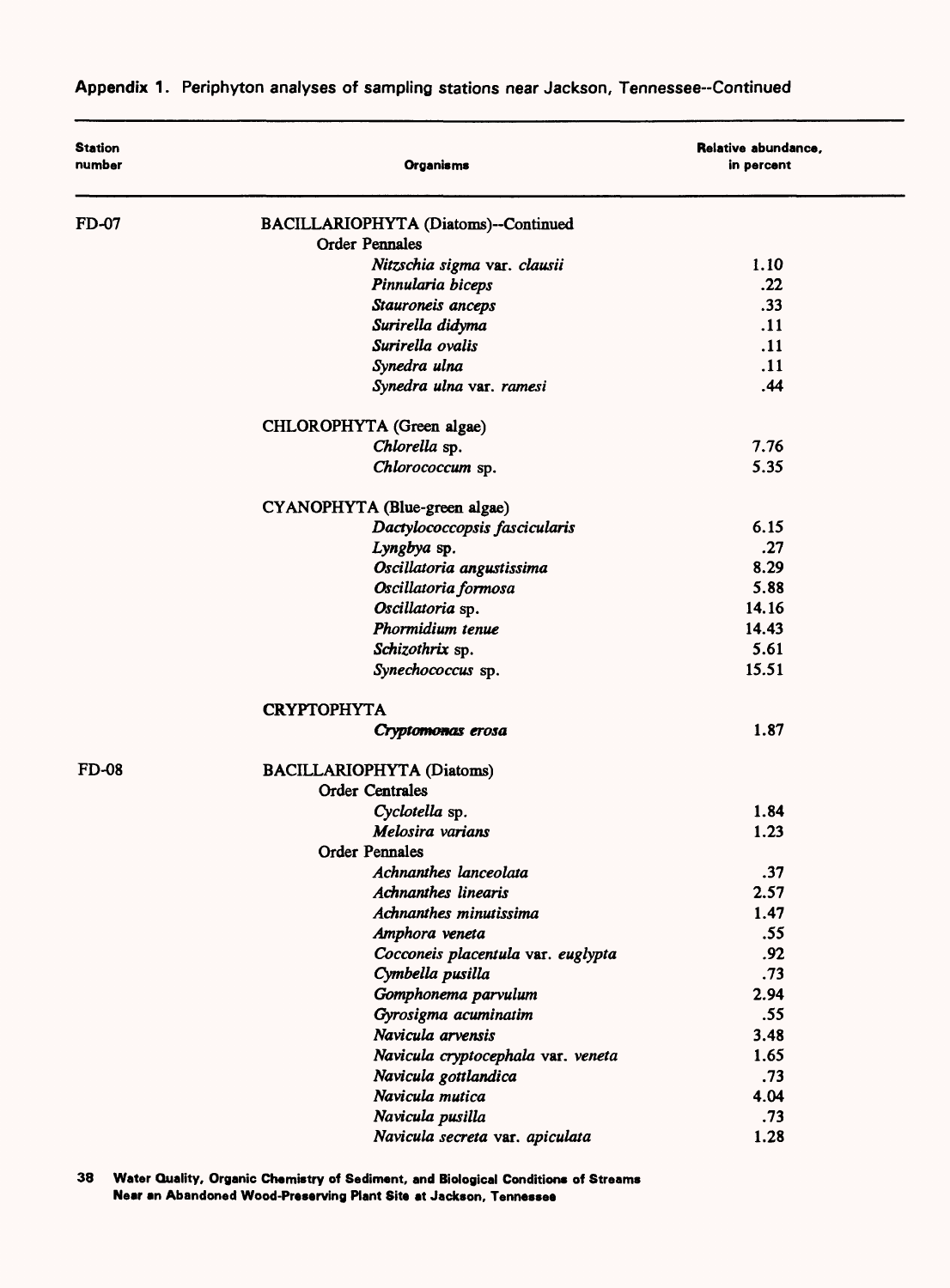| <b>Station</b><br>number | Organisms                            | Relative abundance,<br>in percent |
|--------------------------|--------------------------------------|-----------------------------------|
| <b>FD-08</b>             | BACILLARIOPHYTA (Diatoms)--Continued |                                   |
|                          | <b>Order Pennales</b>                |                                   |
|                          | Nitzschia acicularis                 | 1.10                              |
|                          | Nitzschia filiformis                 | .18                               |
|                          | Nitzschia frustulum                  | 2.94                              |
|                          | Nitzschia Hantzschiana               | 3.30                              |
|                          | Nitzschia laevissima                 | .37                               |
|                          | Nitzschia lanceolata                 | .55                               |
|                          | Nitzschia palea                      | 1.65                              |
|                          | Nitzschia sigma                      | 1.47                              |
|                          | Nitzschia sigma var. clausii         | 4.95                              |
|                          | Pinnularia sp.                       | .18                               |
|                          | Surirella didyma                     | .92                               |
|                          | Surirella linearis                   | .92                               |
|                          | Surirella ovalis                     | .73                               |
|                          | Synedra ulna var. ramesi             | .18                               |
|                          | CHLOROPHYTA (Green algae)            |                                   |
|                          | Chlorella sp.                        | 4.23                              |
|                          | Chlorococcum sp.                     | 4.23                              |
|                          | CYANOPHYTA (Blue-green algae)        |                                   |
|                          | Dactylococcopsis fascicularis        | 3.07                              |
|                          | Oscillatoria formosa                 | 6.91                              |
|                          | Oscillatoria sp.                     | 14.38                             |
|                          | Phormidium tenue                     | 8.06                              |
|                          | Stigonema sp.                        | 9.60                              |
|                          | Synechococcus sp.                    | 3.46                              |
|                          | <b>CRYPTOPHYTA</b>                   |                                   |
|                          | Cryptomonas erosa                    | 1.54                              |
| FD-09                    | <b>BACILLARIOPHYTA (Diatoms)</b>     |                                   |
|                          | <b>Order Centrales</b>               |                                   |
|                          | Cyclotella sp.                       | .13                               |
|                          | Melosira distans                     | 1.03                              |
|                          | Melosira varians                     | 1.03                              |
|                          | <b>Order Pennales</b>                |                                   |
|                          | Achnanthes lanceolata                | .66                               |
|                          | <b>Achnanthes linearis</b>           | .66                               |
|                          | Achnanthes minutissima               | .88                               |
|                          | Cocconeis placentula var. euglypta   | .66                               |
|                          | Cymbella tumida                      | .22                               |
|                          | Cymbella pusilla                     | .88                               |
|                          | Eunotia arcus                        | .22                               |
|                          | Gomphonema parvulum                  | 1.76                              |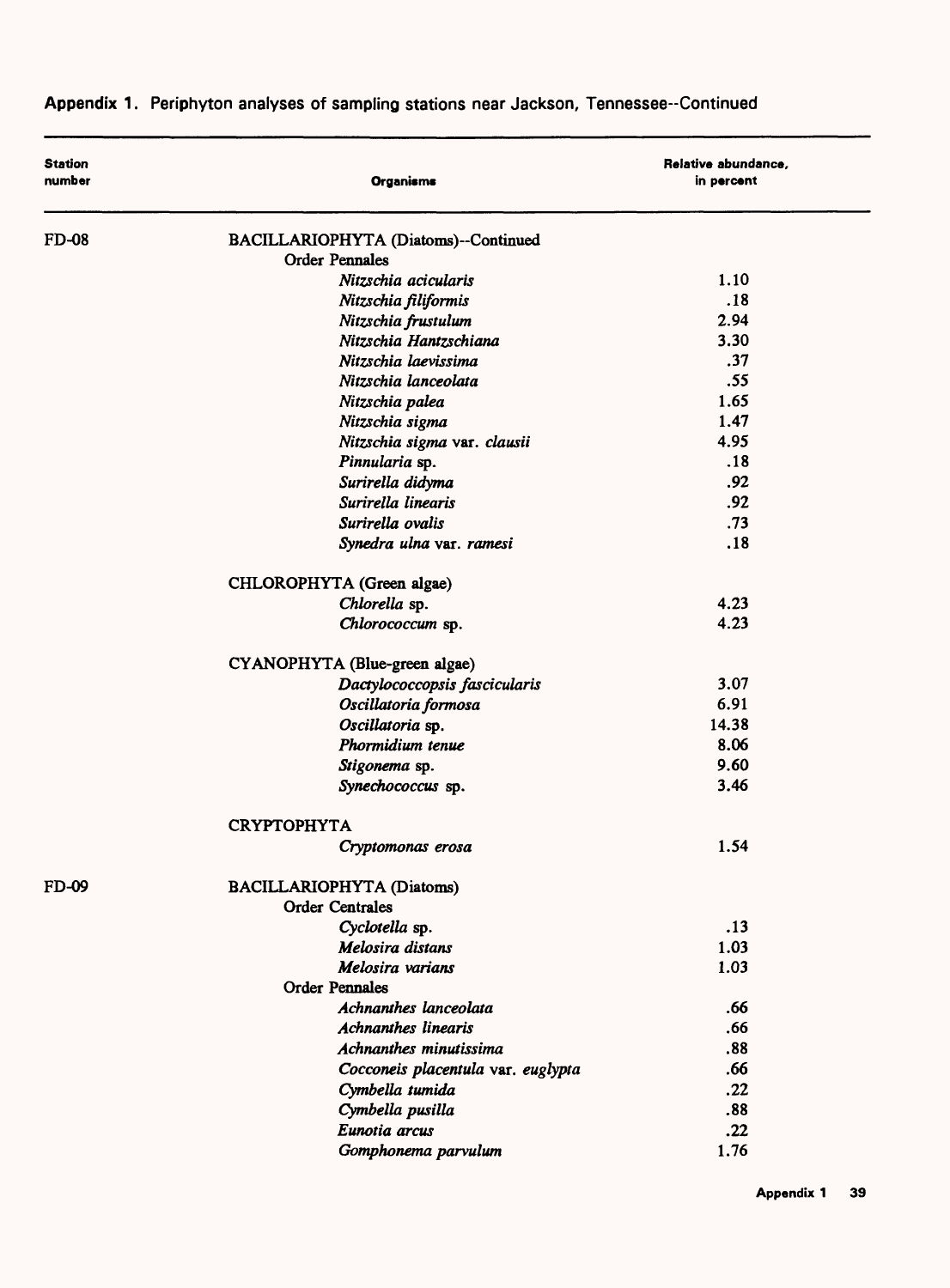| <b>Station</b><br>number | Organisms                            | Relative abundance,<br>in percent |  |
|--------------------------|--------------------------------------|-----------------------------------|--|
| <b>FD-09</b>             | BACILLARIOPHYTA (Diatoms)--Continued |                                   |  |
|                          | <b>Order Pennales</b>                |                                   |  |
|                          | Navicula arvensis                    | .45                               |  |
|                          | Navicula cryptocephala var. veneta   | 1.10                              |  |
|                          | Navicula mutica                      | .88                               |  |
|                          | Navicula pusilla                     | 1.32                              |  |
|                          | Navicula rhynchocephala              | .45                               |  |
|                          | Navicula secreta var. apiculata      | 1.10                              |  |
|                          | Nitzschia acicularis                 | .66                               |  |
|                          | Nitzschia frustulum                  | 2.86                              |  |
|                          | Nitzschia Hantzschiana               | 1.32                              |  |
|                          | Nitzschia lanceolata                 | .45                               |  |
|                          | Nitzschia palea                      | 2.20                              |  |
|                          | Nitzschia sigma var. clausii         | .22                               |  |
|                          | Pinnularia biceps                    | .22                               |  |
|                          | Pinnularia sp.                       | 1.10                              |  |
|                          | Surirella didyma                     | .66                               |  |
|                          | Surirella linearis                   | 1.10                              |  |
|                          | Synedra acus                         | .44                               |  |
|                          | Synedra delicatissima                | .88                               |  |
|                          | CHLOROPHYTA (Green algae)            |                                   |  |
|                          | Chlamydomonas sp.                    | 1.46                              |  |
|                          | Chlorella sp.                        | 10.22                             |  |
|                          | Chlorococcum sp.                     | 2.19                              |  |
|                          | CYANOPHYTA (Blue-green algae)        |                                   |  |
|                          | Oscillatoria angustissima            | 5.84                              |  |
|                          | Oscillatoria sp.                     | 25.55                             |  |
|                          | Phormidium tenue                     | 5.11                              |  |
|                          | Stigonema sp.                        | 2.92                              |  |
|                          | Synechococcus sp.                    | 21.17                             |  |

**40 Water Quality, Organic Chemistry of Sediment, and Biological Conditions of Streams Near an Abandoned Wood-Preserving Plant Site at Jackson, Tennessee**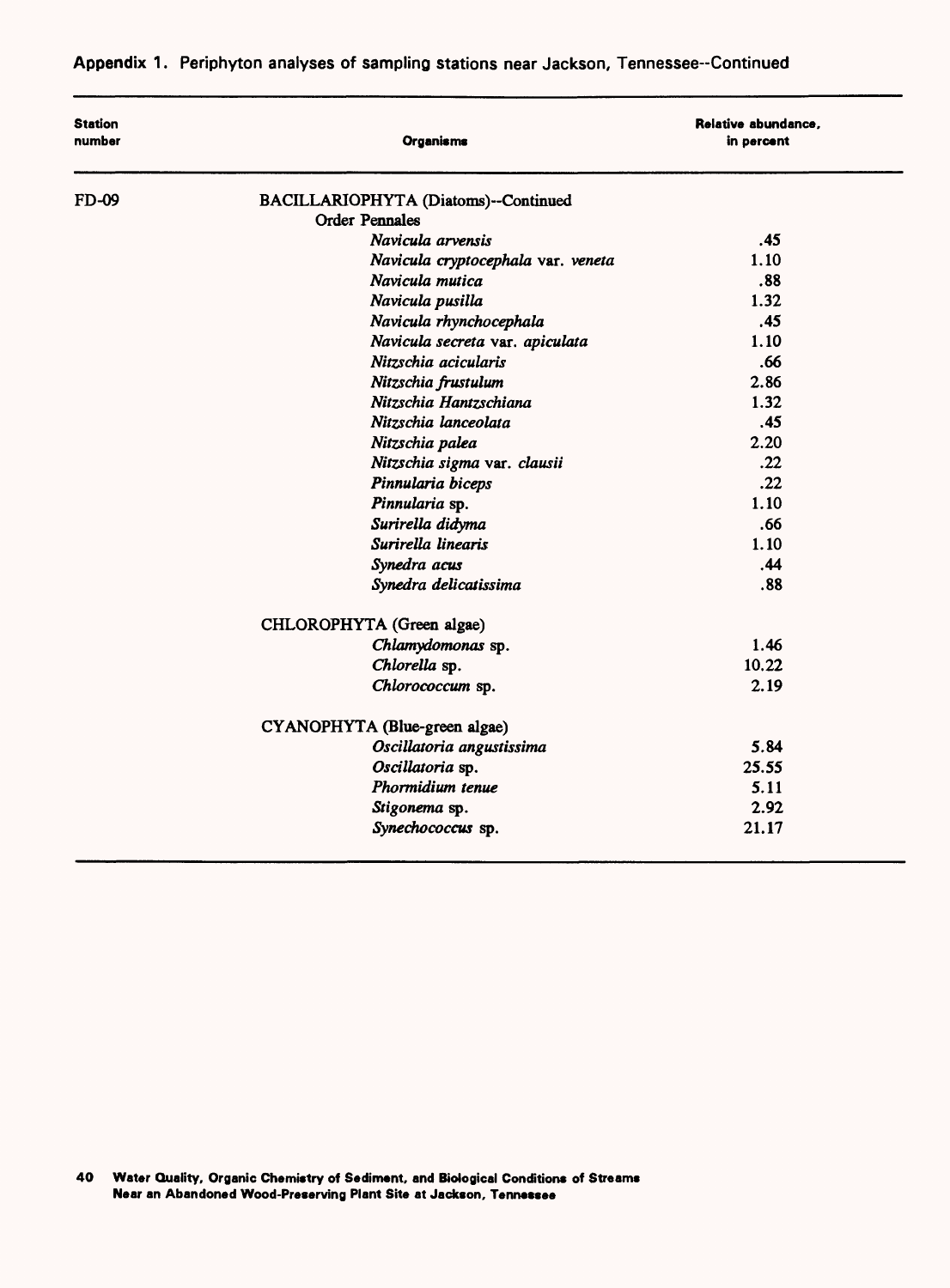# APPENDIX 2

Benthos and fish inventory for sampling stations near Jackson, Tennessee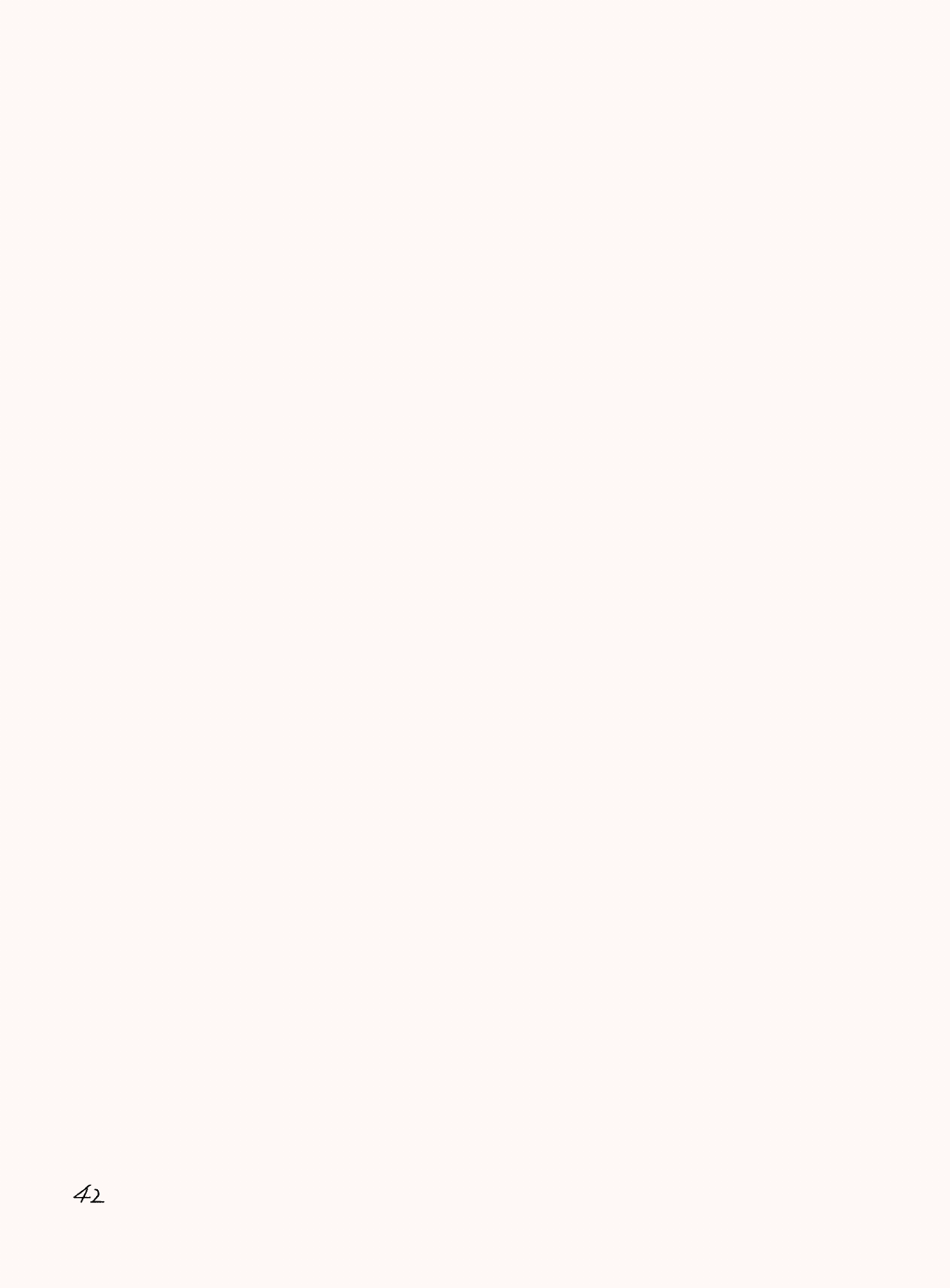| Station number: JC-01<br>Width at riffle: 2.4 - 3 meters | Date: December 12, 1990                                                                        |                         |
|----------------------------------------------------------|------------------------------------------------------------------------------------------------|-------------------------|
| Average velocities and depths:                           | 30.5 centimeters per second; 33.5 centimeters<br>16.3 centimeters per second; 25.9 centimeters |                         |
| Substrate: Sand, some gravel.                            | 15.2 centimeters per second; 13.7 centimeters                                                  |                         |
| <b>BENTHOS</b>                                           |                                                                                                | No. organisms collected |
| <b>ODONATA</b>                                           |                                                                                                |                         |
| Gomphidae                                                |                                                                                                |                         |
| Dromogomphus nr. spinosus                                |                                                                                                | 1                       |
| <b>MEGALOPTERA</b>                                       |                                                                                                |                         |
| Sialidae                                                 |                                                                                                |                         |
| Sialis sp.                                               |                                                                                                | $\mathbf{1}$            |
| <b>DIPTERA</b>                                           |                                                                                                |                         |
| Tipulidae                                                |                                                                                                |                         |
| Tipula sp.                                               |                                                                                                | 1                       |
| Chironomidae                                             |                                                                                                |                         |
| Rheotanytarsus sp.                                       |                                                                                                | 6                       |
| <b>CRUSTACEA - DECAPODA</b>                              |                                                                                                |                         |
| Astacidae                                                |                                                                                                |                         |
| Procambarus nr. ablusus                                  |                                                                                                | 11                      |
| <b>GASTROPODA</b>                                        |                                                                                                |                         |
| Physidae                                                 |                                                                                                |                         |
| Physa sp.                                                |                                                                                                | 3                       |
| <b>PELECYPODA</b>                                        |                                                                                                |                         |
| Sphaeriidae                                              |                                                                                                |                         |
| Pisidium sp.                                             |                                                                                                | 1                       |
| <b>OLIGOCHAETA</b>                                       |                                                                                                |                         |
| Naididae                                                 |                                                                                                |                         |
| Nais sp.                                                 |                                                                                                | 16                      |
| <b>FISH</b>                                              |                                                                                                |                         |
| Petromyzontidae                                          |                                                                                                |                         |
|                                                          | Ichthyomyzon gagei (Southern brook lamprey)                                                    | $\overline{\mathbf{z}}$ |
| Esocidae                                                 |                                                                                                |                         |
| Esox niger (Chain pickerel)                              |                                                                                                | $\mathbf{2}$            |
| Cyprinidae                                               |                                                                                                |                         |
| Notropis boops (Bigeye shiner)                           |                                                                                                | 46                      |
| Pimephales notatus (Bluntnose minnow)                    |                                                                                                | 6                       |
| Fundulidae                                               |                                                                                                |                         |
|                                                          | Fundulus olivaceus (Blackspotted topminnow)                                                    | $\overline{2}$          |

 $\ddot{\phantom{a}}$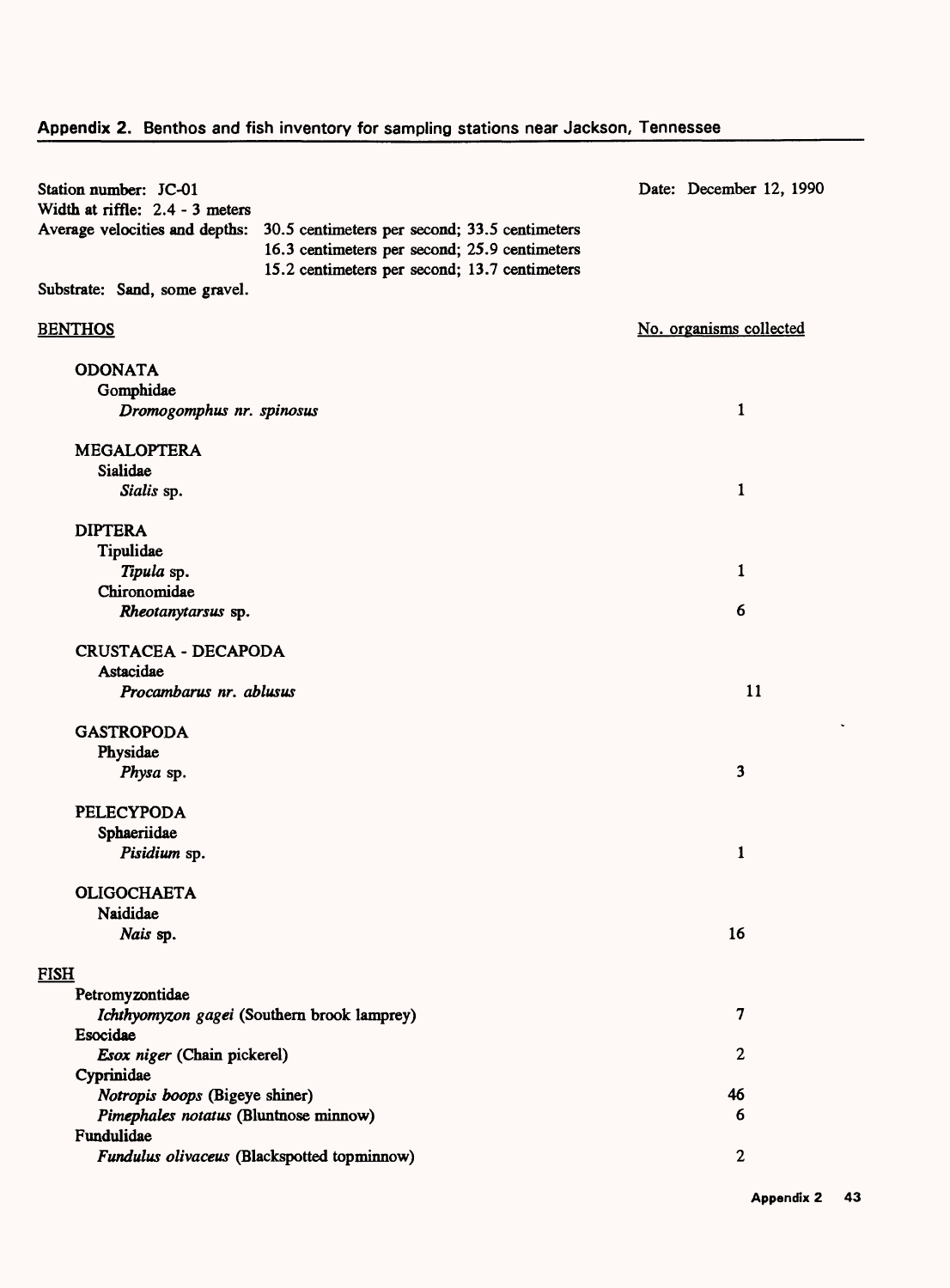| FISH (JC-01)--Continued                                                                                   |                                                                              | No. organisms collected |
|-----------------------------------------------------------------------------------------------------------|------------------------------------------------------------------------------|-------------------------|
| Centrarchidae<br>Lepomis cyanellus (Green sunfish)<br>Micropterus dolomeiui (Smallmouth bass)<br>Percidae |                                                                              |                         |
|                                                                                                           |                                                                              | 1                       |
|                                                                                                           |                                                                              | 1                       |
|                                                                                                           |                                                                              |                         |
| Etheostoma flabellare (Fantail darter)                                                                    |                                                                              | 1                       |
| Etheostoma nigrum (Johnny darter)                                                                         |                                                                              | 6                       |
| Etheostoma zonale (Banded darter)                                                                         |                                                                              | 9                       |
| Station number: AB-02                                                                                     |                                                                              | Date: December 11, 1990 |
| Width at riffle: 4.7 meters                                                                               |                                                                              |                         |
|                                                                                                           | Average velocities and depths: 17.3 centimeters per second; 19.8 centimeters |                         |
|                                                                                                           | 0.9 centimeters per second; 21.3 centimeters                                 |                         |
|                                                                                                           | 108.9 centimeters per second; 15.2 centimeters                               |                         |
| Substrate: 50 percent large cobble/boulder/sand                                                           |                                                                              |                         |
| <b>BENTHOS</b>                                                                                            |                                                                              | No. organisms collected |
| <b>ODONATA</b>                                                                                            |                                                                              |                         |
| Gomphidae                                                                                                 |                                                                              |                         |
| Progomphus obscurus                                                                                       |                                                                              | $\mathbf{1}$            |
| <b>CRUSTACEA - DECAPODA</b>                                                                               |                                                                              |                         |
| Astacidae                                                                                                 |                                                                              |                         |
| Cambarus sp.                                                                                              |                                                                              | $\mathbf{1}$            |
| <b>OLIGOCHAETA</b>                                                                                        |                                                                              |                         |
| Naididae                                                                                                  |                                                                              |                         |
| Nais sp.                                                                                                  |                                                                              | 12                      |
| <b>FISH</b>                                                                                               |                                                                              |                         |
| Cyprinidae                                                                                                |                                                                              |                         |
| Notropis boops (Bigeye shiner)                                                                            |                                                                              |                         |
| Semotilus atromaculatus (Creek Chub)                                                                      |                                                                              | 4                       |
| Catostomidae                                                                                              |                                                                              |                         |
| Carpiodes carpio (River carpsucker)                                                                       |                                                                              | 1                       |
| Poeciliidae                                                                                               |                                                                              |                         |
| Gambusia affinis (Mosquitofish)                                                                           |                                                                              | 1                       |
| Ictaluridae                                                                                               |                                                                              |                         |
| Ameiurus natalis (Yellow bullhead)                                                                        |                                                                              | 1                       |
| Centrarchidae                                                                                             |                                                                              |                         |
| Lepomis cyanellus (Green Sunfish)                                                                         |                                                                              | 2                       |
|                                                                                                           |                                                                              |                         |

**44 Water Quality, Organic Chemistry of Sediment, and Biological Conditions of Streams Near an Abandoned Wood-Preserving Plant Site at Jackson, Tennessee**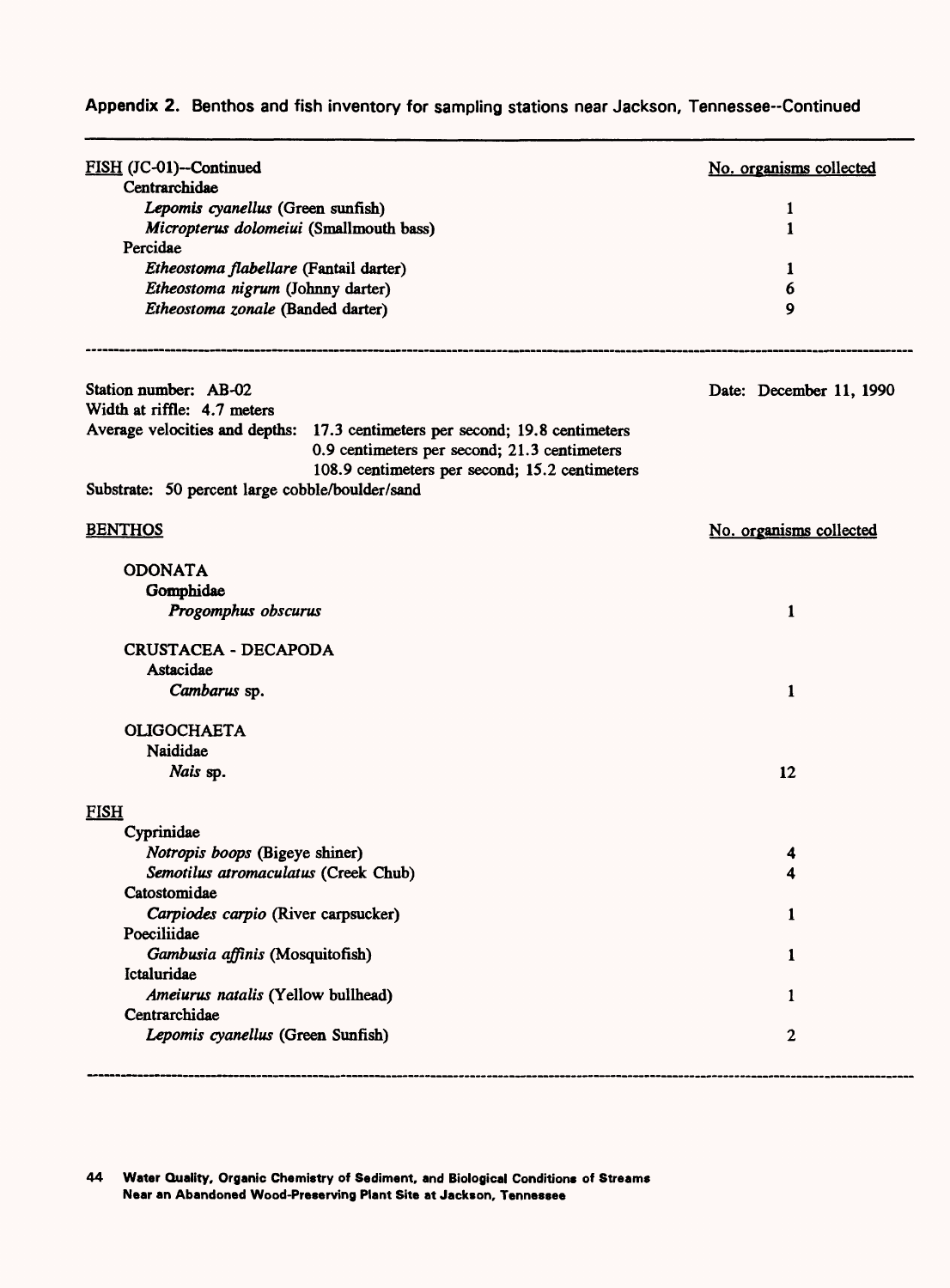| Station number: CC-03<br>Width at riffle: 1.22 meters (varying to 2 meters)<br>Average velocities and depths: 33.5 centimeters per second; 6.1 centimeters<br>2.03 centimeters per second; 12.2 centimeters<br>2.03 centimeters per second; 7.6 centimeters<br>Substrate: Small cobble/gravel (riffles)<br>gravel/sand (pools) | Date: December 10, 1990 |
|--------------------------------------------------------------------------------------------------------------------------------------------------------------------------------------------------------------------------------------------------------------------------------------------------------------------------------|-------------------------|
| <b>BENTHOS</b>                                                                                                                                                                                                                                                                                                                 | No. organisms collected |
| <b>EPHEMEROPTERA</b>                                                                                                                                                                                                                                                                                                           |                         |
| Oligoneuriidae                                                                                                                                                                                                                                                                                                                 |                         |
| Isonychia sp.                                                                                                                                                                                                                                                                                                                  | 1                       |
| Heptageniidae                                                                                                                                                                                                                                                                                                                  |                         |
| Stenonema sp.                                                                                                                                                                                                                                                                                                                  | 1                       |
| <b>DIPTERA</b>                                                                                                                                                                                                                                                                                                                 |                         |
| Chironomidae                                                                                                                                                                                                                                                                                                                   |                         |
| Chironomus sp.                                                                                                                                                                                                                                                                                                                 | 9                       |
|                                                                                                                                                                                                                                                                                                                                |                         |
| <b>OLIGOCHAETA</b>                                                                                                                                                                                                                                                                                                             |                         |
| Naididae<br>Nais sp.                                                                                                                                                                                                                                                                                                           | 141                     |
|                                                                                                                                                                                                                                                                                                                                |                         |
| <b>FISH</b>                                                                                                                                                                                                                                                                                                                    |                         |
| Cyprinidae                                                                                                                                                                                                                                                                                                                     |                         |
| Semotilus atromaculatus (Creek Chub)                                                                                                                                                                                                                                                                                           | 1                       |
| Poeciliidae                                                                                                                                                                                                                                                                                                                    |                         |
| Gambusia affinis (Mosquitofish)<br>Centrarchidae                                                                                                                                                                                                                                                                               | 26                      |
| Lepomis cyanellus (Green Sunfish)                                                                                                                                                                                                                                                                                              | 11                      |
|                                                                                                                                                                                                                                                                                                                                |                         |
| Station number: CC-04<br>Width at riffle: 1.22 meters                                                                                                                                                                                                                                                                          | Date: December 12, 1990 |
| Average velocities and depths: 26.4 centimeters per second; 6.1 centimeters<br>17.3 centimeters per second; 18.3 centimeters<br>10.2 centimeters per second; 24.4 centimeters                                                                                                                                                  |                         |
| Substrate: Medium cobble/gravel/25 percent sand                                                                                                                                                                                                                                                                                |                         |
| <b>BENTHOS</b>                                                                                                                                                                                                                                                                                                                 | No. organisms collected |
| <b>ODONATA</b>                                                                                                                                                                                                                                                                                                                 |                         |
| Coenagrionidae                                                                                                                                                                                                                                                                                                                 |                         |
| Chromagrion sp.                                                                                                                                                                                                                                                                                                                | $\mathbf{1}$            |
|                                                                                                                                                                                                                                                                                                                                |                         |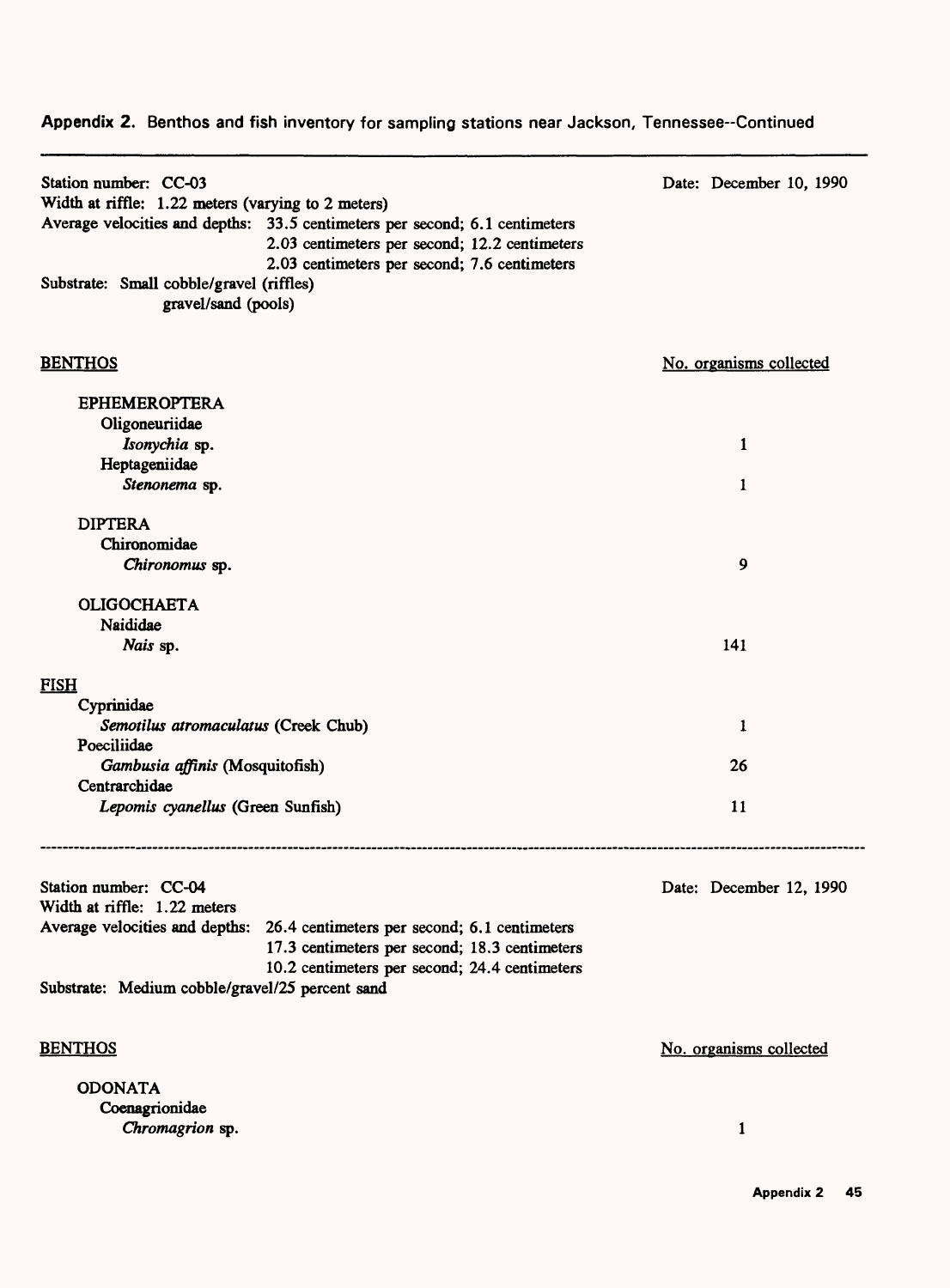| <b>BENTHOS</b> (CC-04)--Continued                          |                                                                             | No. organisms collected |
|------------------------------------------------------------|-----------------------------------------------------------------------------|-------------------------|
| <b>DIPTERA</b>                                             |                                                                             |                         |
| Chironomidae                                               |                                                                             |                         |
| Chironomus sp.                                             |                                                                             | 4                       |
| Syrphidae                                                  |                                                                             |                         |
| Eristalis nr. tenax                                        |                                                                             | 1                       |
| <b>GASTROPODA</b>                                          |                                                                             |                         |
| Physidae                                                   |                                                                             |                         |
| Physa sp.                                                  |                                                                             | 18                      |
| <b>OLIGOCHAETA</b>                                         |                                                                             |                         |
| Lumbricidae                                                |                                                                             |                         |
| Eiseniella tetraedra                                       |                                                                             | $\boldsymbol{2}$        |
| Naididae                                                   |                                                                             |                         |
| Nais sp.                                                   |                                                                             | 2                       |
| <b>FISH</b>                                                |                                                                             |                         |
| Cyprinidae                                                 |                                                                             |                         |
| Notemigonus crysoleucas (Golden shiner)                    |                                                                             | 1                       |
| Fundulidae                                                 |                                                                             |                         |
| Fundulus olivaceus (Blackspotted topminnow)<br>Poeciliidae |                                                                             | 1                       |
| Gambusia affinis (Mosquitofish)                            |                                                                             | 3                       |
| Centrarchidae                                              |                                                                             |                         |
| Lepomis cyanellus (Green sunfish)                          |                                                                             | 6                       |
| Micropterus dolomieui (Smallmouth bass)                    |                                                                             | 1                       |
| Station number: CC-05                                      |                                                                             | Date: December 11, 1990 |
| Width at riffle: 1.22 meters                               |                                                                             |                         |
|                                                            | Average velocities and depths: 13.2 centimeters per second; 6.1 centimeters |                         |
|                                                            | 5.08 centimeters per second; 24.4 centimeters                               |                         |
| Substrate: Sand and some small patches of gravel           | 2.03 centimeters per second; 33.5 centimeters                               |                         |
|                                                            |                                                                             |                         |
| <b>BENTHOS</b>                                             |                                                                             | No. organisms collected |
| <b>ODONATA</b>                                             |                                                                             |                         |
| Coenagrionidae                                             |                                                                             |                         |
| Chromagrion sp.                                            |                                                                             | 1                       |
| Libellulidae                                               |                                                                             |                         |
| Plathemis lydia                                            |                                                                             | $\mathbf{2}$            |
| <b>DIPTERA</b>                                             |                                                                             |                         |
| Chironomidae                                               |                                                                             |                         |
| Chironomus sp.                                             |                                                                             | $\boldsymbol{2}$        |
|                                                            |                                                                             |                         |

**46 Water Quality, Organic Chemistry of Sediment, and Biological Conditions of Streams Near an Abandoned Wood-Preserving Plant Site at Jackson, Tennessee**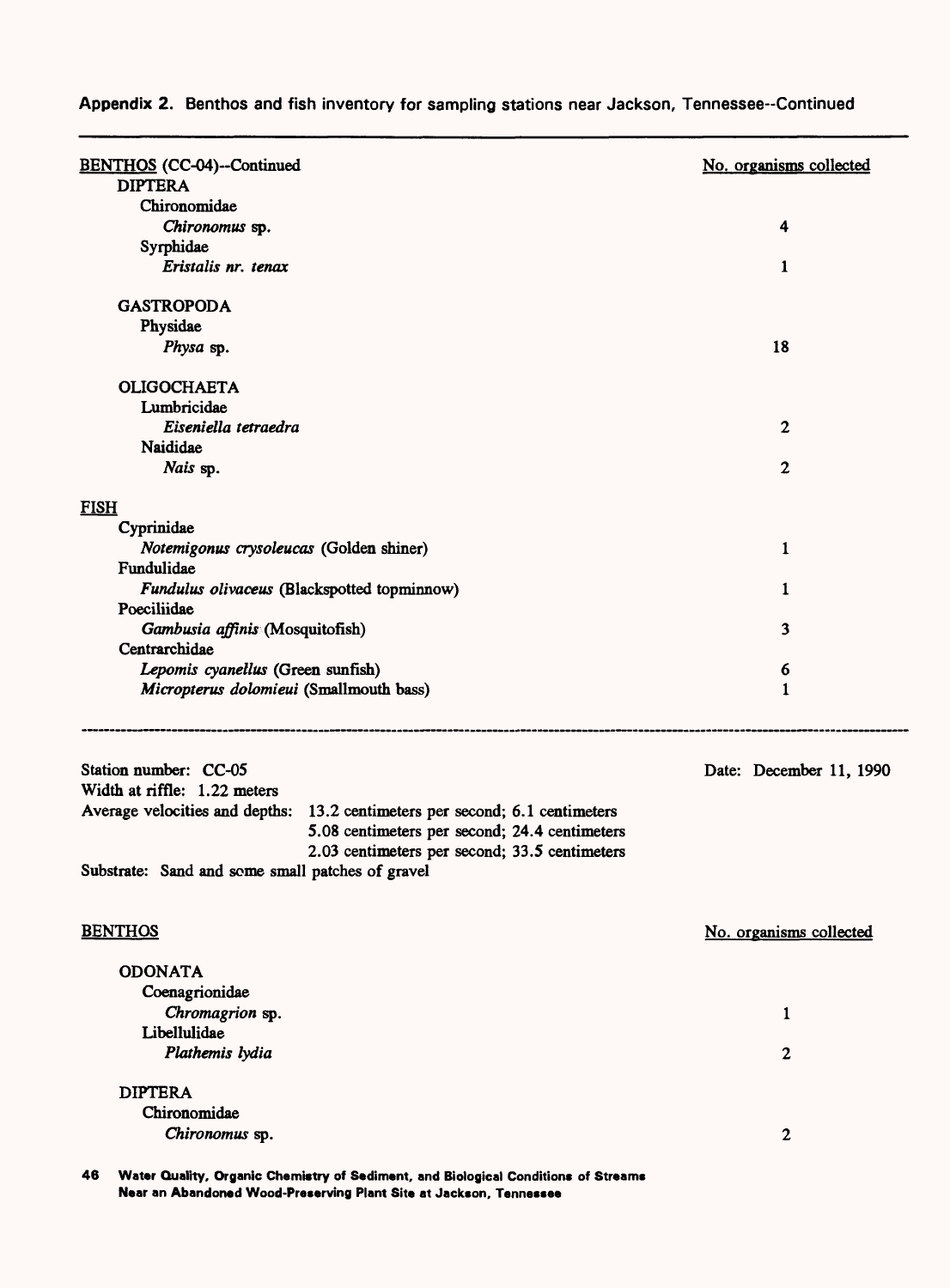| <b>BENTHOS</b> (CC-05)--Continued                                            |                                              | No. organisms collected |
|------------------------------------------------------------------------------|----------------------------------------------|-------------------------|
| <b>GASTROPODA</b>                                                            |                                              |                         |
| Physidae                                                                     |                                              |                         |
| Physa sp.                                                                    |                                              | 17                      |
| <b>OLIGOCHAETA</b>                                                           |                                              |                         |
| Lumbricidae                                                                  |                                              |                         |
| Eiseniella tetraedra                                                         |                                              | 3                       |
| Naididae                                                                     |                                              |                         |
| Nais sp.                                                                     |                                              | 106                     |
| <b>FISH</b>                                                                  |                                              |                         |
| Fundulidae                                                                   |                                              |                         |
| Fundulus olivaceus (Blackspotted topminnow)                                  |                                              | 1                       |
| Poeciliidae                                                                  |                                              |                         |
| Gambusia affinis (Mosquitofish)<br>Centrarchidae                             |                                              | 9                       |
| Lepomis cyanellus (Green sunfish)                                            |                                              | 3                       |
| Percidae                                                                     |                                              |                         |
| Etheostoma flabellare (Fantail darter)                                       |                                              | 1                       |
| Station number: CC-06                                                        |                                              | Date: December 11, 1990 |
| Width at riffle: 3.05 meters                                                 |                                              |                         |
| Average velocities and depths: 2.03 centimeters per second; 24.4 centimeters |                                              |                         |
|                                                                              | 25.4 centimeters per second; 6.1 centimeters |                         |
|                                                                              | 18.3 centimeters per second; 9.1 centimeters |                         |
| Substrate: Sand (oily sheen on sand and water surface)                       |                                              |                         |
| <b>BENTHOS</b>                                                               |                                              | No. organisms collected |
| <b>ODONATA</b>                                                               |                                              |                         |
| Coenagrionidae                                                               |                                              |                         |
| Chromagrion sp.                                                              |                                              | 1                       |
| Libellulidae                                                                 |                                              |                         |
| Plathemis lydia                                                              |                                              | $\mathbf{1}$            |
|                                                                              |                                              |                         |
| <b>DIPTERA</b>                                                               |                                              |                         |
| Chironomidae                                                                 |                                              |                         |
| Chironomus sp.                                                               |                                              | $\mathbf{2}$            |
| <b>OLIGOCHAETA</b>                                                           |                                              |                         |
| Naididae                                                                     |                                              |                         |
| Nais sp.                                                                     |                                              | 12                      |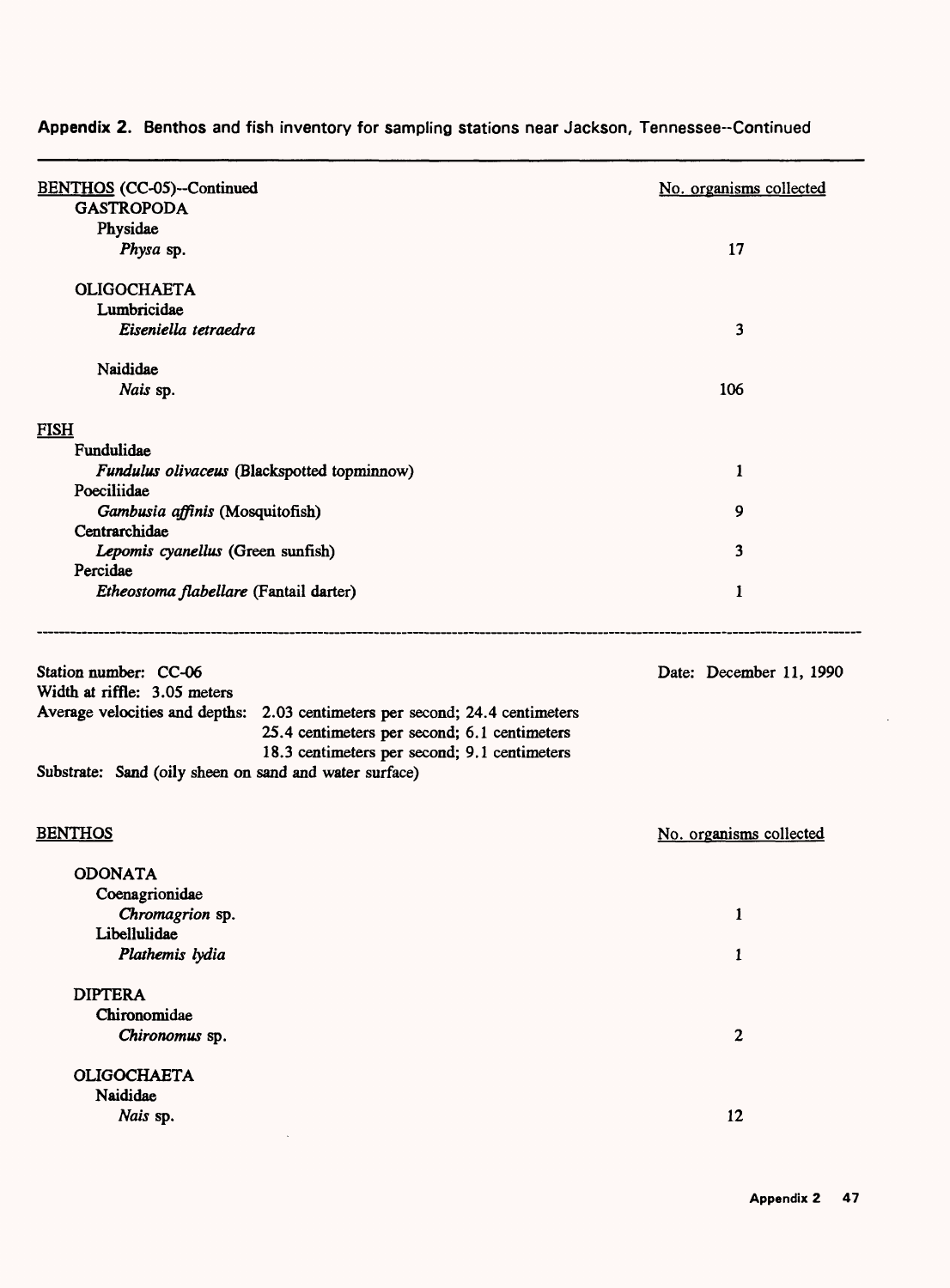| <b>FISH (CC-06)</b>                                                                                                                                                           | No. organisms collected |
|-------------------------------------------------------------------------------------------------------------------------------------------------------------------------------|-------------------------|
| Ictaluridae                                                                                                                                                                   |                         |
| Ictalurus natalis (Yellow bullhead)                                                                                                                                           | 1                       |
| Poeciliidae                                                                                                                                                                   | 8                       |
| Gambusia affinis (Mosquitofish)<br>Centrarchidae                                                                                                                              |                         |
| Lepomis cyanellus (Green sunfish)                                                                                                                                             | 4                       |
|                                                                                                                                                                               |                         |
| Station number: FD-07                                                                                                                                                         | Date: December 12, 1990 |
| Width: 30 meters                                                                                                                                                              |                         |
| Average velocities and depths: 29.5 centimeters per second; 36.6 centimeters<br>11.2 centimeters per second; 21.3 centimeters<br>0.0 centimeters per second; 30.5 centimeters |                         |
| Substrate: Sand, silt, isolated gravel                                                                                                                                        |                         |
| <b>BENTHOS</b>                                                                                                                                                                | No. organisms collected |
| <b>EPHEMEROPTERA</b>                                                                                                                                                          |                         |
| Leptophlebiidae                                                                                                                                                               |                         |
| Leptophlebia cupida                                                                                                                                                           | 9                       |
| Heptageniidae                                                                                                                                                                 |                         |
| Stenonema nepotellum                                                                                                                                                          | $\mathbf{2}$            |
| <b>PLECOPTERA</b>                                                                                                                                                             |                         |
| Taeniopterygidae                                                                                                                                                              |                         |
| Taeniopteryx burksi                                                                                                                                                           | 21                      |
| <b>OLIGOCHAETA</b>                                                                                                                                                            |                         |
| Naididae                                                                                                                                                                      |                         |
| Nais sp.                                                                                                                                                                      | 4                       |
| <b>FISH</b>                                                                                                                                                                   |                         |
| Cyprinidae                                                                                                                                                                    |                         |
| Notropis spilopterus (spotfin shiner)                                                                                                                                         | 3                       |
| Ictaluridae                                                                                                                                                                   |                         |
| Ameiurus nebulosus (Brown bullhead)                                                                                                                                           | 4                       |
| Poeciliidae                                                                                                                                                                   |                         |
| Gambusia affinis (Mosquitofish)                                                                                                                                               | 5                       |
| Centrarchidae                                                                                                                                                                 |                         |
| Lepomis cyanellus (green sunfish)                                                                                                                                             | 2                       |
| Lepomis macrochirus (bluegill)                                                                                                                                                | 3                       |
|                                                                                                                                                                               |                         |

**48 Water Quality, Organic Chemistry of Sediment, and Biological Conditions of Streams Near an Abandoned Wood-Preserving Plant Site at Jackson, Tennessee**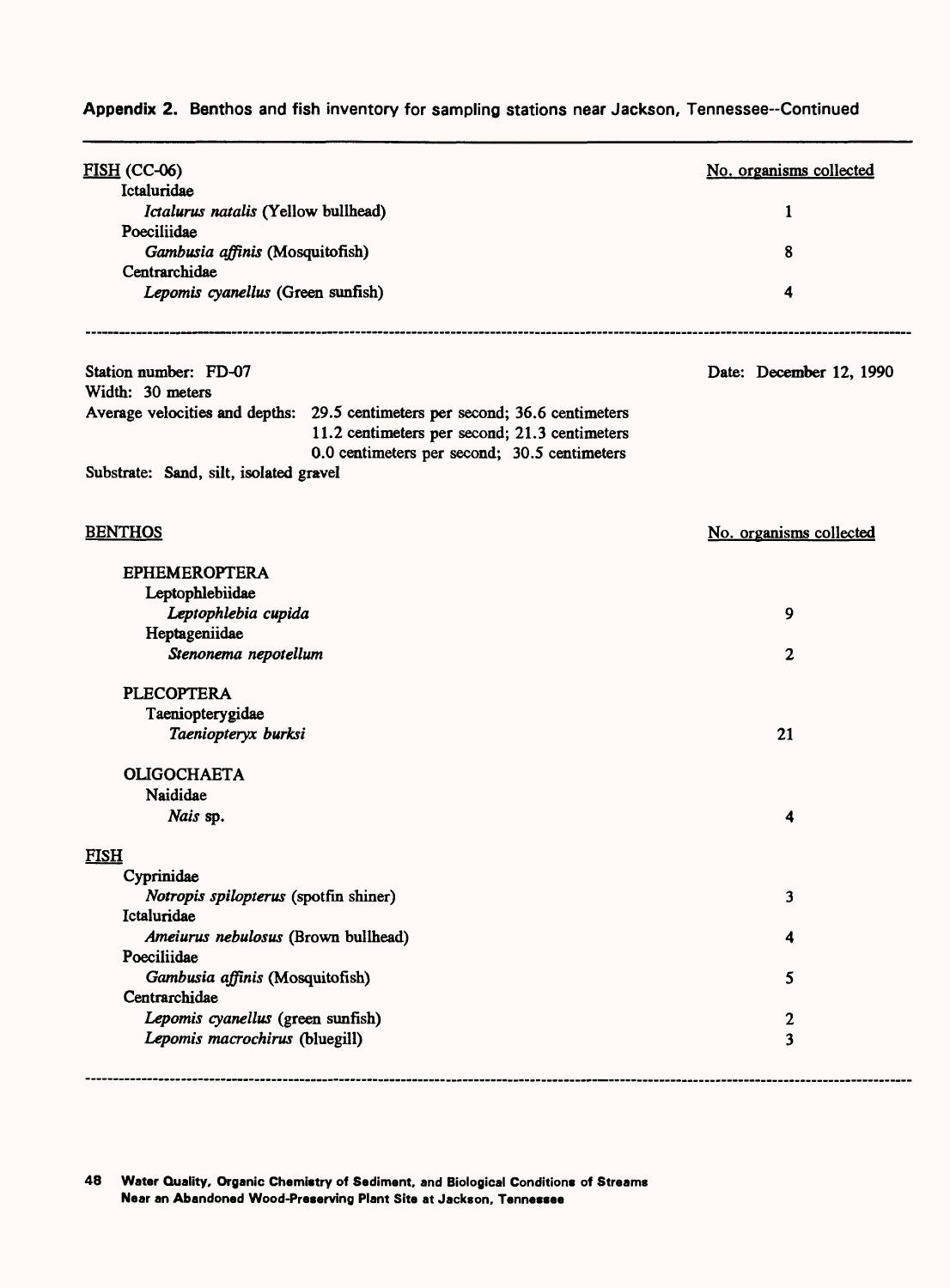| Station number: FD-08<br>Width: 30 meters (riffle/run)                          | Date: December 11, 1990 |
|---------------------------------------------------------------------------------|-------------------------|
| Average velocities and depths:<br>31.5 centimeters per second; 15.2 centimeters |                         |
| 15.2 centimeters per second; 36.6 centimeters                                   |                         |
| 8.1 centimeters per second; 45.7 centimeters                                    |                         |
| Substrate: Sand, isolated snags                                                 |                         |
|                                                                                 |                         |
| <b>BENTHOS</b>                                                                  | No. organisms collected |
|                                                                                 |                         |
| <b>EPHEMEROPTERA</b>                                                            |                         |
| Oligoneuriidae                                                                  |                         |
| Isonychia sp.                                                                   | $\boldsymbol{2}$        |
| Heptageniidae                                                                   |                         |
| Stenonema nepotellum                                                            | 6                       |
| Leptophlebiidae                                                                 |                         |
| Leptophlebia cupida                                                             | 7                       |
| <b>PLECOPTERA</b>                                                               |                         |
| Taeniopterygidae                                                                |                         |
| Taeniopteryx burksi                                                             | 22                      |
| <b>TRICHOPTERA</b>                                                              |                         |
| Limnephilidae                                                                   |                         |
| Hydatophylax argus                                                              | $\mathbf{2}$            |
| <b>DIPTERA</b>                                                                  |                         |
| Chironomidae                                                                    |                         |
| Pentaneura sp.                                                                  | 1                       |
| Parametriocnemus sp.                                                            | 3                       |
| Phaenopsectra flavipes                                                          | 3                       |
| Brillia nr. flavifrons                                                          | 1                       |
| <b>OLIGOCHAETA</b>                                                              |                         |
| <b>Naididae</b>                                                                 |                         |
| Nais sp.                                                                        | 15                      |
| <b>FISH</b>                                                                     |                         |

| <u>u.s</u> |                                             |   |
|------------|---------------------------------------------|---|
|            | <b>Ictaluridae</b>                          |   |
|            | Ameiurus nebulosus (Brown bullhead)         |   |
|            | Fundulidae                                  |   |
|            | Fundulus olivaceus (Blackspotted topminnow) |   |
|            | Poeciliidae                                 |   |
|            | Gambusia affinis (Mosquitofish)             | А |
|            | Centrarchidae                               |   |
|            | Lepomis cyanellus (Green sunfish)           |   |
|            |                                             |   |